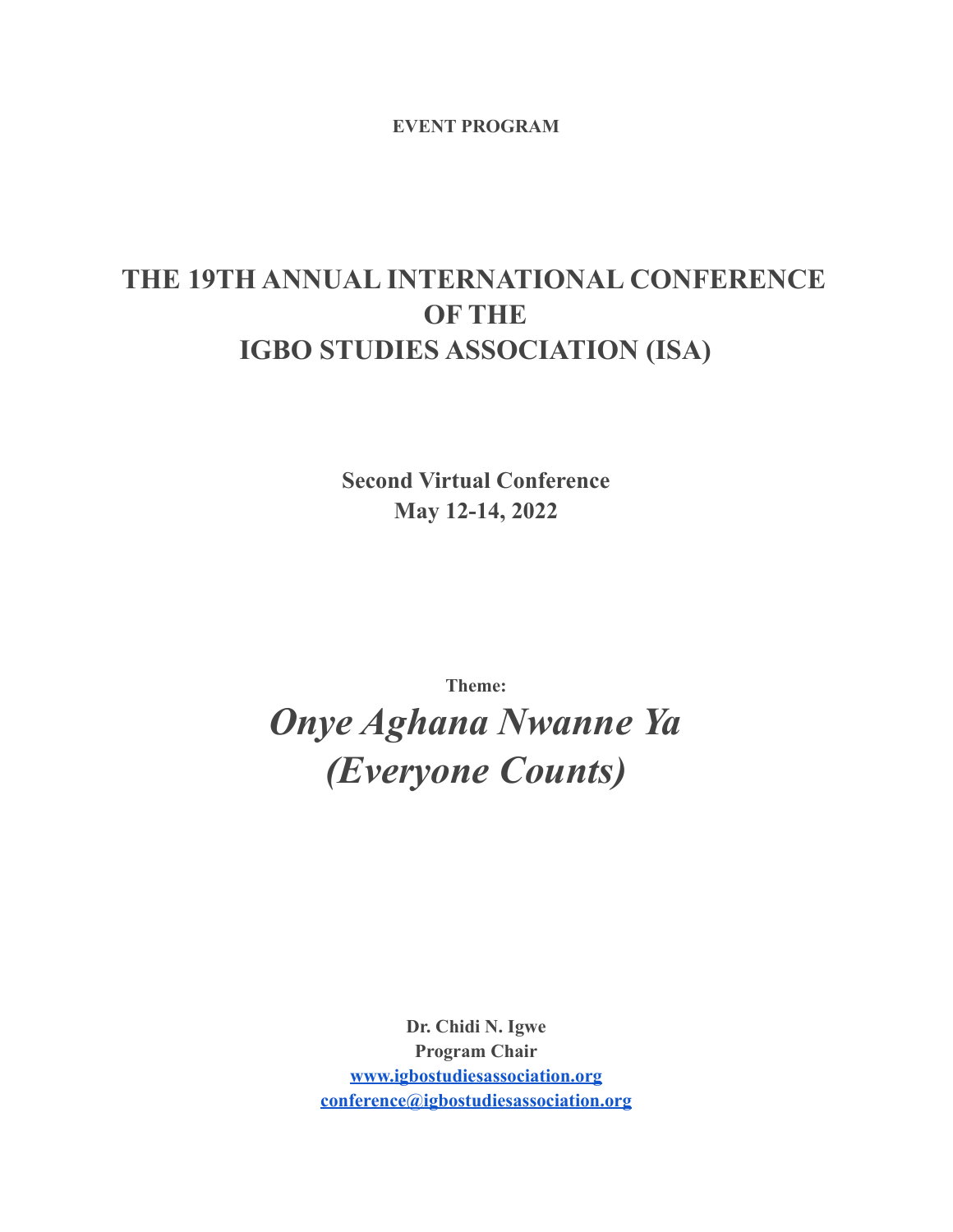### **MISSION**

To promote and encourage scholarship on Igbo history, culture and society in African studies as inaugurated and initiated at the African Studies Association (ASA) Conference in Philadelphia, Pennsylvania, on November 8, 1999. To forge intellectual links and network with scholars, policy makers, and activists inside and outside Nigeria. To participate actively and collaboratively in continental and global debates with interested organizations in Nigeria, the U.S. and other countries on issues specifically relevant to Igbo studies. To work actively for the promotion of Igbo language with interested organizations and/ or institutions in diverse regions of the world.

# **MEMBERSHIP**

Membership is open to individuals who are interested in the issues related to the Igbo people. Membership is open to Igbo scholars everywhere committed to engendering and promoting scholarship in all disciplines in Igbo studies. Registration fees shall be paid annually by all members of the Igbo Studies Association. Dues are for the membership year January 1 to December 31. The differentiated levels of registration fees due and payable by members of the organization are as follows:

# **MEMBERSHIP, REGISTRATION, OTHER FEES**

# **CONFERENCE REGISTRATION FEES**

| Regular member | \$100 |
|----------------|-------|
| Regular Africa | \$70  |
| Student member | \$50  |
| Life member    | \$100 |
| Non-member     | \$120 |

# **MEMBERSHIP REGISTRATION AND ANNUAL DUES**

| Regular member     | \$50    |
|--------------------|---------|
| New Regular member | \$75    |
| Student member     | \$30    |
| New Student member | \$55    |
| Life member        | \$1,000 |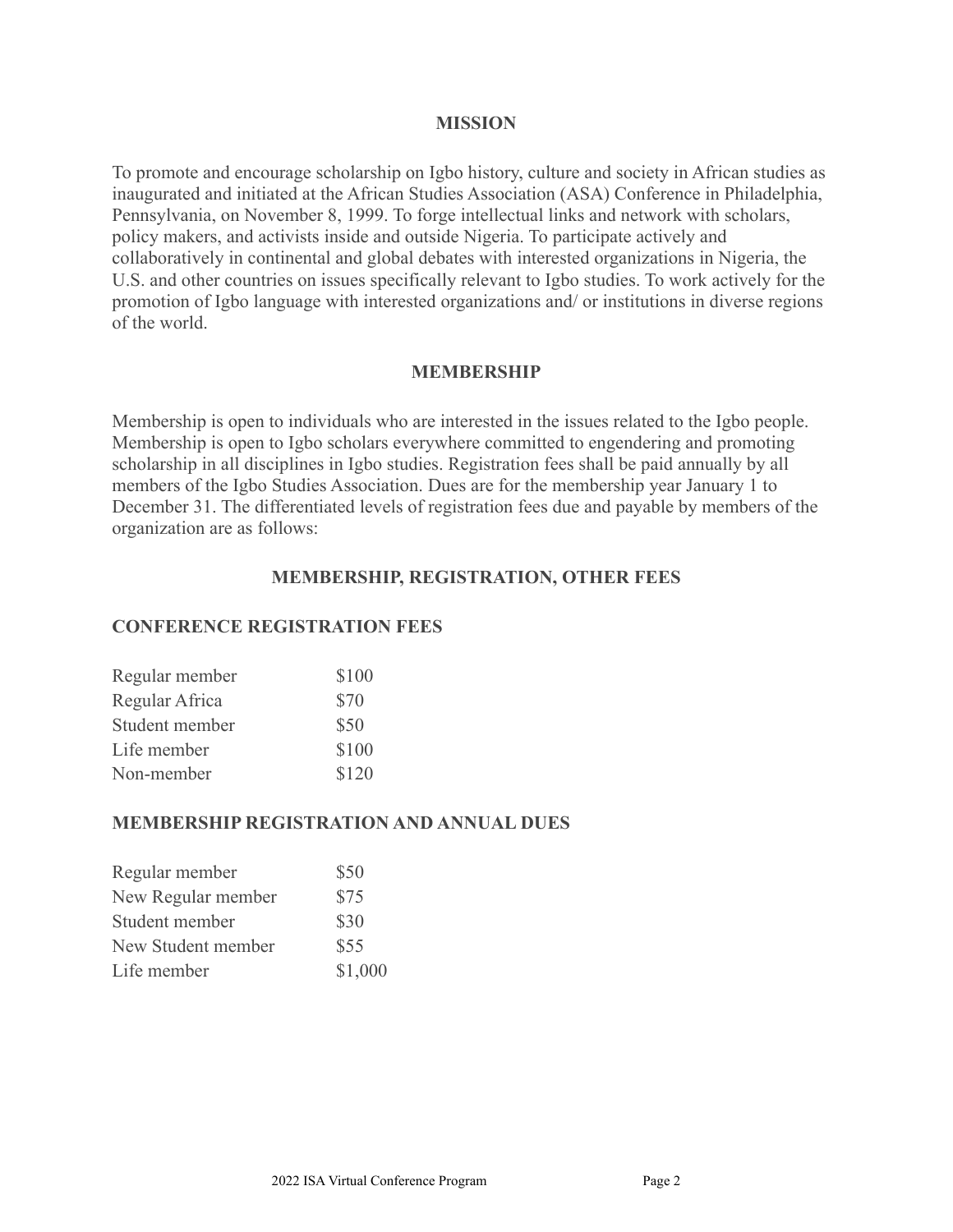### **THURSDAY, MAY 12, 2022**

### *PLENARY SESSION 1: Opening Ceremony / Call to Order*

**Time:** 10:00 am – 12:00 pm (Lagos, Nigeria Time)

**Venue:** Zoom

*<https://us06web.zoom.us/j/83648328478?pwd=a2lKU2NId0lIdjBicEJ5WTNncWFGUT09>*

*Meeting ID: 836 4832 8478 Passcode: 978308*

**PLENARY SESSION:** Opening Ceremony / Call to Order: **Moderator:** Rev. Chijioke Azuawusiefe, PRO, ISA **Ecumenical Invocation:** Rev. Chijioke Azuawusiefe, SJ **Opening Remarks:** Prof. Chidi Igwe, Conference Chairperson **Welcome Remarks:** Dr. Chielozona Eze, President, ISA **Breaking of the kolanut:** Ezenwanyi, Professor Ada Azodo, Ex-President, ISA

**ISA Review and Publications:** Dr. Chima Korieh

# **THURSDAY, MAY 12, 2022**

*Panel 1: Marginalization, secession, and self-determination* Time: 12:00 pm – 2:00 pm (Lagos, Nigeria Time)

**Venue:** Zoom

<https://us06web.zoom.us/j/83648328478?pwd=a2lKU2NId0lIdjBicEJ5WTNncWFGUT09>

Meeting ID: 836 4832 8478 Passcode: 978308

**Chair: Ezeigbo, Akachi T** \*\*\*\*\*\*\*\*\*\*\*\*\*\*\*\*\*\*\*\*\*\*\*\*\*\*

# **Scheduled Papers**

- 1. *Post-Civil War Nigerian Military Government Politics of Port Decongestion: Untangling Controversies and Hinterland Communication Concepts*, **Chilaka, Edmund,** Centre for Multimodal Transport Studies, University of Lagos, Akoka, Lagos, Nigeria; **Agugua, Augustine O.,** Department of Sociology, University of Lagos, Lagos, Nigeria; **Ege, E. Emmanuel,** Centre for Multimodal Transport Studies, University of Lagos, Akoka, Lagos, Nigeria.
- 2. *Perceptions of Marginalization 50 Years after the Nigeria-Biafra War: The Claims of Ndi-Igbo*, **Ezeigbo, Akachi T.**, Alex Ekwueme Federal University, Ndufu-Alike, Ebonyi State, Nigeria.
- 3. *Avoidable Conflict and Victimization Textual and Contextual Appraisal,* **Nwosu-Okoli, Ifeoma,** Alex Ekwueme Federal University, Ndufu-Alike, Ikwo, Ebonyi State, Nigeria.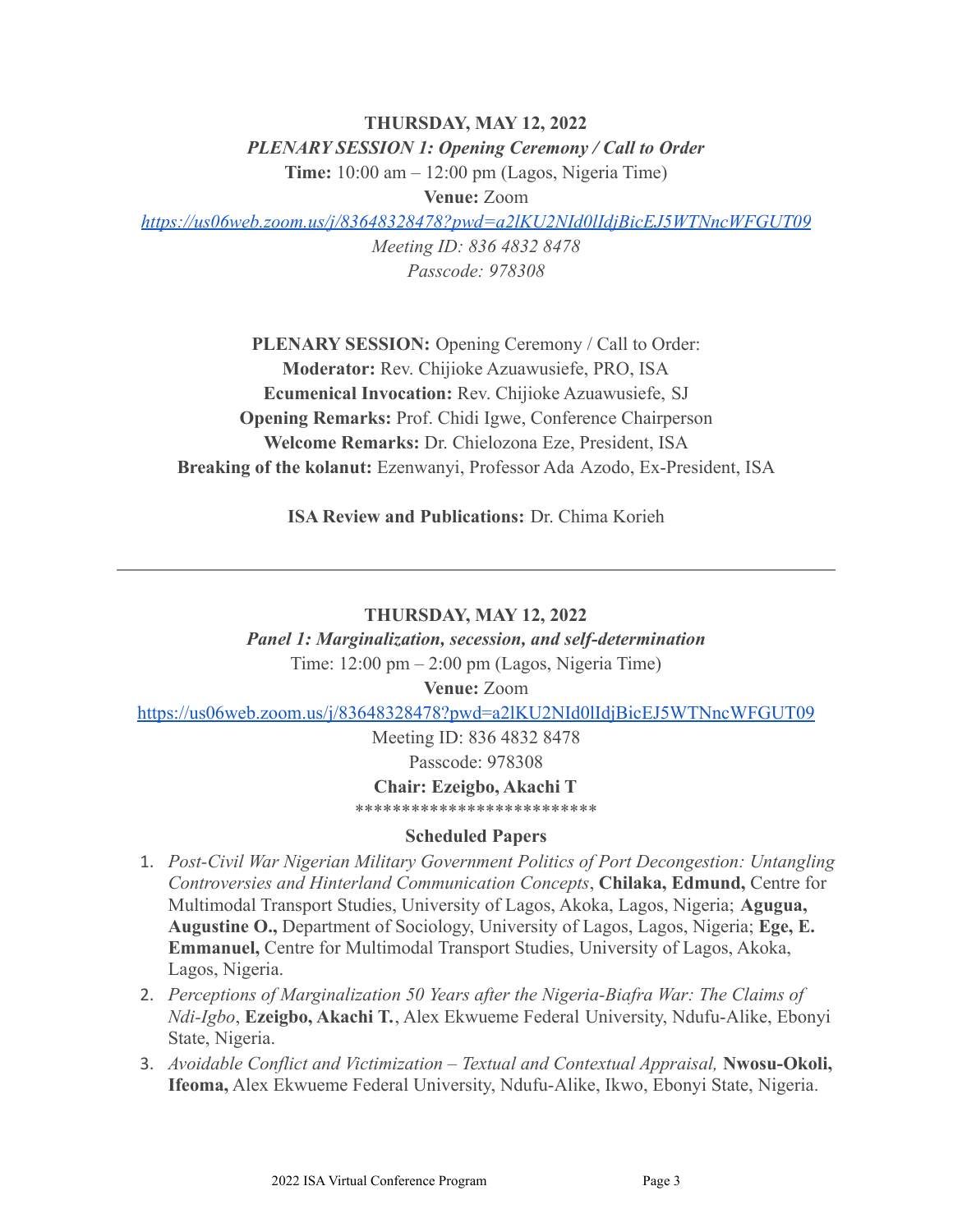4. *Contemporary Igbo Leadership, Syndrome of Defeatism and the Paradox of Biafran Secession,* **Nwaezeigwe, Nwankwo T.,** Institute of African Studies, University of Nigeria, Nsukka, Nigeria.

# **THURSDAY, MAY 12, 2022**

*Panel 2: Resource extraction, control, and redistribution*

**Time:** 12:00 pm – 2:00 pm (Lagos, Nigeria Time)

**Venue:** Zoom

<https://us06web.zoom.us/j/83648328478?pwd=a2lKU2NId0lIdjBicEJ5WTNncWFGUT09>

Meeting ID: 836 4832 8478

Passcode: 978308

**Chair: Njoku, John D**

\*\*\*\*\*\*\*\*\*\*\*\*\*\*\*\*\*\*\*\*\*\*\*\*\*\*

# **Scheduled Papers**

- 1. *Ndi-Igbo and Terrorism: The Politics of Redefinition in the Nigerian Security Discourse*, **Agbo, UcheChukwu**, Department of English, Southern Methodist University, Dallas, Texas, USA.
- 2. *Collective Memories of Selected Nigerian Ethnic Groups and the Formation of Sub-group of Superordinate Identity*, **Asekun, Wakil Ajibola**, Department of Psychology, Faculty of Social Sciences, University of Lagos, Akoka, Lagos, Nigeria.
- 3. *Participatory Democracy and Social Justice among Igbo Indigenous People,* **Onah, Rita Ujunwa,** Department of Archaeology, Memorial University of Newfoundland, St. John's, Canada; **Onah, Ifeanyi,** Ohanaeze Ndigbo Canada, St. John's, Canada.
- 4. *Temperature Anomaly and Response by Rainforest Cover: Potential Implications for Food Availability in Igboland,* **Njoku, John D.,** Department of Environmental Management, Federal University of Technology, Owerri, Nigeria.

**THURSDAY, MAY 12, 2022** *PLENARY SESSION 2: Keynote Address*

**Time:** 3:00 pm – 5:00 pm (Lagos, Nigeria Time)

**Venue:** Zoom

<https://us06web.zoom.us/j/83648328478?pwd=a2lKU2NId0lIdjBicEJ5WTNncWFGUT09>

Meeting ID: 836 4832 8478 Passcode: 978308

#### \*\*\*\*\*\*\*\*\*\*\*\*\*\*\*\*\*\*\*\*\*\*\*\*\*\*

# **KEYNOTE SPEAKER**

Professor Uchenna Okeja, Director of the Emengini Institute for Comparative Global Studies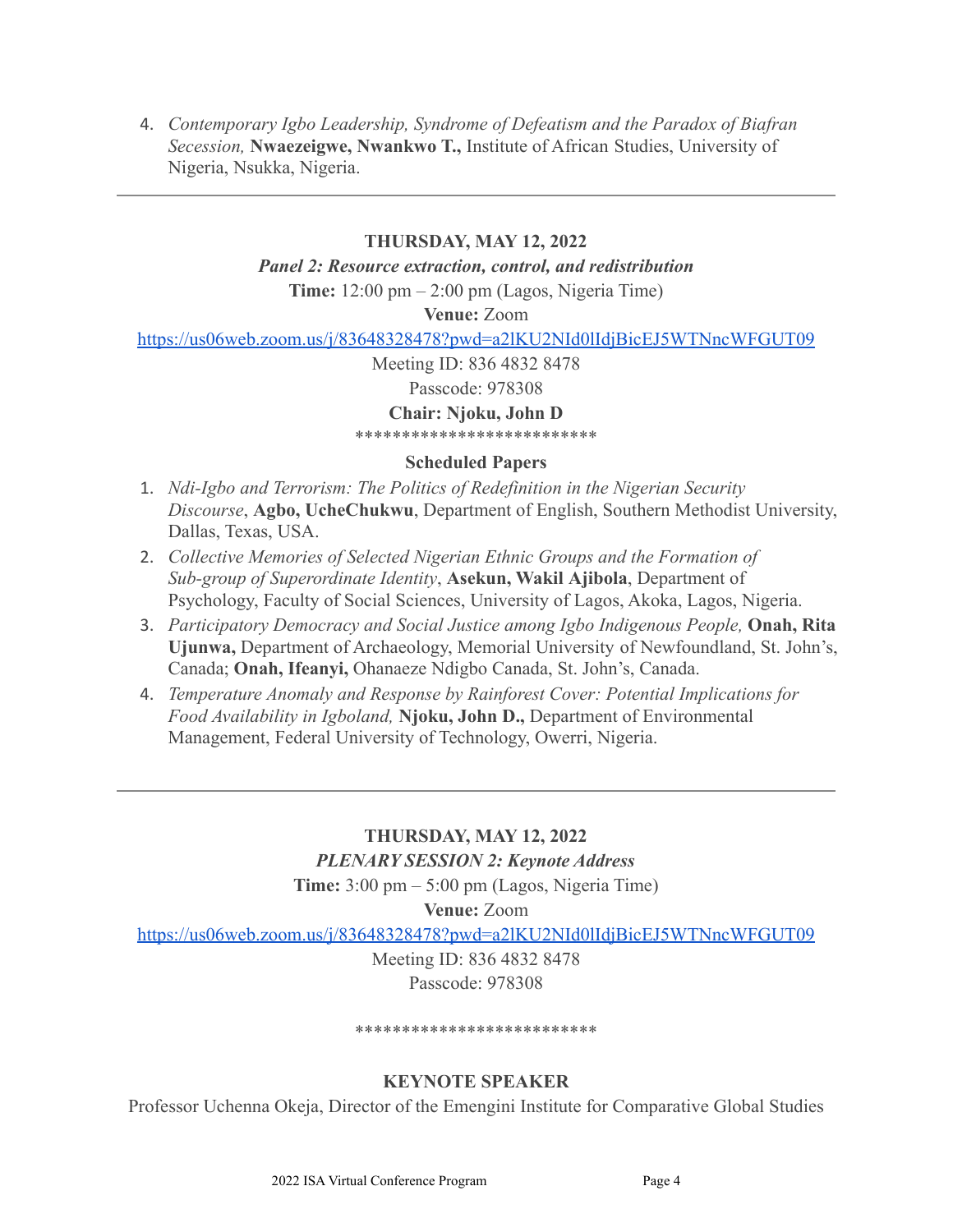# **Topic:** *Concepts, Creativity and Meaningful Life*

\*\*\*\*\*\*\*\*\*\*\*\*\*\*\*\*\*\*\*\*\*\*\*\*\*\*

# **THURSDAY, MAY 12, 2022**

*Panel 3: True federalism, decentralization, and inclusive government* **Time:** 5:00 pm – 7:00 pm (Lagos, Nigeria Time)

**Venue:** Zoom

<https://us06web.zoom.us/j/83648328478?pwd=a2lKU2NId0lIdjBicEJ5WTNncWFGUT09>

Meeting ID: 836 4832 8478 Passcode: 978308

**Chair: Umejiaku, Nneka**

\*\*\*\*\*\*\*\*\*\*\*\*\*\*\*\*\*\*\*\*\*\*\*\*\*\*

# **Scheduled Papers**

- 1. *The Punitive Control of Mkpuru Mmiri Abuse among the Youth in Igbo Land: A Sociological Concern,* **Okeke, Miriam Charity Ogadinma,** Margleo International Secondary School, Nkwumeato, Ihitte Uboma, Imo State, Nigeria.
- 2. *Drug Use, Abuse, Effects, and Control of Mkpụrụ Mmiri,* **Okolo, Ikemefuna Oluwasegun,** Open University of Nigeria, Nigeria.
- 3. *The Impact of Drug Abuse on Igbo Culture and Youth in Nigeria: A Legal Appraisal,* **Umejiaku, Nneka,** Department of Commercial and Property Law, Faculty of Law, Nnamdi Azikiwe University, Awka, Nigeria.
- 4. *The Rise of "Unknown Gunmen" in Igboland: A Regional Time Bomb*, **Ijeudo, Nnamdi Ugochukwu,** Department of Religion and Cultural Studies, University of Nigeria, Nsukka, Nigeria; **Unachukwu, Daniel Clement,** Department of Religion and Cultural Studies, University of Nigeria, Nsukka, Nigeria.
- 5. *Restorative Approach to Justice in Nigeria: Lessons from Northern Ireland,* **Onah, Ifeanyi,** Ohanaeze Ndigbo Canada, St. John's, Canada.

# **THURSDAY, MAY 12, 2022**

*Panel 4: Wealth accumulation, merited and unmerited accolades* **Time:** 5:00 pm – 7:00 pm (Lagos, Nigeria Time)

**Venue:** Zoom

<https://us06web.zoom.us/j/83648328478?pwd=a2lKU2NId0lIdjBicEJ5WTNncWFGUT09>

Meeting ID: 836 4832 8478

Passcode: 978308

# **Chair: Okide, Ujubonu J.**

\*\*\*\*\*\*\*\*\*\*\*\*\*\*\*\*\*\*\*\*\*\*\*\*\*\*

# **Scheduled Papers**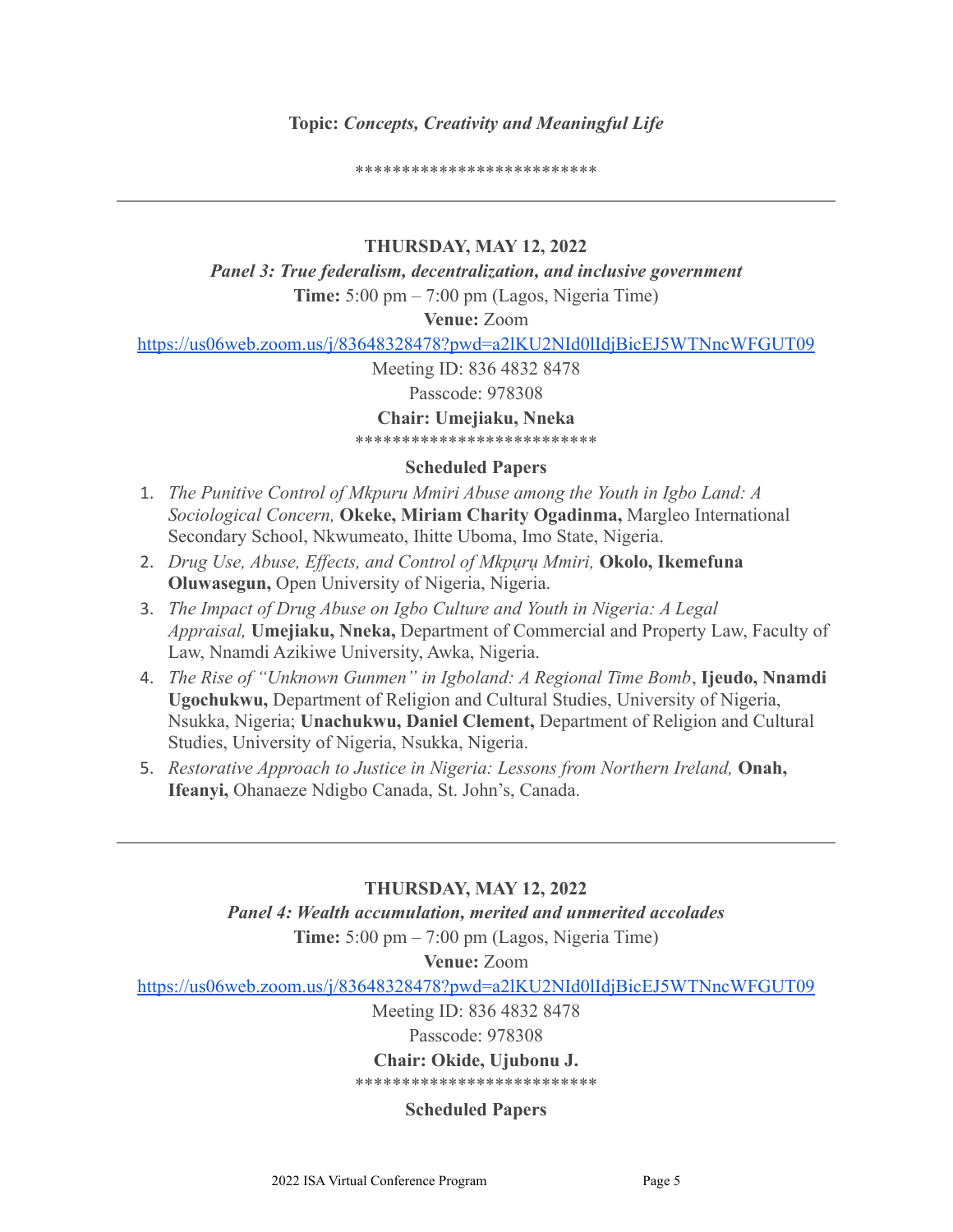- 1. *Influence of Pentecostalism on the Attitudinal Disposition of Students in the Federal College of Education, Eha-Amufu, Enugu State,* **Ezeh, Ebere Ifeyinwa,** Department of Christian Religious Studies, Federal College of Education, Eha-Amufu, Nigeria; **Unachukwu, Daniel Clement,** Department of Religion and Cultural Studies, University of Nigeria, Nsukka, Nigeria.
- 2. *Our Culture as the Instinct that Guides Our Existence*, **Iwuagwu, Ekene** Patrick, Institute of Oceanography, University of Calabar, Calabar, Cross River State, Nigeria.
- 3. *Cultural Views of Wealth in Traditional and Contemporary Igbo Society: Perspectives from Maduekwe's "Ego na-ekwu",* **Okide, Ujubonu J.,** Department of Linguistics, African and Asian Studies, University of Lagos, Akoka, Yaba, Lagos, Nigeria.
- 4. *Gịnị ka a na-azọ! The Colonized Were Indoctrinated to Reject their World and Embrace that of the Colonial Power,* **Onah, Rita Ujunwa,** Department of Archaeology, Memorial University of Newfoundland, St. John's, Canada.

# **FRIDAY, MAY 13, 2022**

# *Panel 5: Entrepreneurship and economic development*

**Time:** 10:00 am – 12:00 pm (Lagos, Nigeria Time)

# **Venue:** Zoom

<https://us06web.zoom.us/j/83648328478?pwd=a2lKU2NId0lIdjBicEJ5WTNncWFGUT09>

Meeting ID: 836 4832 8478

# Passcode: 978308

# **Chair: Aghanya, Ikenna Obumneme**

\*\*\*\*\*\*\*\*\*\*\*\*\*\*\*\*\*\*\*\*\*\*\*\*\*\*

# **Scheduled Papers**

- 1. *Tackling Poverty, Unemployment and Crime in Nigeria by Encouraging and Growing Small and Medium Scale Enterprises (SMEs) amongst the Nigerian Youth*, **Aghanya, Ikenna Obumneme,** School of Arts, Design and Printing Technology (S.A.D.P.T), Federal Polytechnic Oko, Oko, Anambra State, Nigeria.
- 2. *Entrepreneurship and Economic Development*, **Ikechukwu, Elijah Chiemerie,** Abia State Polytechnic, Abia State, Nigeria.
- 3. *African Architectural Identity in Time of Globalization: The Example of Obi Building Style of South East Nigeria,* **Njoku, Moses Oñugadi,** Department of Fine and Applied Arts, Nnamdi Azikiwe University, Awka, Nigeria.
- 4. *Umunna Nwezuo Aku: The Igbo Cultural Philosophy of Wealth and Progress*, **Onuorah, Anselm C**, Anchor Book Publishers Africa; **Azotani , Chuks Francis**, Fmr. Special Adviser on Domestic to the Governor of Anambra State.

# **FRIDAY, MAY 13, 2022**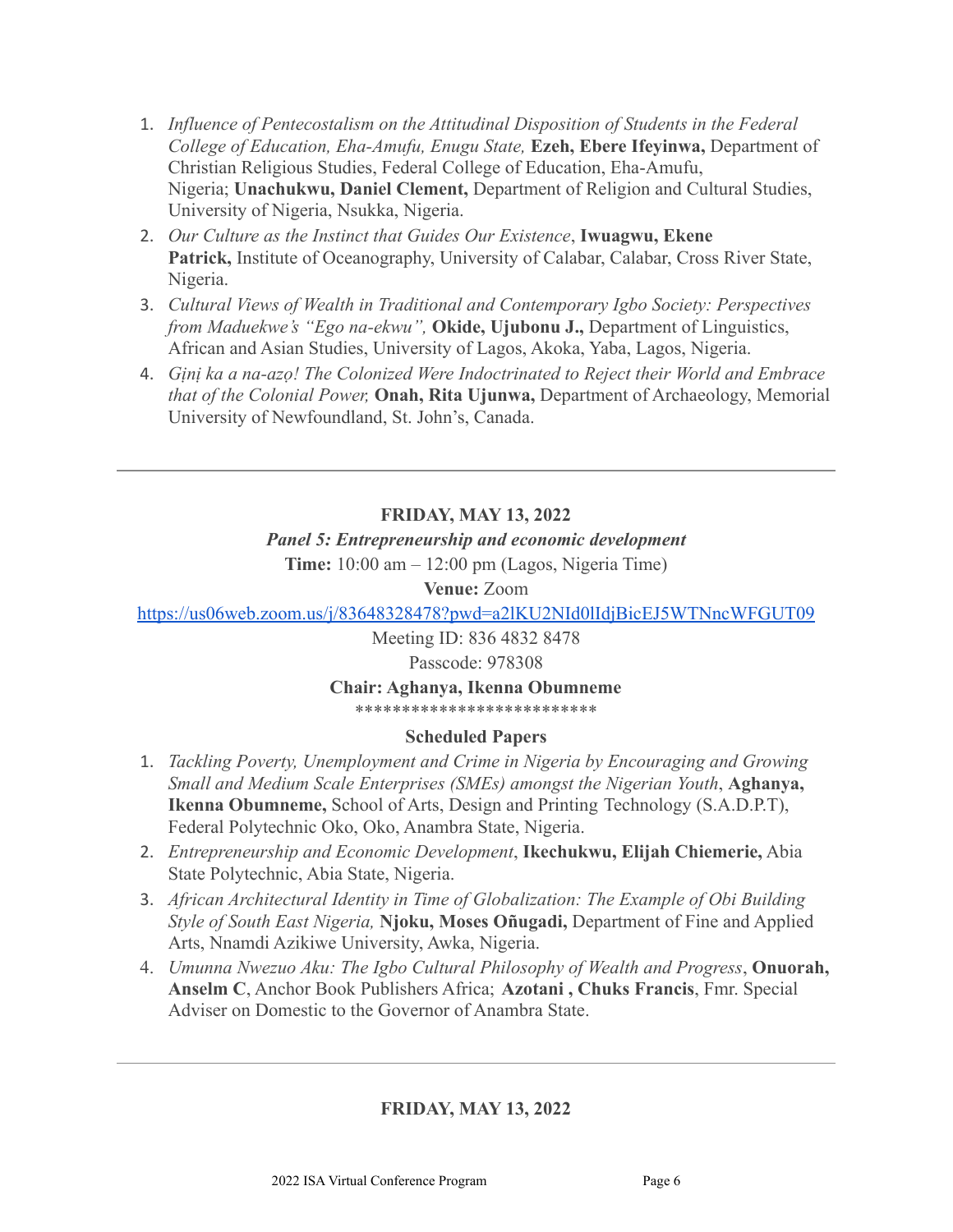# *Panel 6: Culture and Igbo philosophy of progress*

**Time:** 10:00 am – 12:00 pm (Lagos, Nigeria Time)

**Venue:** Zoom

<https://us06web.zoom.us/j/83648328478?pwd=a2lKU2NId0lIdjBicEJ5WTNncWFGUT09>

Meeting ID: 836 4832 8478 Passcode: 978308 **Chair: Ugbor, Gloria Ngozi** \*\*\*\*\*\*\*\*\*\*\*\*\*\*\*\*\*\*\*\*\*\*\*\*\*\*

# **Scheduled Papers**

- 1. *Paremiological Analysis of Anti-Proverbs in Ọshagenyi Azẹgba's Ịmaryịma Folksongs of Ezikeọba Igbo*, **Agbedo, Chris Uchenna**, Centre for Igbo Studies, University of Nigeria, Nsukka, Nigeria; **Ugbor, Gloria Ngozi**, Centre for Igbo Studies, University of Nigeria, Nsukka, Nigeria.
- 2. *Symbolism of Names in Igbo*, **Edeoga, Patience Nonye**, Department Of Linguistics, African and Asian Studies, University Of Lagos, Lagos, Nigeria.
- 3. *Emerging Trends in the Cultural Conceptualization of Igbo Names*, **Egenti, Martha Chidimma**, Department of Linguistics, Nnamdi Azikiwe University, Awka, Anambra State, Nigeria.
- 4. *The Scientific Process of Breaking Kolanut (Iwa Oji) in Igbo Land: A Breakthrough in Our Cultural Philosophy,* **Nnadozie, Okafor Obinwanne,** Centre for Scientific Research and Development (CSRD), Commercial Area G, Owerri, Imo State, Nigeria.

# **FRIDAY, MAY 13, 2022**

*Panel 7: Language endangerment and preservation*

**Time:** 12:00 pm – 2:00 pm (Lagos, Nigeria Time)

**Venue:** Zoom

<https://us06web.zoom.us/j/83648328478?pwd=a2lKU2NId0lIdjBicEJ5WTNncWFGUT09>

Meeting ID: 836 4832 8478

Passcode: 978308

### **Chair: Dimebo, Ifunanya Nzubechukwu**

\*\*\*\*\*\*\*\*\*\*\*\*\*\*\*\*\*\*\*\*\*\*\*\*\*\*

# **Scheduled Papers**

- 1. *Amaghị Ntụgharị: Akamgba Nyeere Mgbasaozi N'asụsụ Igbo N'ụwa Ọhụrụ*, **Dimebo, Ifunanya Nzubechukwu**, Department of Linguistics and Nigerian Languages, Alex-Ekwueme Federal University, Ndufu-Alike, Ikwo, Nigeria.
- 2. *The Place of Christian Song Choruses in the Teaching and Learning Indigenous Languages in the Diaspora*, **Etire, Daniami,** DIPATO Capability Management Consultants Ltd, Port Harcourt, Nigeria.
- 3. *Creation of Igbo Folktales in ICT Games as a Veritable Contrivance in Child Training: Using Traditional and Modern Approaches,* **Eze, Nneka Justina,** Department of Arts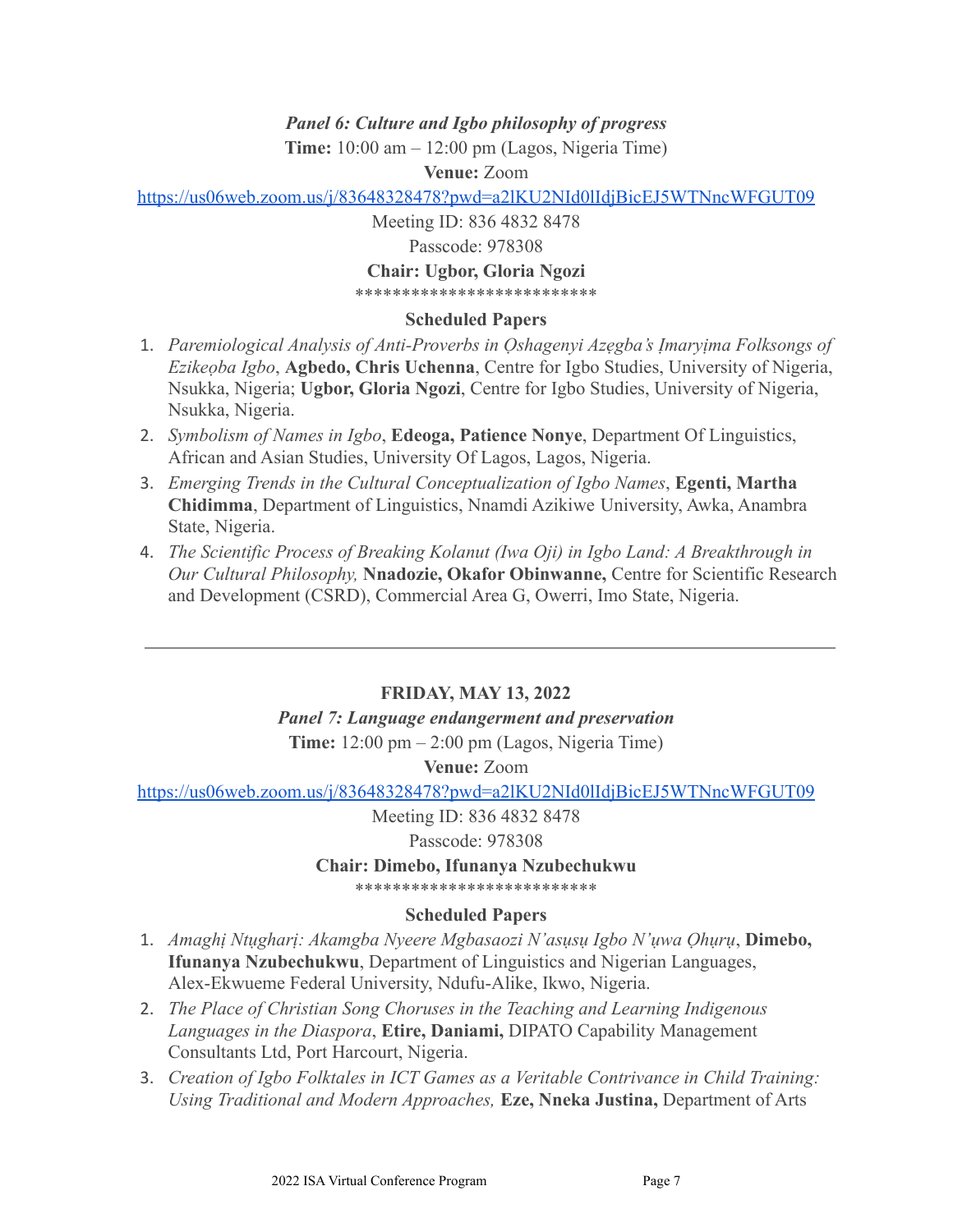And Social Science, Ebonyi State University, Abakaliki, Nigeria; **Ude, Uchenna,** Department of Arts Education, University of Nigeria, Nsukka, Nigeria.

4. *Language Endangerment and Preservation,* **Obi, Egwunwoke Chibueze,** Ambassadors Communications/Publishers, Ikeja, Lagos, Nigeria.

### **FRIDAY, MAY 13, 2022**

*Panel 8: Translation, language education, teaching and learning of languages*

**Time:** 12:00 pm – 2:00 pm (Lagos, Nigeria Time)

**Venue:** Zoom

<https://us06web.zoom.us/j/83648328478?pwd=a2lKU2NId0lIdjBicEJ5WTNncWFGUT09>

Meeting ID: 836 4832 8478 Passcode: 978308 **Chair: Nkoro, Ihechi** \*\*\*\*\*\*\*\*\*\*\*\*\*\*\*\*\*\*\*\*\*\*\*\*\*\*

#### **Scheduled Papers**

- 1. *Documentation of Igbo Riddles and their Translation into English and French Languages*, **Chidi-Mbah, Nkechinyere O.**, Abia State University, Uturu, Abia State, Nigeria; **Ume-Ezeoke, Dorothy,** Gregory University, Uturu, Abia State, Nigeria.
- 2. *Constituent Question Construction in Igbo and English*, **Emejulu, Obiajulu**, Department of Communication Studies, National Institute of Nigerian Languages, Aba, Abia State, Nigeria; **Chukwu, Ebere Mercy**, Department of Languages and Communication, Abia State Polytechnic, Aba, Abia State, Nigeria.
- 3. *Omissions in Igbo-English Fictional Translation: Bell-Gam Translated by Ezeh,* **Nkoro, Ihechi,** Department of Foreign Language and Translation Studies, Abia State University Uturu, Nigeria.
- 4. *Effects of Globalization and Modernization on Igbo Language, Communication and Culture,* **Odionye, Chinwe Mirian,** Department of Mass Communication, Edwin Clark University, Kiagbodo, Delta State, Nigeria.

**FRIDAY, MAY 13, 2022** *Panel 9: Leadership and development* **Time:** 12:00 pm – 2:00 pm (Lagos, Nigeria Time) **Venue:** Zoom <https://us06web.zoom.us/j/83648328478?pwd=a2lKU2NId0lIdjBicEJ5WTNncWFGUT09> Meeting ID: 836 4832 8478

Passcode: 978308

#### **Chair: Okoye, Ugochukwu**

\*\*\*\*\*\*\*\*\*\*\*\*\*\*\*\*\*\*\*\*\*\*\*\*\*\*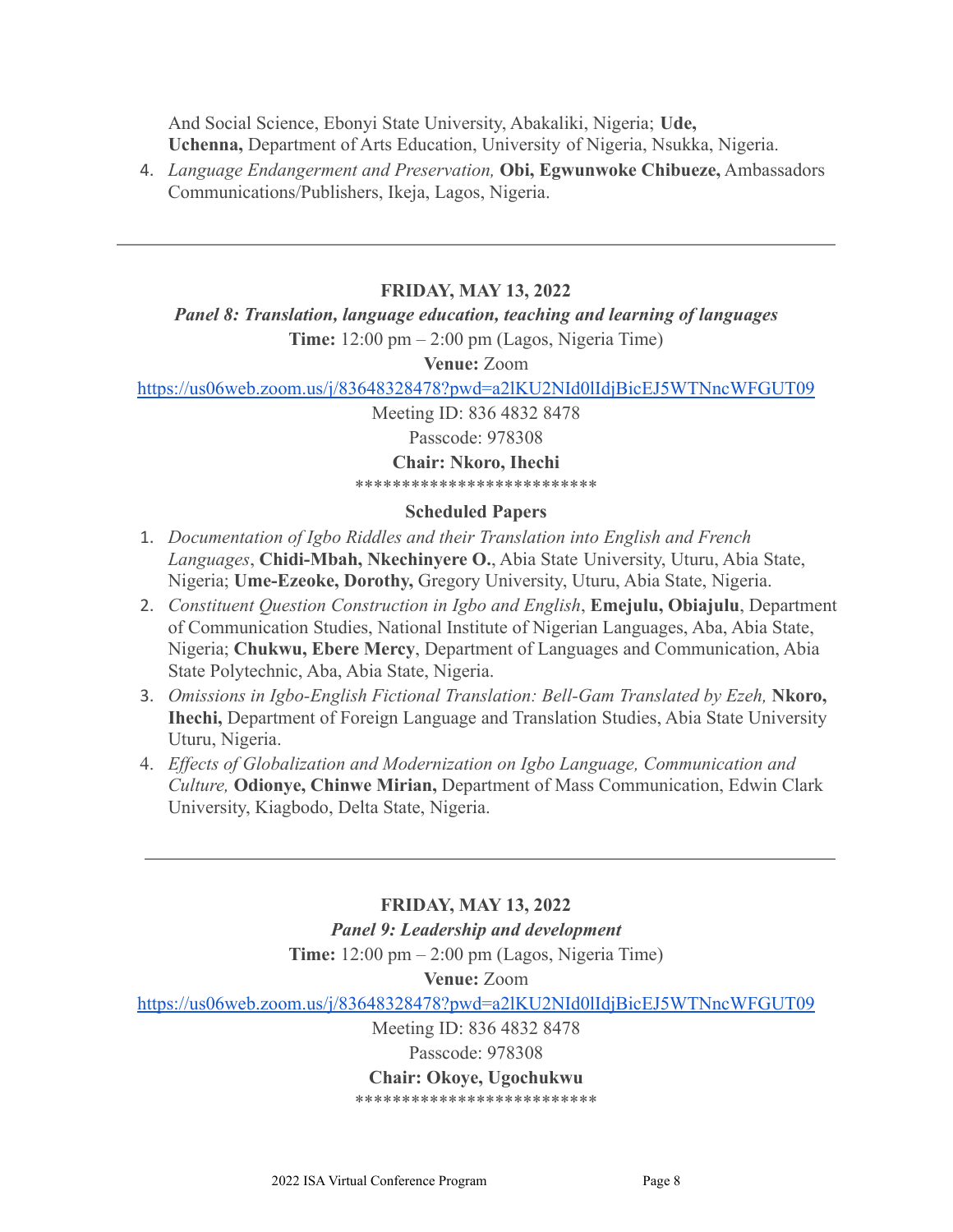### **Scheduled Papers**

- 1. *An Analysis of Traditional Igbowomen Leadership: A Case Study of Omu Anioma*, **Azubuike, Chibuzor**, Kansas State University, USA; **Attamah, Amarachi,** Syracuse University, New York, USA.
- 2. *The Archytypal Leadership of the Tortoise: A Key to a Quality Leadership of the Igbo*, **Echebima, Helen Chijiago**, Department of Linguistics and Communication Studies/Igbo, Abia State University, Uturu, Abia State, Nigeria.
- 3. *Conflict in Parental Imposition of Career Choices on their Children: A Discourse Analysis of Emmanuel Ibekwe's Ndi Nwe Egwu,* **Mba-John, Chinyere Nwanne,** Department of Linguistics and Nigerian Languages, National Institute for Nigerian Languages, Aba, Abia State, Nigeria.
- 4. *Igwebuike as the Operative Condition of Igbo Relational Ethical Theory*, **Kanu, Ikechukwu Anthony**, Tansian University, Umunya, Anambra State, Nigeria.
- 5. *Cooperation or Co-optation? Hybrid Governance, State Alliance, and the Crises of Local Autonomy within Town Unions Government in Igboland,* **Okoye, Ugochukwu,** Department of Sociology and Anthropology, Carleton University, Ottawa, Canada.

#### \*\*\*\*\*\*\*\*\*\*\*\*\*\*\*\*\*\*\*\*\*\*\*\*\*\*

# **FRIDAY, MAY 13, 2022**

# *PLENARY SESSION 3: Featured Speech*

**Time:** 3:00 pm – 5:00 pm (Lagos, Nigeria Time)

# **Venue:** Zoom

<https://us06web.zoom.us/j/83648328478?pwd=a2lKU2NId0lIdjBicEJ5WTNncWFGUT09>

Meeting ID: 836 4832 8478 Passcode: 978308 **Chair: Eze, Chielozona**

# **FEATURED SPEAKER**

Dr. Cyril Obi, Program Director at Social Science Research Council

New York

**Topic:** *Social Science Research Council (SSRC) in Africa: Supporting Social Research and Bridging the Knowledge-Policy Gap*

\*\*\*\*\*\*\*\*\*\*\*\*\*\*\*\*\*\*\*\*\*\*\*\*\*\*

# **FRIDAY, MAY 13, 2022** *Panel 10: Religion, morality, and immorality*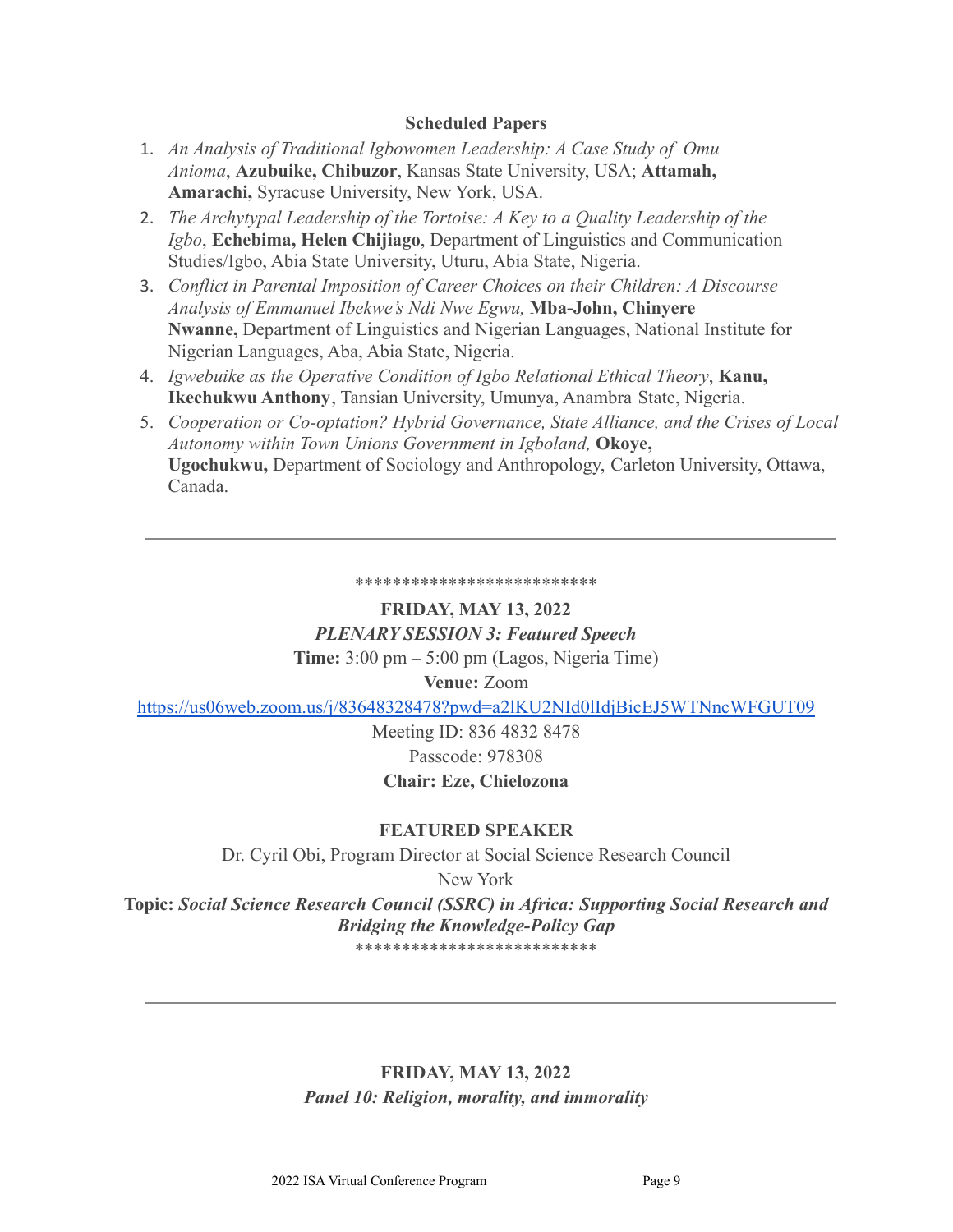# **Time:** 5:00 pm – 7:00 pm (Lagos, Nigeria Time) **Venue:** Zoom

<https://us06web.zoom.us/j/83648328478?pwd=a2lKU2NId0lIdjBicEJ5WTNncWFGUT09>

Meeting ID: 836 4832 8478

Passcode: 978308

# **Chair: Njemanze, Philip C.**

\*\*\*\*\*\*\*\*\*\*\*\*\*\*\*\*\*\*\*\*\*\*\*\*\*\*

# **Scheduled Papers**

- 1. *Global System for Mobile Communication: The Church and Moral Development of the Youth*, **Ezeh, Ebere Ifeyinwa,** Department of Christian Religious Studies, Federal College of Education, Eha-Amufu, Nigeria.
- 2. *Igbo-African Concept of the Meaning of Life: An Igwebuike Perspective*, **Kanu, Ikechukwu Anthony,** Tansian University, Umunya, Anambra State, Nigeria.
- 3. *Discovery of the Temple of Solomon and Wailing Walls in Owerri,* **Njemanze, Philip C.,** Chairman, International Institutes of Advanced Research and Training, Chidicon Medical Center, Owerri, Nigeria.
- 4. *Onye Aghana Nwanne Ya: Towards Embracing Unity and Peace in Divided Igbo Families and Igbo Land for Sustainable Development,* **Onyejegbu, Maureen Nwando,** Institute of African Studies, University of Nigeria, Nsukka, Nigeria.

# **FRIDAY, MAY 13, 2022**

# *Panel 11: Education and development*

**Time:** 5:00 pm – 7:00 pm (Lagos, Nigeria Time)

**Venue:** Zoom

<https://us06web.zoom.us/j/83648328478?pwd=a2lKU2NId0lIdjBicEJ5WTNncWFGUT09>

Meeting ID: 836 4832 8478 Passcode: 978308

# **Chair: Eze, Roseline Ifeoma**

\*\*\*\*\*\*\*\*\*\*\*\*\*\*\*\*\*\*\*\*\*\*\*\*\*\*

# **Scheduled Papers**

- 1. *Mmetụta Akụ Na Ụba Nne Na Nna Na Mmeta Nke Ọma Ụmakwụkwọ Sekọndịrị Senịọ N'ideta Asụsụ Igbo*, **Eze, Roseline Ifeoma,** Arts Education Department, Department of Linguistics, Igbo and other Nigerian Languages, University of Nigeria, Nsukka; **Onyebuchi, Aruah Virginus,** Arts Education Department, Department of Linguistics, Igbo and other Nigerian Languages, University of Nigeria, Nsukka; **Idoko, Fadila Nwadimkpa,** Arts Education Department, Department of Linguistics, Igbo and other Nigerian Languages, University of Nigeria, Nsukka.
- 2. *Teaching Children to Read in Igbo Language: A Step to Holistic Development in our Environment,* **Ohaike, Nkechinyere,** Department of Linguistics and Nigerian Languages, National Institute for Nigerian Languages, Aba, Abia State, Nigeria.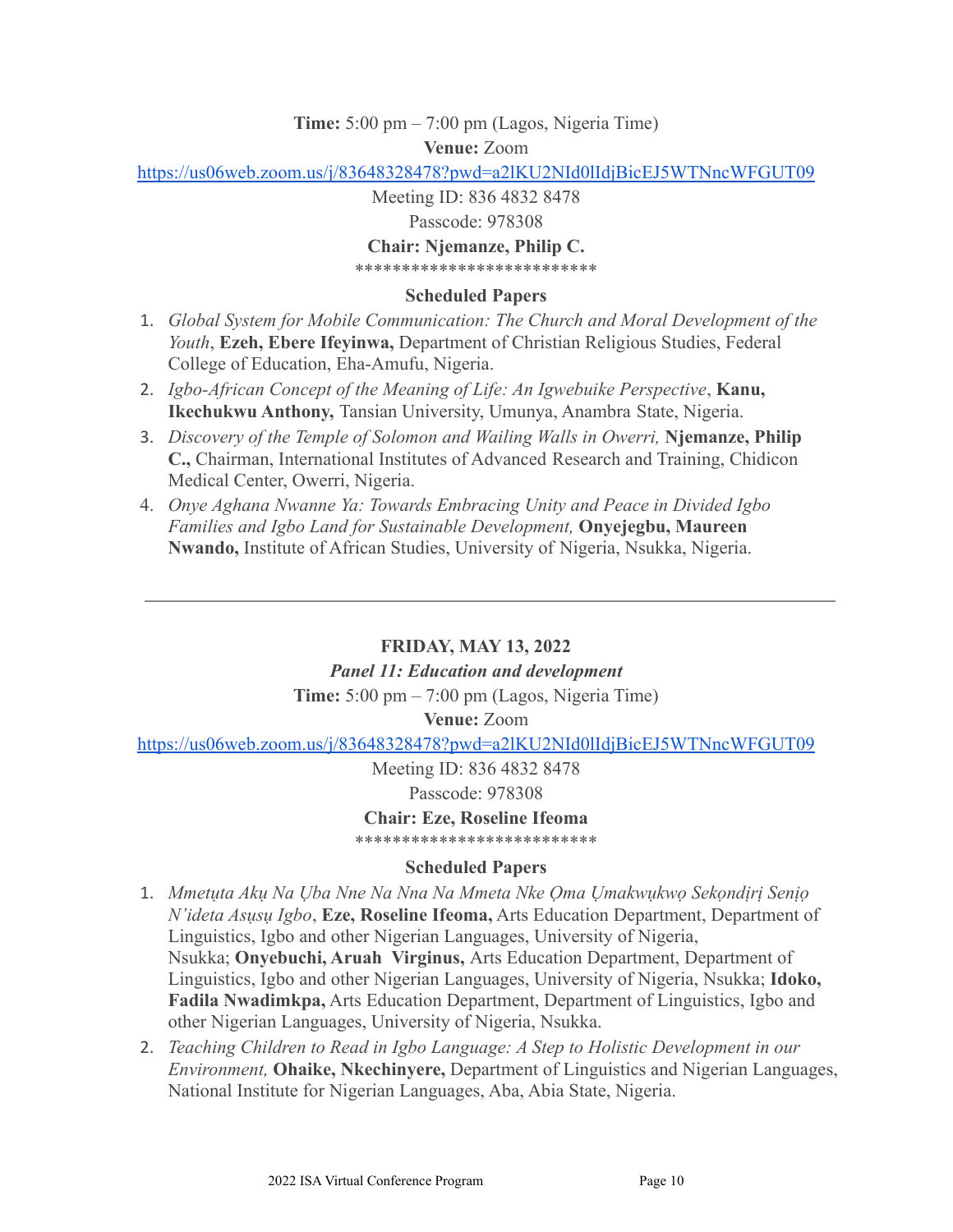3. *21st Century Skill Requirements by Business Education Students for a Successful Business Entrepreneurship in Delta State, Nigeria,* **Udoye, Rita Nneka,** Federal College of Education (Technical) Asaba, Delta State, Nigeria; **Chukwudi, Mozia Andrew,** Federal College of Education (Technical) Asaba, Delta State, Nigeria.

### **FRIDAY, MAY 13, 2022**

#### *Panel 12: Being Igbo abroad*

**Time:** 5:00 pm – 7:00 pm (Lagos, Nigeria Time)

**Venue:** Zoom

<https://us06web.zoom.us/j/83648328478?pwd=a2lKU2NId0lIdjBicEJ5WTNncWFGUT09>

Meeting ID: 836 4832 8478 Passcode: 978308 **Chair: Okorji, R. I.**

\*\*\*\*\*\*\*\*\*\*\*\*\*\*\*\*\*\*\*\*\*\*\*\*\*\*

#### **Scheduled Papers**

- 1. *Peripeteia in Chidera Igwe's The Carnival Boy*, **Igwe, Chidi Nnamdi,** Igbo School Online, Regina, SK Canada, [www.igboschool.com.](http://www.igboschool.com)
- 2. *Between 'akụ luo ụnọ …' and 'ebe onye bi …': The Dilemma of Disporan Ndi Igbo as Represented in Uchenna Nwosu's "The End of the Road and Wrapped Soil",* **Muo, Adaobi,** Department of General Studies, National Institute for Nigerian Languages (NINLAN), Aba, Abia State, Nigeria.
- 3. *Mkpagbu Na Mmekpaahụ Dị Iche Iche Ndị Jidere Nchawapụta Asụsụ Igbo Na Mba Ụwa,* **Udechukwu, Chinwe Nwaudu,** Humanities Unit, School of General Studies, Department of Linguistics, Igbo and Other Nigerian Languages, University of Nigeria, Nsukka, Nigeria; **Okorji, R. I.,** Department of Linguistics, Igbo and Other Nigerian Languages, University of Nigeria, Nsukka, Nigeria; **Ahamefula, Ndubuisi O.,** Department of Linguistics, Igbo and Other Nigerian Languages, University of Nigeria, Nsukka, Nigeria; **Akumjika, Chikamma Michael,** Department of Linguistics and Communication Studies, University of Calabar, Nigeria.

**SATURDAY, MAY 14, 2022** *Panel 13: Family, kinship, and village associations* **Time:** 10:00 am – 12:00 pm (Lagos, Nigeria Time) **Venue:** Zoom <https://us06web.zoom.us/j/83648328478?pwd=a2lKU2NId0lIdjBicEJ5WTNncWFGUT09> Meeting ID: 836 4832 8478

# Passcode: 978308 **Chair: Onah, Rita Ujunwa**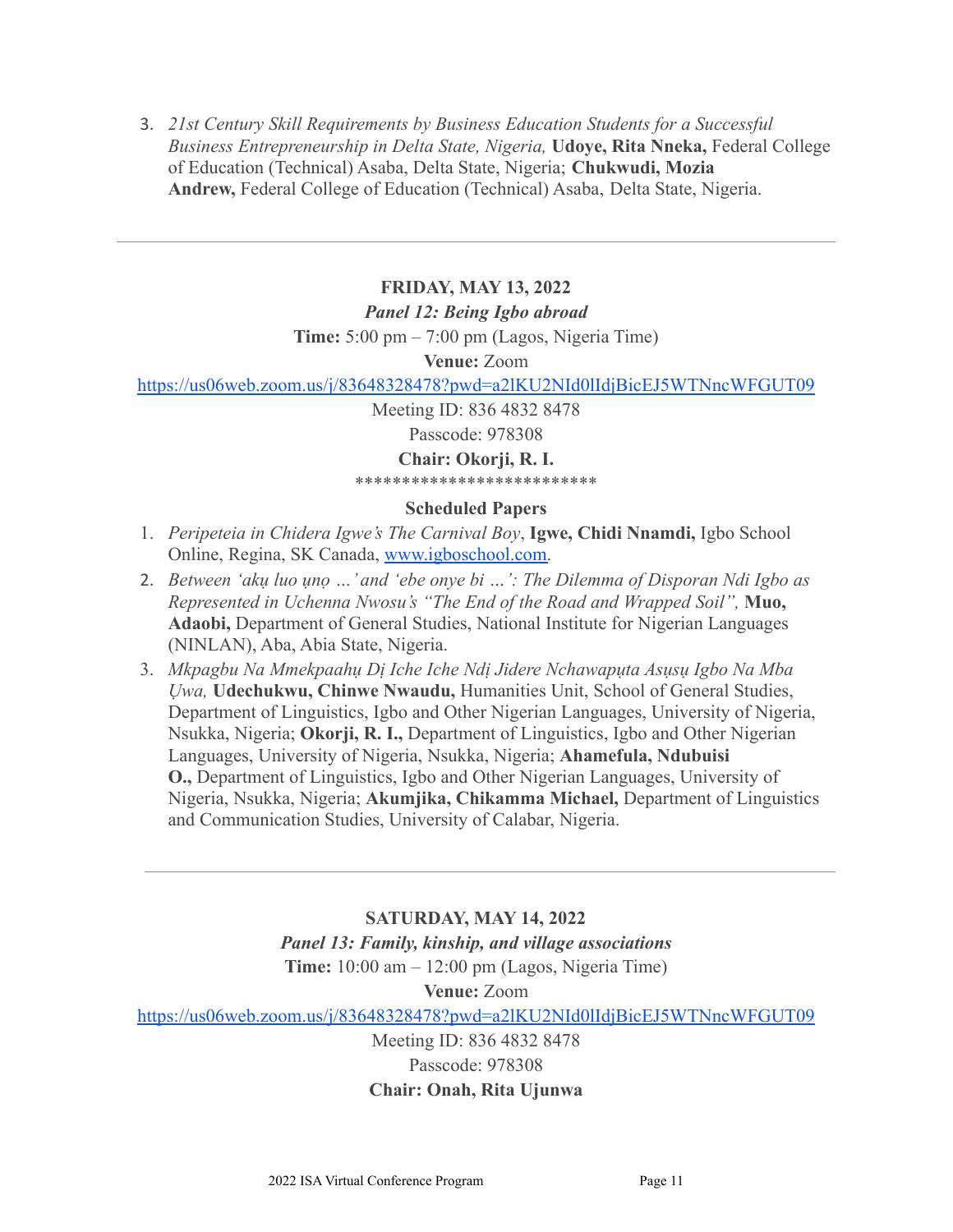#### \*\*\*\*\*\*\*\*\*\*\*\*\*\*\*\*\*\*\*\*\*\*\*\*\*\*

#### **Scheduled Papers**

- 1. *The Challenges of Marital Statuses and Dynamics of Igbo Identity Crises in a Contemporary World,* **Njoku, John D.,** Department of Environmental Management, Federal University of Technology, Owerri, Nigeria.
- 2. *A Postmodernist Evaluation of the Principle of Egbe Bere, Ugo Bere in Igbo Ethics,* **Nwankwo, John Justice,** Department of Philosophy, Faculty of Humanities, Rivers State University, Nkpolu, Port Harcourt, Nigeria.
- 3. *Persistence of Slavery in Human-Spirit Conjugal Relationship: Adoro Goddess and Igo Maa Ogo in Nsukka Northern Igboland,* **Okwor, Christopher O.,** Department Of Religion and Cultural Studies, University Of Nigeria, Nsukka, Nigeria; **Okoli, Anuli B.,** Department Of Religion and Cultural Studies, University Of Nigeria, Nsukka, Nigeria; **Ijeudo, Nnamdi U.,** Department Of Religion and Cultural Studies, University Of Nigeria, Nsukka, Nigeria; **Eze, Ekenedirichukwu,** Department Of Religion and Cultural Studies, University Of Nigeria, Nsukka, Nigeria.
- 4. *Who are we? Tracing our Ancestors for Identity Construction,* **Onah, Rita Ujunwa,** Department of Archaeology, Memorial University of Newfoundland, St.John's, Canada.
- 5. *The Ups and Downs of Being an Igbo Student in the United States of America*, **Ene, Christopher,** Business Administration, Regis University, United States of America.

#### **SATURDAY, MAY 14, 2022**

#### *Panel 14: Feminism, gender, and human development*

**Time:** 10:00 am – 12:00 pm (Lagos, Nigeria Time)

**Venue:** Zoom

<https://us06web.zoom.us/j/83648328478?pwd=a2lKU2NId0lIdjBicEJ5WTNncWFGUT09>

Meeting ID: 836 4832 8478 Passcode: 978308

**Chair: Azodo, Ada Uzoamaka** \*\*\*\*\*\*\*\*\*\*\*\*\*\*\*\*\*\*\*\*\*\*\*\*\*\*

### **Scheduled Papers**

- 1. *Revisiting Motherism and the Role of the 21st Century Nigerian Writer: Exploring the Relevance of Catherine Acholonu's Messages in Today's Nigeria*, **Acholonu, Nneka Egbuna**, Catherine Acholonu Research Centre (CARC), Nigeria.
- 2. *Love and Marriage in Ọla Comes of Age, a Literary Nonfiction by Comfort Chisaraokwu Nwabara*, **Azodo, Ada Uzoamaka**, School of the Humanities, Indiana University Northwest, Gary, Indiana, USA.
- 3. *Traditional Historical Narratives and Emotions to Colonization and their Role in Gender Subjugation and Disparity in the Igbo Culture,* **Okolie, Chidera,** University of Nigeria, Enugu Campus.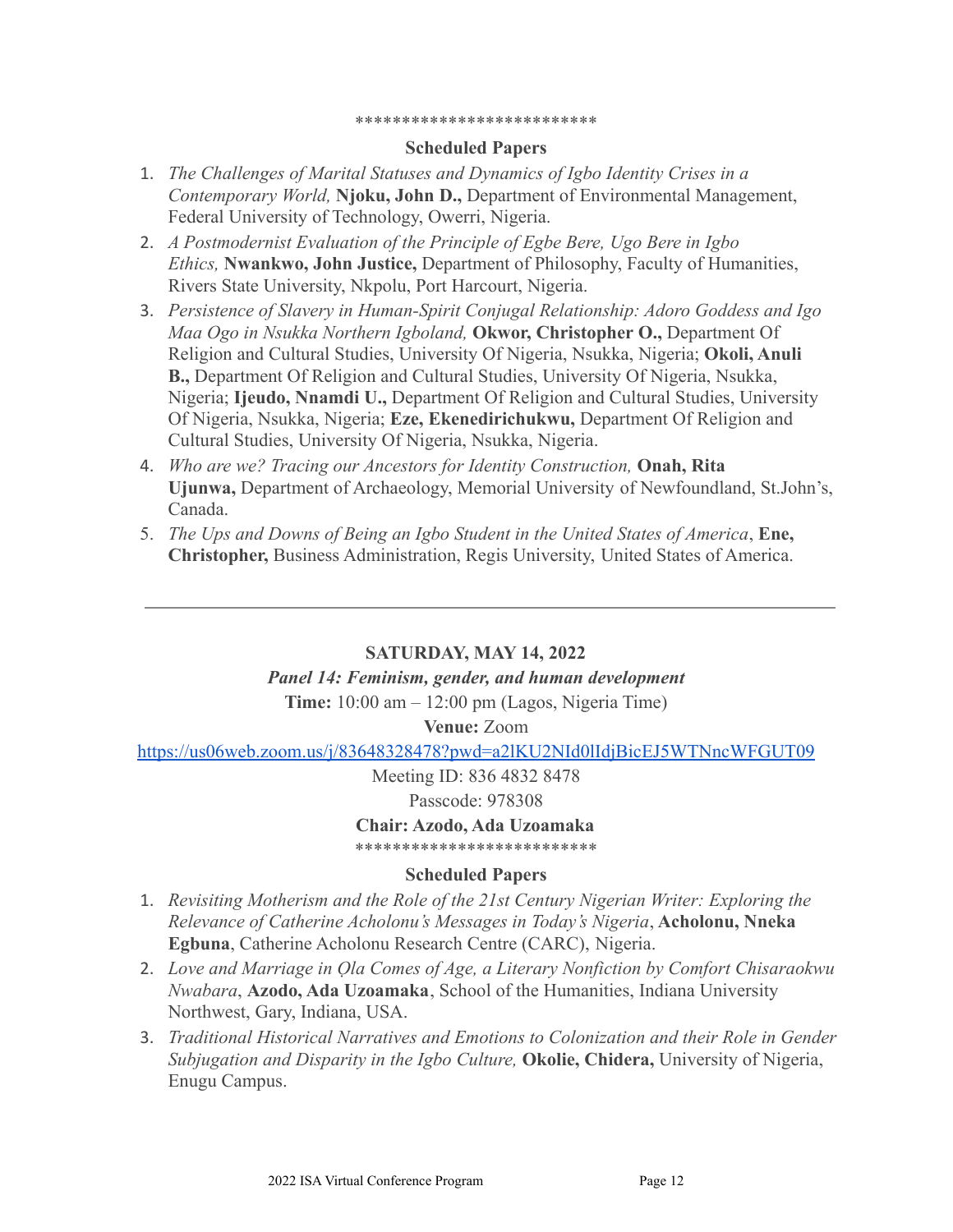- 4. *The Politics of Pulchritude: Igbo Ethno-aesthetics and the Concept of Female Beauty,* **Opara, John Kelechi,** Department of Fine and Applied Arts, Imo State University, Owerri, Nigeria; **Ehirim, Sussan Nkem,** Department of Fine and Applied Arts, University of Nigeria, Nsukka, Nigeria.
- 5. *Kinship Ties Among the Igbo: A Sociolinguistic Perspective,* **Oyeka, Chiamaka Ngozi,** Department of Linguistics, African and Asian Studies, University of Lagos, Lagos, Nigeria.

# **SATURDAY, MAY 14, 2022**

*Panel 15: Youth and women empowerment*

**Time:** 12:00 pm – 2:00 pm (Lagos, Nigeria Time)

**Venue:** Zoom

<https://us06web.zoom.us/j/83648328478?pwd=a2lKU2NId0lIdjBicEJ5WTNncWFGUT09>

Meeting ID: 836 4832 8478

Passcode: 978308

**Chair: Okafor, Ebele Eucharia**

\*\*\*\*\*\*\*\*\*\*\*\*\*\*\*\*\*\*\*\*\*\*\*\*\*\*

# **Scheduled Papers**

- 1. *The Modern Nigeria Woman as an Object of Male Gaze in the Nigerian Mass Media*, **Aghanya, Ogechukwu Patricia**, Principal Assistant Registrar, Paul University Awka, Anambra State, Nigeria.
- 2. *Women and Children in Oral Literature: A Survey of Two Igbo Folktales,* **Okafor, Ebele Eucharia,** Department of Linguistics, African and Asian Studies, Faculty of Arts, University of Lagos, Akoka, Yaba, Lagos, Nigeria.
- 3. *Youth and Women Empowerment as a Contemporary Issue Facing the Igbo in Nigeria and Diaspora,* **Okoye, Chinwe J.,** National Open University of Nigeria, Nigeria.
- 4. *Can the Youth Engage their Leaders? Assessing the Nigerian Youth's Capacity to Demand Accountability,* **Ugwuozor, Felix Okechukwu,** Department of Educational Foundations, University of Nigeria, Nsukka, Nigeria.
- 5. *Women's Right to Inheritance in Contemporary Igbo Society*, **Wachuku, Ukachi Nnenna**, Alvan Ikoku Federal College of Education, Owerri, Nigeria; **Ukwuije, Chima Bonaventure**, Alvan Ikoku Federal College of Education, Owerri, Nigeria.

# **SATURDAY, MAY 14, 2022**

*Panel 16: Trade, craft, apprenticeship system and economic development*

**Time:** 12:00 pm – 2:00 pm (Lagos, Nigeria Time)

# **Venue:** Zoom

<https://us06web.zoom.us/j/83648328478?pwd=a2lKU2NId0lIdjBicEJ5WTNncWFGUT09>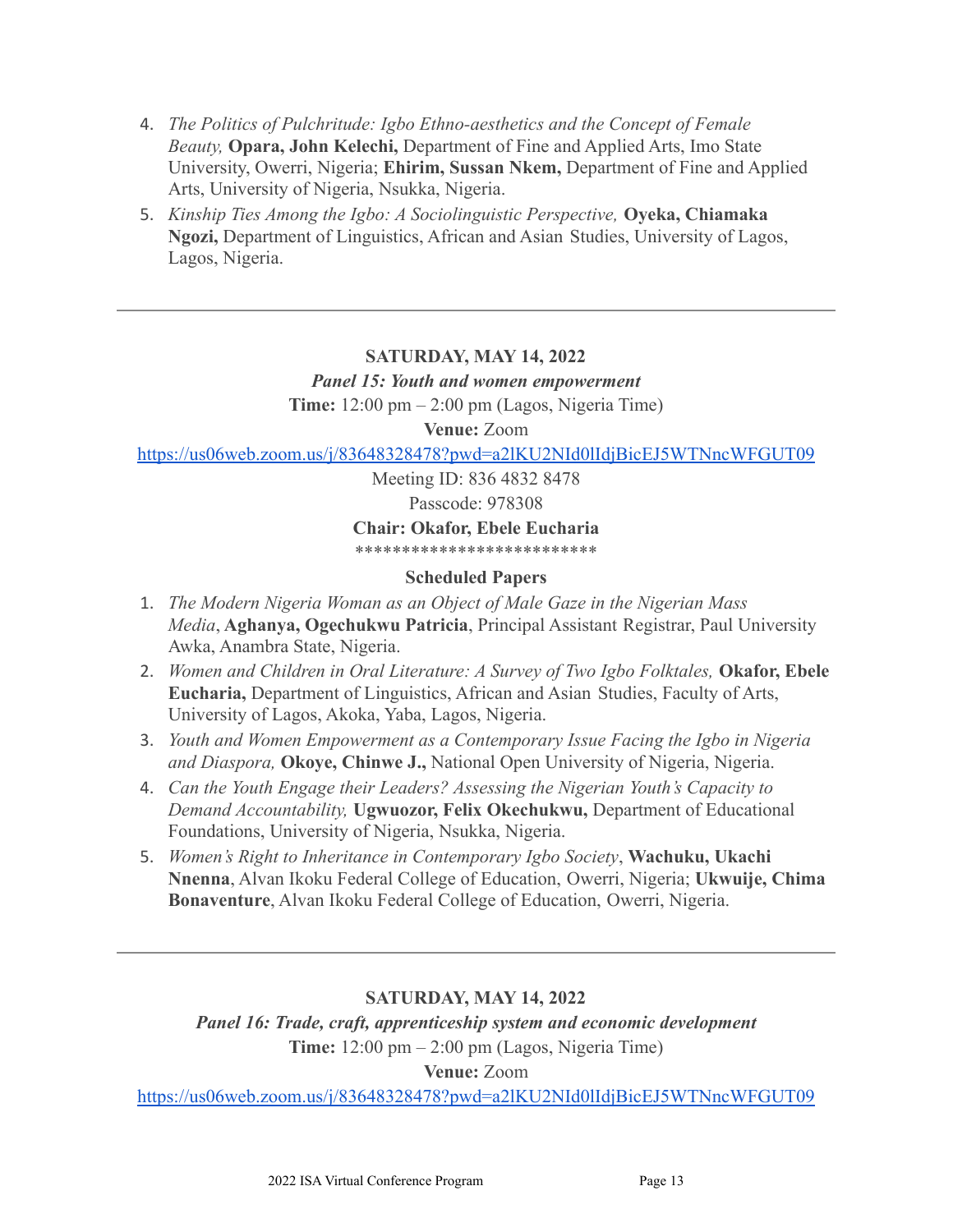# Meeting ID: 836 4832 8478 Passcode: 978308 **Chair: Chikezie, Elijah Chinonso** \*\*\*\*\*\*\*\*\*\*\*\*\*\*\*\*\*\*\*\*\*\*\*\*\*\*

### **Scheduled Papers**

- 1. *Trade, Craft, Apprenticeship System and Economic Development*, **Chikezie, Elijah Chinonso,** Imo State University, Owerri, Nigeria.
- 2. *The Role of the Church in Alleviating Poverty among the Igbo Youth*, **Ezeh, Ebere Ifeyinwa**, Department of Christian Religious Studies, Federal College of Education, Eha-Amufu, Nigeria; **Unachukwu, Daniel Clement**, Department of Religion and Cultural Studies, University of Nigeria, Nsukka, Nigeria.
- 3. *The Cultural Value of Oso Ahia Marketing Strategy in Igbo Communal Existence,* **Okeke, Miriam Charity Ogadinma,** Margleo International Secondary School, Nkwumeato, Ihitte Uboma, Imo State, Nigeria.
- 4. *Social Participation as Metaphor for Grassroot Communication and Governance in a Contemporary Igbo World,* **Njoku, John D.,** Department of Urban and Regional Planning, Federal University of Technology, Owerri, Nigeria; **Njoku, Francis V. C.,** Department of Surveying and Geo-Informatics, Federal University of Technology, Owerri, Nigeria.

# **SATURDAY, MAY 14, 2022**

# *Panel 17: Social infrastructure and development*

**Time:** 3:00 pm – 5:00 pm (Lagos, Nigeria Time)

**Venue:** Zoom

<https://us06web.zoom.us/j/83648328478?pwd=a2lKU2NId0lIdjBicEJ5WTNncWFGUT09>

Meeting ID: 836 4832 8478

Passcode: 978308

**Chair: Udoye, Rita Nneka**

\*\*\*\*\*\*\*\*\*\*\*\*\*\*\*\*\*\*\*\*\*\*\*\*\*\*

# **Scheduled Papers**

- 1. *Interrogating Disruptive Innovations and the Dynamics of In-Group Solidarity and Identity Construction of Ndigbo*, **Agbedo, Chris Uchenna**, Centre for Igbo Studies, University of Nigeria, Nsukka, Nigeria; **Krisagbedo, Ebere Celina**, Use of English Unit, School of General Studies, University of Nigeria, Nsukka, Nigeria.
- 2. *Assessment of Folk Media as an Instrument of Rural Development in Bomadi Local Government Area of Delta State, Nigeria,* **Odionye, Chinwe Mirian,** Department of Mass Communication, Edwin Clark University, Kiagbodo, Delta State, Nigeria; **Omoshue, Joe Okpako,** Department of Mass Communication, Edwin Clark University, Kiagbodo, Delta State, Nigeria; **Carter, Tamaraumiene Mercy,** Department of Mass Communication, Edwin Clark University, Kiagbodo, Delta State, Nigeria.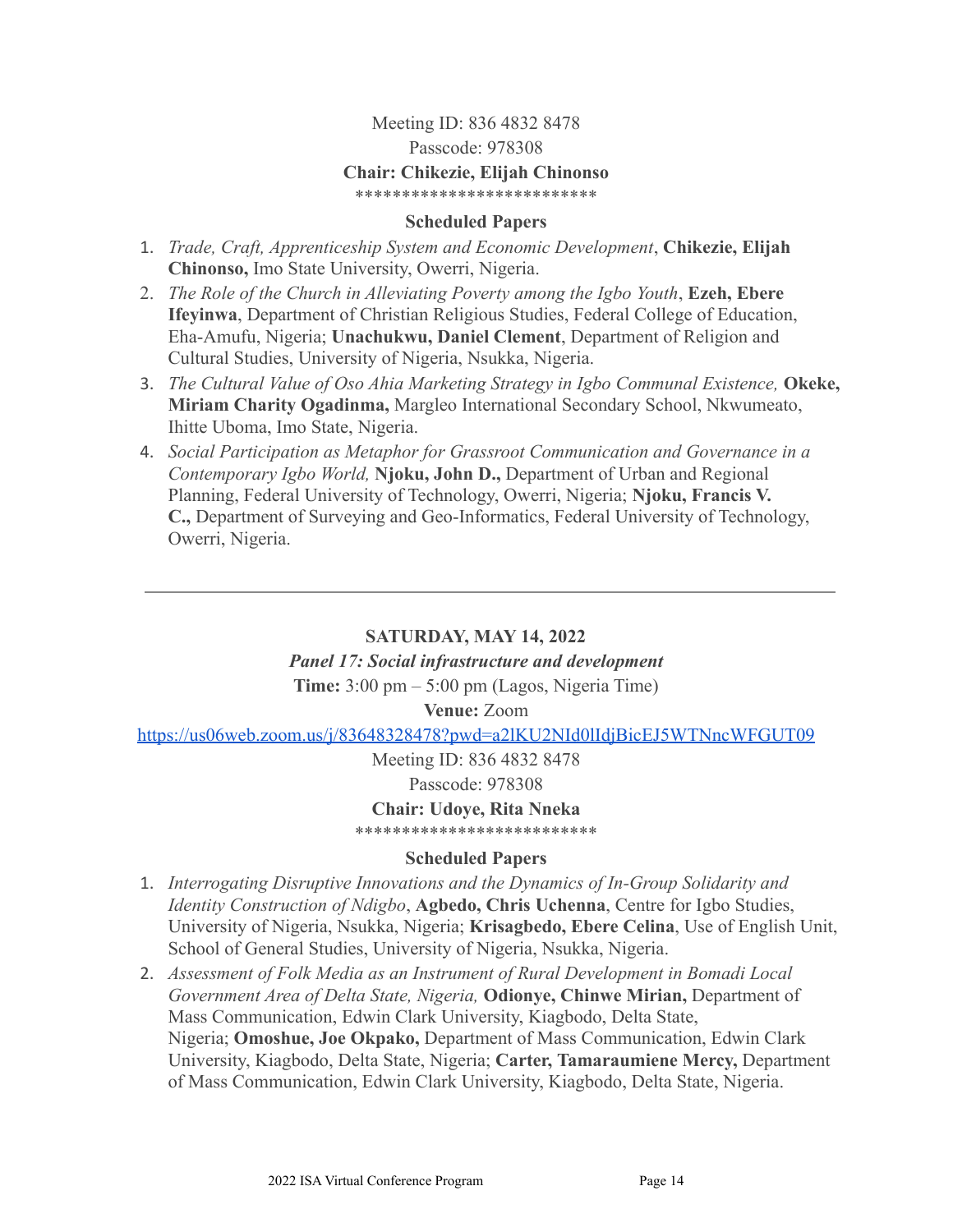- 3. *Challenges and Prospects of Cryptocurrency in the Nigerian Financial System,* **Udoye, Rita Nneka,** Federal College of Education (Technical) Asaba, Delta State, Nigeria; **Chukwudi, Mozia Andrew,** Federal College of Education (Technical) Asaba, Delta State, Nigeria.
- 4. *Creating Terms of the New COVID 19 Pandemic in Igbo Language: Practical Examples,* **Okeogu, Chidinma Ihuaku,** National Institute for Nigerian Languages (NINLAN), Aba, Abia State, Nigeria.

# **SATURDAY, MAY 14, 2022**

*Panel 18: Nollywood, visual art, and representation of reality*

**Time:** 3:00 pm – 5:00 pm (Lagos, Nigeria Time)

**Venue:** Zoom

<https://us06web.zoom.us/j/83648328478?pwd=a2lKU2NId0lIdjBicEJ5WTNncWFGUT09>

Meeting ID: 836 4832 8478 Passcode: 978308

**Chair: Okonkwo, Christopher N.**

\*\*\*\*\*\*\*\*\*\*\*\*\*\*\*\*\*\*\*\*\*\*\*\*\*\*

# **Scheduled Papers**

- 1. *Framing the Past, Preserving the Future: Film Production and the Preservation of Igbo Cultural Heritage*, **Anyachebelu, Adaora L.,** Department of Linguistics, African and Asian Studies, University Of Lagos, Lagos, Nigeria.
- 2. *Triggers of Non-Communality in Igbo Existence: A Retrospective Reading of the Film, The Widow and the Way Forward*, **Anyiam, Hope Ihuoma**, Imo State Ministry of Housing and Urban Development, Owerri, Imo State, Nigeria.
- 3. *Nollywood, Visual Art, and Representation of Reality*, **Ezinwa, Elijah Chinazo**, University of Ibadan, Ibadan, Nigeria.
- 4. *Migration and African Values: Visual Arts Dimension,* **Osita, Williams A.,** Department of Fine and Applied Arts, Faculty of Environmental Studies, Abia State University, Uturu, Nigeria.

# **SATURDAY, MAY 14, 2022**

# *Panel 19: BUSINESS MEETING AND CLOSING CEREMONY*

**Time:** 5:00 pm – 8:00 pm (Lagos, Nigeria Time)

**Venue:** Zoom

<https://us06web.zoom.us/j/83648328478?pwd=a2lKU2NId0lIdjBicEJ5WTNncWFGUT09>

Meeting ID: 836 4832 8478

Passcode: 978308

# **Chair: Eze, Chielozona**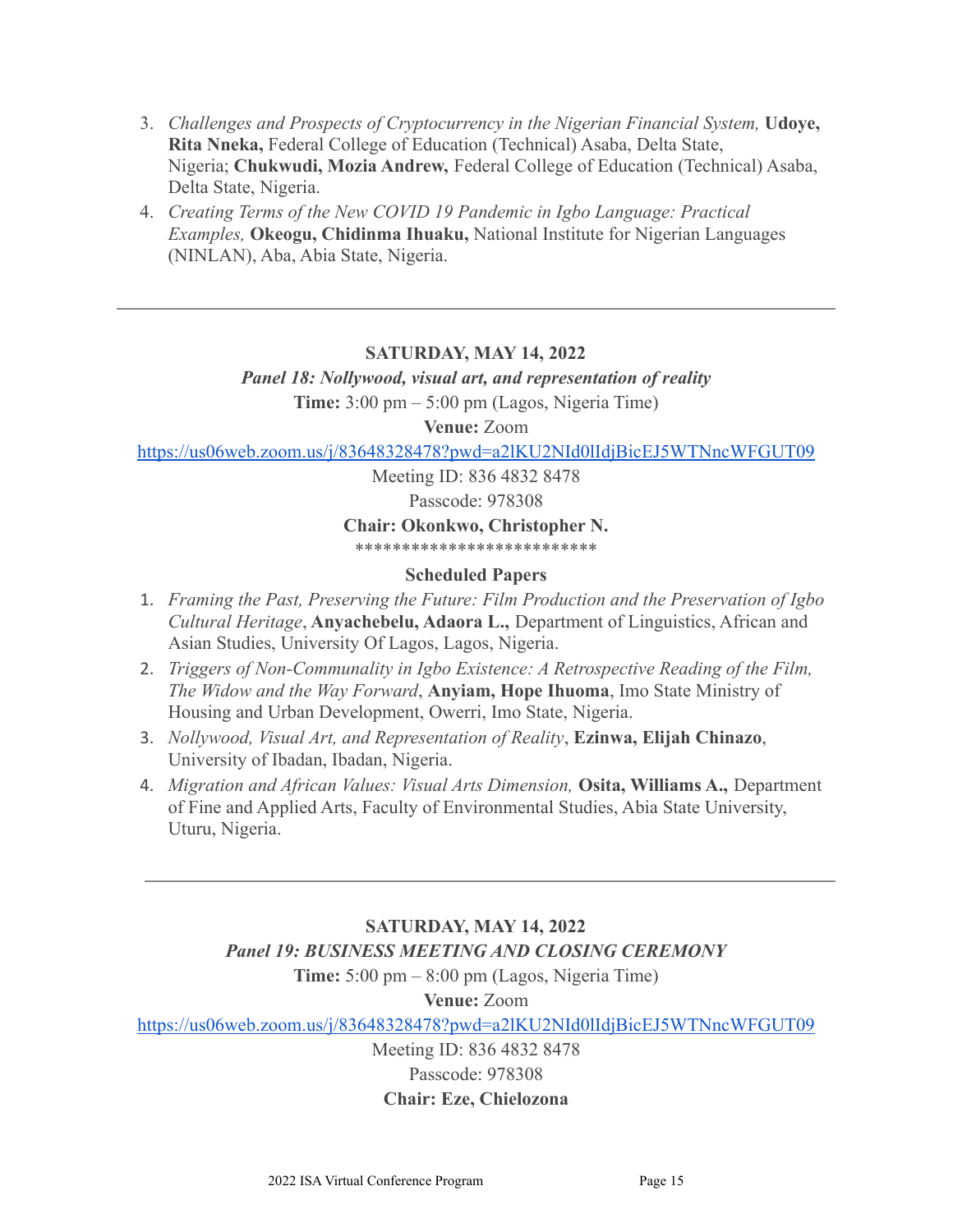#### \*\*\*\*\*\*\*\*\*\*\*\*\*\*\*\*\*\*\*\*\*\*\*\*\*\*

# **AGENDA**

*(The secretary will circulate a comprehensive agenda and meeting materials)*

- (I) Sponsors of the ISA Publication Prizes
- (II) Center for Igbo Studies: Activities, Endowment (Nkuzi Nnam)

(III) Treasurer's Report

(IV) Plans for 2023 Annual Conference and Business Meeting

(V) Vote of Thanks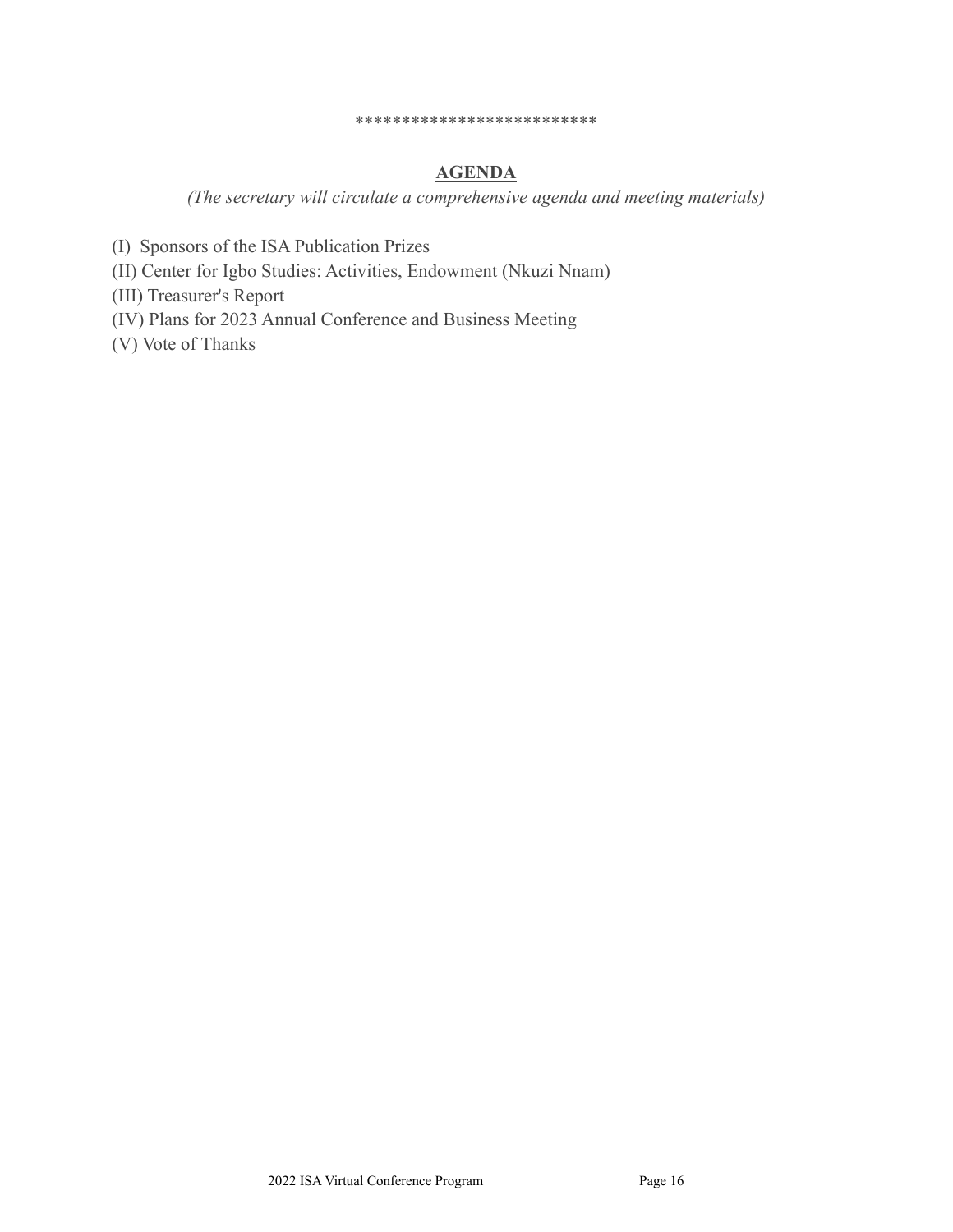# **2022 Virtual Conference Abstracts**

*(in alphabetical order by last name)*

#### **Revisiting Motherism and the Role of the 21 st Century Nigerian Writer: Exploring the Relevance of Catherine Acholonu's Messages in Today's Nigeria**

#### **Acholonu, Nneka Egbuna**

Catherine Acholonu Research Centre (CARC)

Nigeria is currently facing one of the worst humanitarian crises in the world, the effects of which are underreported by Nigerian writers and artists. As a largely patriarchal society with beliefs deeply rooted in religion and culture, Nigeria is also experiencing a clash with the feminist movement, which has seen heavy resistance to promoting gender equality policies in the country. Acholonu, in her works, reminds writers of their roles as change agents in mirroring the society and pointing the direction to a better future. With the uncertain times faced in Nigeria, it has been argued that writers have abandoned their humanitarian roles. According to Acholonu, the feminist movement adopted by Nigerians and Africans in general is confrontational, anti-nature, anti-unity, and anti-men and as a result, not sustainable. She argued that feminism was a concept alien to Africa, because traditional African societies already dignified women and accorded them equal status with men. She therefore suggests the need to tap into the African cosmology for a re-defined view of the women's movement. She introduced "motherism" as a contextualized, African alternative to feminism, where men and women are equal partners and complement one another, for sustainable, peaceful societies. The paper will explore Acholonu's works *Motherism: The Afrocentric Alternative to Feminism*, and *Towards a New Literary Theory for the 21st Century*, where she reminds writers of their role in the society and as demi-gods who have the power to create the world they want to see. The paper is expected to promote gender partnership as a soft pedal for the feminist movement, promote acceptance of gender equality policies, as well as encourage more writers to use their art to advocate for transformative change in the country.

#### **Interrogating Disruptive Innovations and the Dynamics of In-Group Solidarity and Identity Construction of Ndigbo**

#### **Agbedo, Chris Uchenna, PhD**

Centre for Igbo Studies, University of Nigeria Nsukka Nigeria

#### **Krisagbedo, Ebere Celina, PhD**

Use of English Unit, School of General Studies University of Nigeria Nsukka-Nigeria

This paper examines the sense of fellowship and communalism of Ndigbo captured by onye aghana nwanne ya dictum within the context of debilitating impacts of disruptive tendencies of contemporary times on the primacy of Igbo language and culture as catalysts for in-group solidarity and identity construction. The research problem identified suggests that colonialism and its disruptive agencies has divested the typical Igbo society of this ontological principle. Here, we explore the extent to which Clayton Christensen's theory of disruptive innovation can suffice as an interpretive framework for examining the supplantation of language and culture as veritable tools for fostering in-group solidarity and identity construction of Ndigbo. The principles of qualitative method guided our data elicitation and analysis, the results of which accord well with the contemporary realities of all disruptive innovations.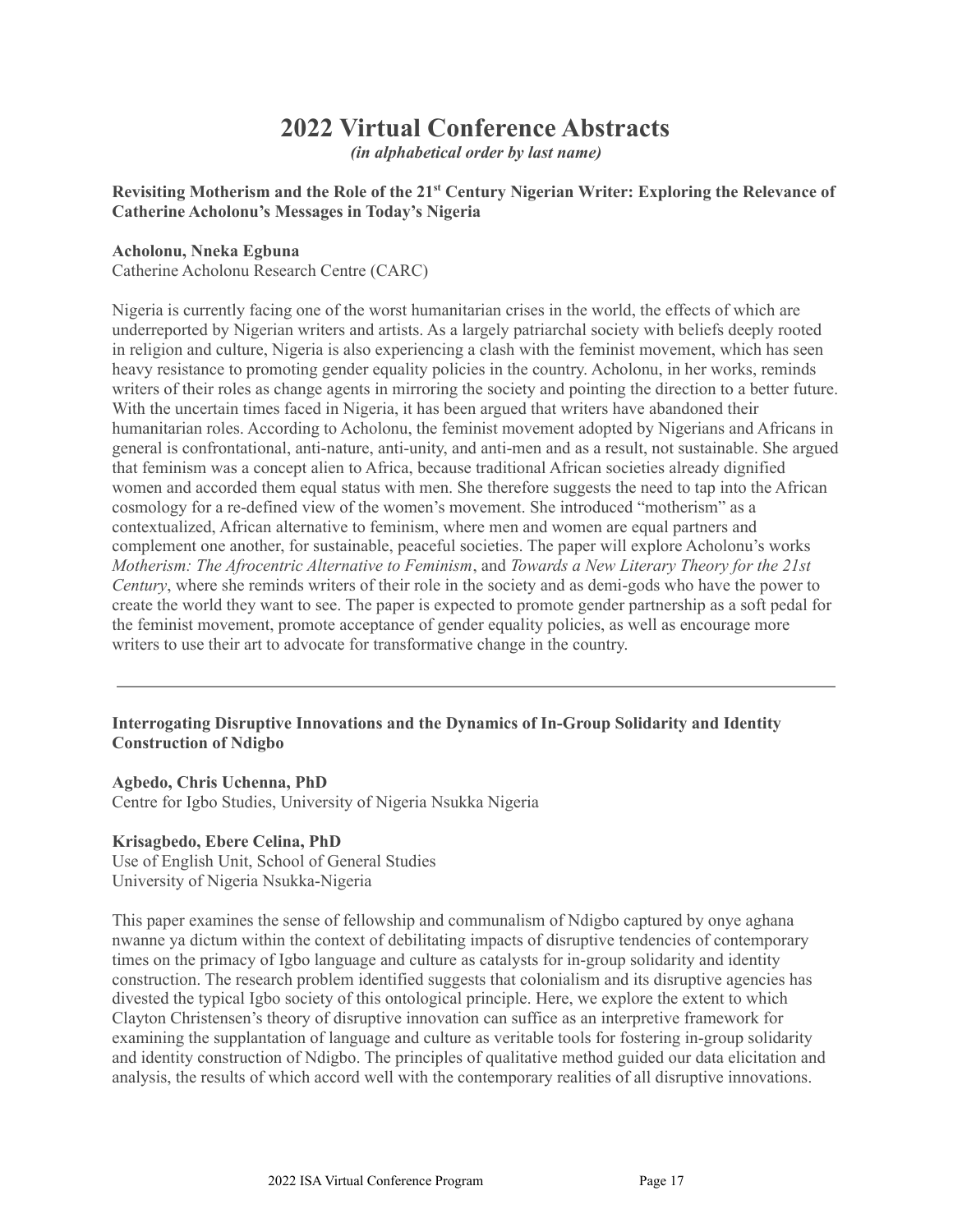Given the issues and challenges surrounding the dynamics of language and culture in fostering in-group solidarity and identity construction of Ndigbo, we conclude that language and culture are veritable tools of in-group solidarity identity construction; the factor of colonialism and its disruptive agencies have divested them of their significance, thereby weakening in-group solidarity and engendering identity construction crisis among Ndigbo. To reverse the negative trend, we recommend that Ndigbo redouble efforts at rediscovering their linguistic and cultural roots; reconsider disruptive tendencies of contemporary times; reimagine Igbo language and culture as indispensable integers in in-group solidarity and identity construction equation and leverage them for fostering unity and development in Alaigbo.

### **Paremiological Analysis of Anti-Proverbs in Ọshagenyi Azẹgba's Ịmaryịma Folksongs of Ezikeọba Igbo**

**Agbedo, Chris Uchenna, PhD** Centre for Igbo Studies, University of Nigeria Nsukka, Nigeria

#### **Ugbor, Gloria Ngozi, PhD**

Centre for Igbo Studies, University of Nigeria Nsukka, Nigeria

This paper engages paremiological perspective in accounting for the stylistic features of Mieder's Antisprichwort (anti-proverb) term in ịmaryịma folksongs of an Igbo minstrel, Oshagenyi Azẹgba. Unlike the Indo-European languages that have experienced considerable boom in anti-proverb research, African languages, particularly Igbo have hardly enjoyed even scant attention from paremiologists and paremiographers. Against the backdrop of this research gap, the purpose of this paper centres on how Oshagenyi uses imaryima folk songs to parody Ezikeọba Igbo proverbs to reflect the realities of his immediate environment in historical and contemporary times and how their reinterpretation in innovative ways can create humour, and sarcasm. It examines the different types of anti-proverbs related to religion, poverty, governance/politics, and men-women relations and how semantic incongruity deriving from juxtaposition of traditional proverbial sayings with parodied mutants skew the audience's standard expectations about traditional values and order. It argues that anti-proverbs have the same function in everyday usages as traditional proverbs, except that the textual and thematic alterations subsist as an effective means for birthing novel semanticity. The results of data analysis show that these anti-proverbs provide justification to consider proverbs primarily as texts of social practices rather than solely statements of wisdom as have been argued by some scholars. The outcome of this study provides further useful insights into anti-proverb scholarship and suffices as a response to Mieder's call for more research on anti-proverbs that compels language users into a more critical process and activates them into overcoming the naïve acceptance of traditional wisdom.

#### **Ndi-Igbo and Terrorism: The Politics of Redefinition in the Nigerian Security Discourse**

#### **Agbo, UcheChukwu**

Department of English Southern Methodist University, Dallas, Texas

The designation of the Indigenous People of Biafra (IPOB) as a terrorist organization by the Nigerian government, and the consequent reluctance of the same to declare the killer herdsmen and the rampaging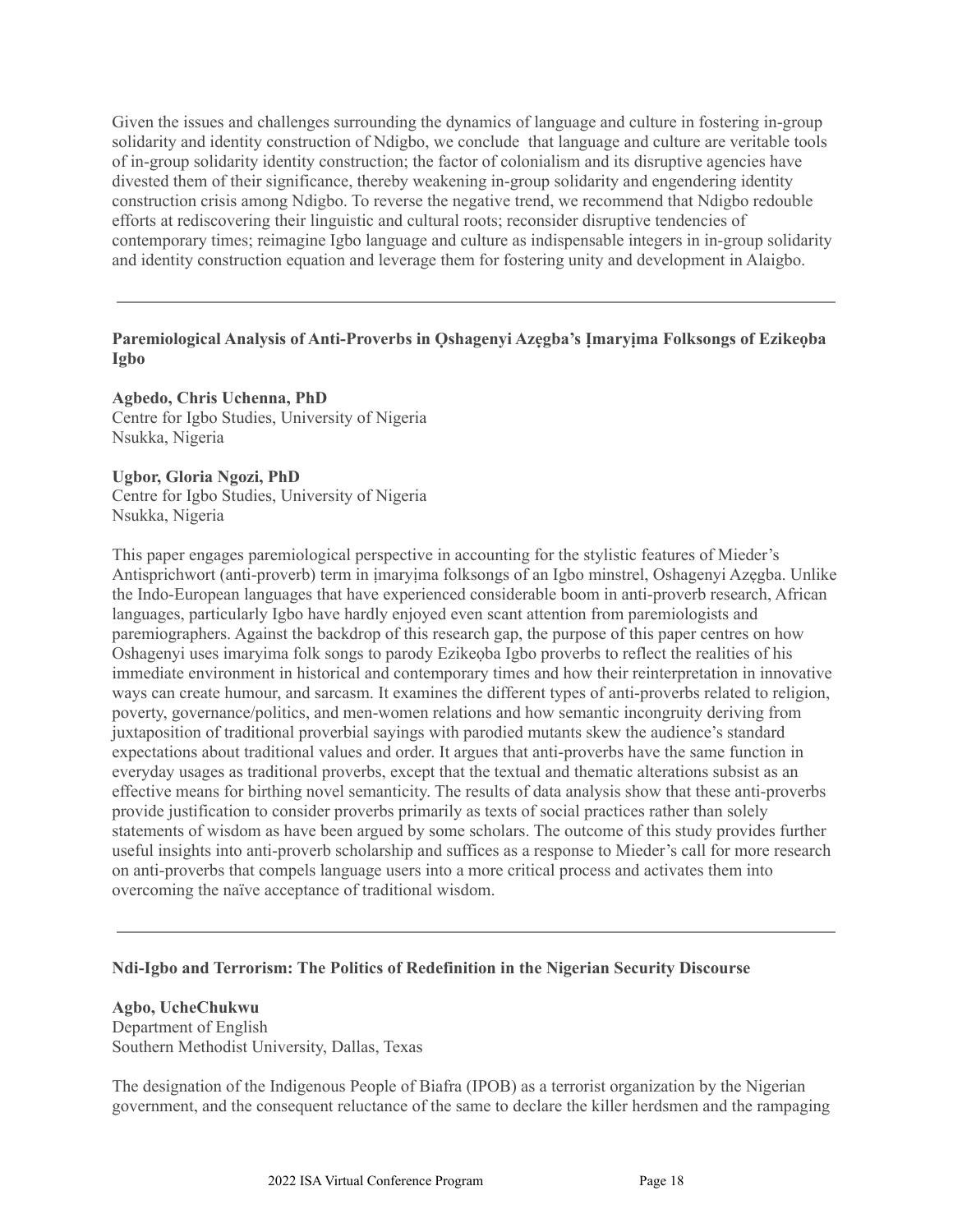bandits terrorists, have elicited various responses from several Nigerian social analysts. While some argue that this yields credence to the allegation that the current government is being meticulous in her dispensing of justice, others insist that it only serves to accentuate the striking commitment of the Buhari-led administration to the wanton marginalization of certain parts of the country, particularly ndi-Igbo. In his defence of the current government, Nigeria's Attorney General and Minister of Justice, Abubakar Malami, SAN, dismissed these allegations as mere myths, noting that there are certain parameters, as established by the United Nations, that must be present before an organization can be declared terrorist by any government. This presentation works along these tangents to analyze those parameters that Malami refers to, negotiating how they interact to complicate reflections on the concept of terrorism, particularly in the Nigerian context. We will navigate the relationship between myths and terrorism to highlight how the two interact to further inflate or elucidate what can be defined as terrorism. After revealing the relative ambiguity inherent in the United Nations' definition of terrorism, this presentation concludes that except specificity is imbued into the global conversation on terrorism, governments such as Nigeria's will always hide behind socially constructed myths to protect violent organizations that employ terrorist means towards attaining their envisioned ends.

### **Tackling Poverty, Unemployment and Crime in Nigeria by Encouraging and Growing Small and Medium Scale Enterprises (SMEs) amongst the Nigerian Youth**

# **Aghanya, Ikenna Obumneme**

Chief Lecturer Dean, School of Arts, Design & Printing Technology (S.A.D.P.T), Federal Polytechnic Oko, Oko, Anambra State, Nigeria

With the rate of unemployment and crime towering high in the country, lack of business and managerial skills or knowledge as well as fear of the unknown have crippled a lot of Nigerians, most especially the youths. This development has hindered them from venturing into private businesses that could have encouraged self-employment. This paper focuses on tackling unemployment through vocational/entrepreneurship education as the way to get out of the present financial predicaments that a lot of Nigerians find themselves in, today. It is in the light of this that this paper examines the role and contributions of vocational/technical education to employment generation in Awka town, Anambra State, Nigeria. It is obvious from my interactions during the course of articulating this academic paper, that youths found great value in skills acquisition believing that the fight against poverty and unemployment cannot be won by just receiving stipends of financial hand-outs from wealthy individuals everyday or every month, rather they should take from them wealth-job creating skills through vocational education for self-sustenance, because anybody who wants to be successful and productive, rather than being fed and dependent must start his/her own business. At the end, this paper recommends among other things, the need for training and re-training vocational/entrepreneurial skills for youths especially those that have dropped-out-of formal employment or education, must be facilitated to banish hunger, poverty and crime in the Nigerian society.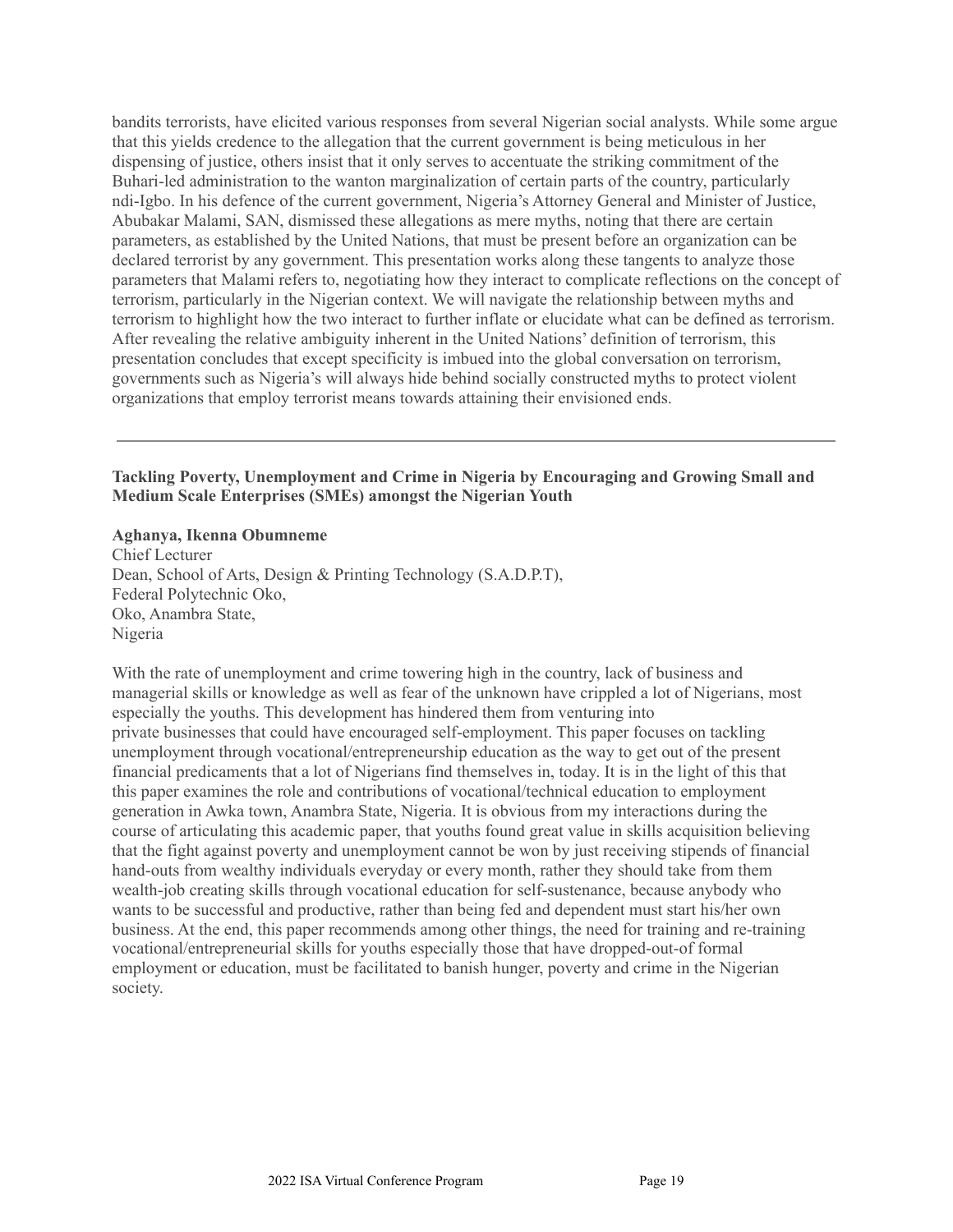#### **The Modern Nigeria Woman as an Object of Male Gaze in the Nigerian Mass Media**

### **Aghanya, Ogechukwu Patricia**

Principal Assistant Registrar, Paul University Awka, Anambra State Nigeria

The portrayal of the modern Nigerian woman as an object of male gaze in the Nigerian mass media has a long sorted history. Critics, however, argue that such an analysis is an exaggeration, which they dismiss along with most feminist critiques of our society. This paper however argues that the image of an "ideal" Nigerian woman (as presented by the media) is harmful. It employs quantitative and qualitative methodology to explore the impacts, on a micro and macro level, of absorbing sexist media that presents the audience with unattainable or objectified images of femininity. This paper analyzes the increasing rate of cosmetic surgeries, eating disorders, and related deaths to reveal how mediated images of the ideal Nigeria woman affect our female self-image, especially in Nigeria tertiary institutions, with reference to Paul University, Awka, Anambra State, Nigeria. This paper looks at magazines, television and social media/online advertisements of Nigerian women role models, actresses, fashion models, athletes, singers, socialites etc and tries to analyze the very disturbing trend of how an ideal Nigerian woman is depicted in these various mass media. These trends are then illuminated with statistics regarding violent crimes and sexual activities. Using a sociological perspective, the paper explores how the media's objectification of the modern Nigerian woman, if continued unabated, would impact on the Nigerian society as a whole.

#### **Framing the Past, Preserving the Future: Film Production and the Preservation of Igbo Cultural Heritage**

#### **Anyachebelu, Adaora L., PhD** Department of Linguistics, African and Asian Studies University Of Lagos, Lagos

Film industry is one of the media through which people's culture can be documented, preserved and transmitted. One of such films is titled 'egwu onwa' which is a visual adaptation of Igbo folk performance 'Igbo moonlight activities' in the traditional Igbo society. It attempts an interpretation, recreation and transportation of the pre-existing conventional form of 'egwu onwa' as a means of documenting, preserving and transmitting the Igbo cultural elements. This paper therefore, examines the adaptation of the film from its original space and oral form in the society into visual media. The objectives include to identify the egwu onwa elements represented in the film, to assess the degree of their right and wrong representations of egwu onwa in the film and to suggest other means of preservation and transmission of Igbo cultural elements. The film 'egwu onwa' is purposively selected for the analysis of this study. Theory of adaptation is applied in the analysis of this study. The study reveals that the film 'egwu onwa' is an attempt at portrayal of the activities that feature during the moonlight game in the ancient Igbo society. It also reveals that some of the scenes featured in the film are not true representations of what transpires during moon light games. The study therefore concludes that the film industry is a good avenue of preserving and transmitting the rich Igbo cultural heritage; caution must be taken to avoid negative portrayal of Igbo culture.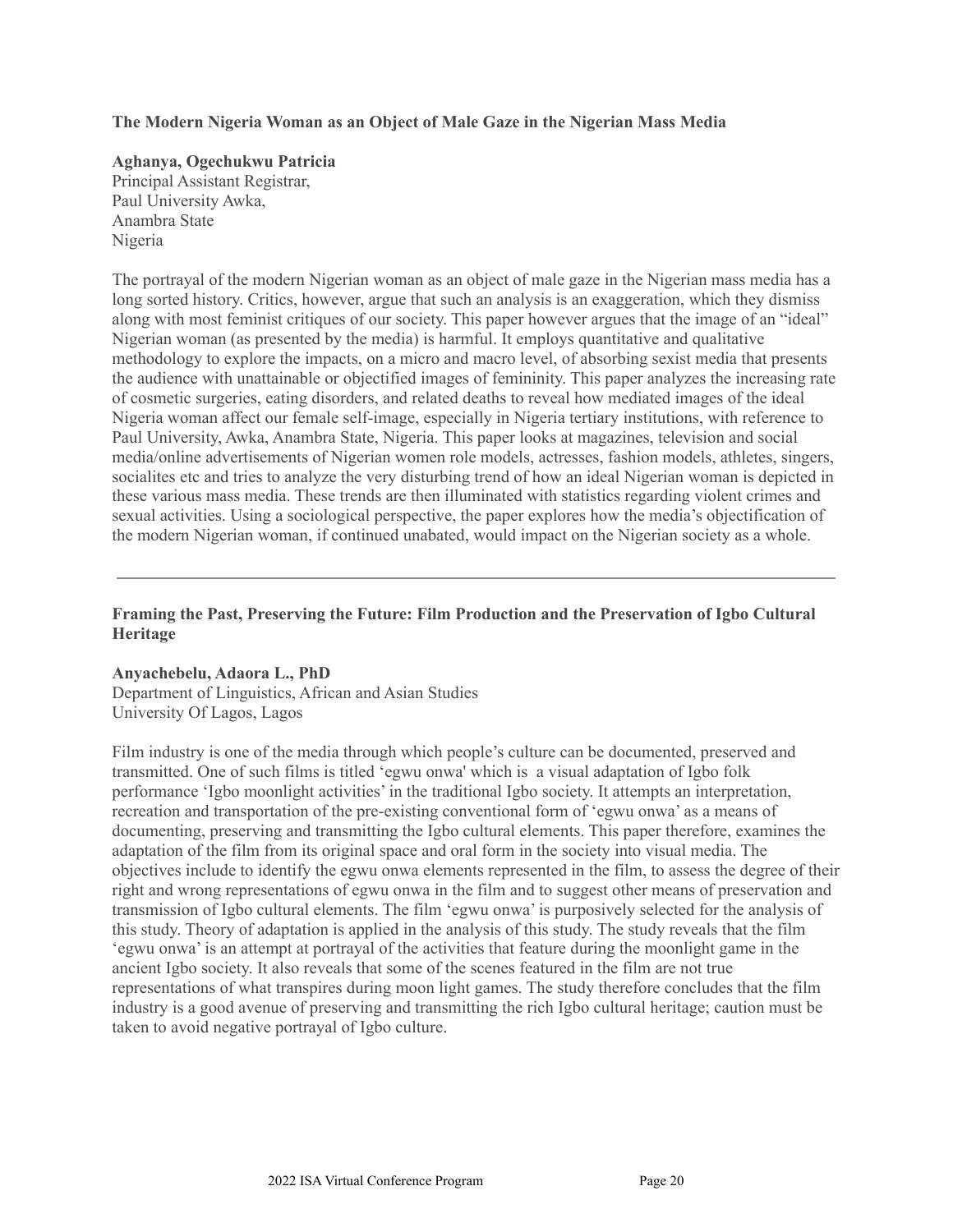### **Triggers of Non-Communality in Igbo Existence: A Retrospective Reading of the Film,** *The Widow and the Way Forward*

#### **Anyiam, Hope Ihuoma**

Permanent Secretary Imo State Ministry of Housing and Urban Development, Owerri Imo State, Nigeria.

The quest for harmonious existence and communal living in Igbo land predates this generation. A people who are predominately domiciled in the south-eastern region of Nigeria and once revered far beyond their territory for their commonness of goals and tenacity to upholding brotherhood above every other thing, are today fast becoming the reference point of infighting, strife and disunity. Despite several efforts to address this unhealthy development, recent occurrences show that the trajectory is far from changing.Hence, the need for an inquest into the possible causes of this unwanted, anti-developmental scenario.In this regard, the film, The Widow becomes a valuable tool for scholars and others alike, to analytically decipher the reasons for the continued existence of this ugly trend. To this end, the study therefore hinges on the combination of Bandura's social learning theory, Dialectics and the theory of instructional cinema in analyzing the film in relation to the subject matter. In conclusion, it suggests an investment in mass re-orientation and unflinching commitment to reinforcement of core Igbo values at all strata for a paradigm shift to curb these triggers and salvage the Igbo race from the ravaging menace.

#### **Collective Memories of Selected Nigerian Ethnic Groups and the Formation of Sub-group of SuperOrdinate Identity**

#### **Asekun, Wakil Ajibola**

Department of Psychology, Faculty of Social Sciences University of Lagos, Akoka, Lagos. Nigeria

Collective memories which shape identity determine how groups perceive and relate with members of other groups and even the government. A study was conducted among 310 participants to examine shared and collective memories. It was conducted among the two major ethnic groups in southern Nigeria which included Igbo and Yoruba. They were requested to respond to a questionnaire in which they were to name three historic events that have occurred during the lifetime of people that have had the greatest impact on their country (Liu, 2020 et al). The questionnaire also measured the participants on collective action. The result of the study showed that the participants from the two ethnic groups have mostly collective negative memories which make them express strong identification with their ethnic groups but weak identification with the superordinate group i.e., the country. Further to this, the result indicates that participants significantly scored high on tendency to engage in collective action which suggest that they are willing to involve in reasonable efforts against perceived memory of injustices against their ethnic groups in the past. The study discusses how these dynamics influence attitudes and behaviors towards the government and recommend addressing issues of injustice in the polity in order to erase collective negative memories.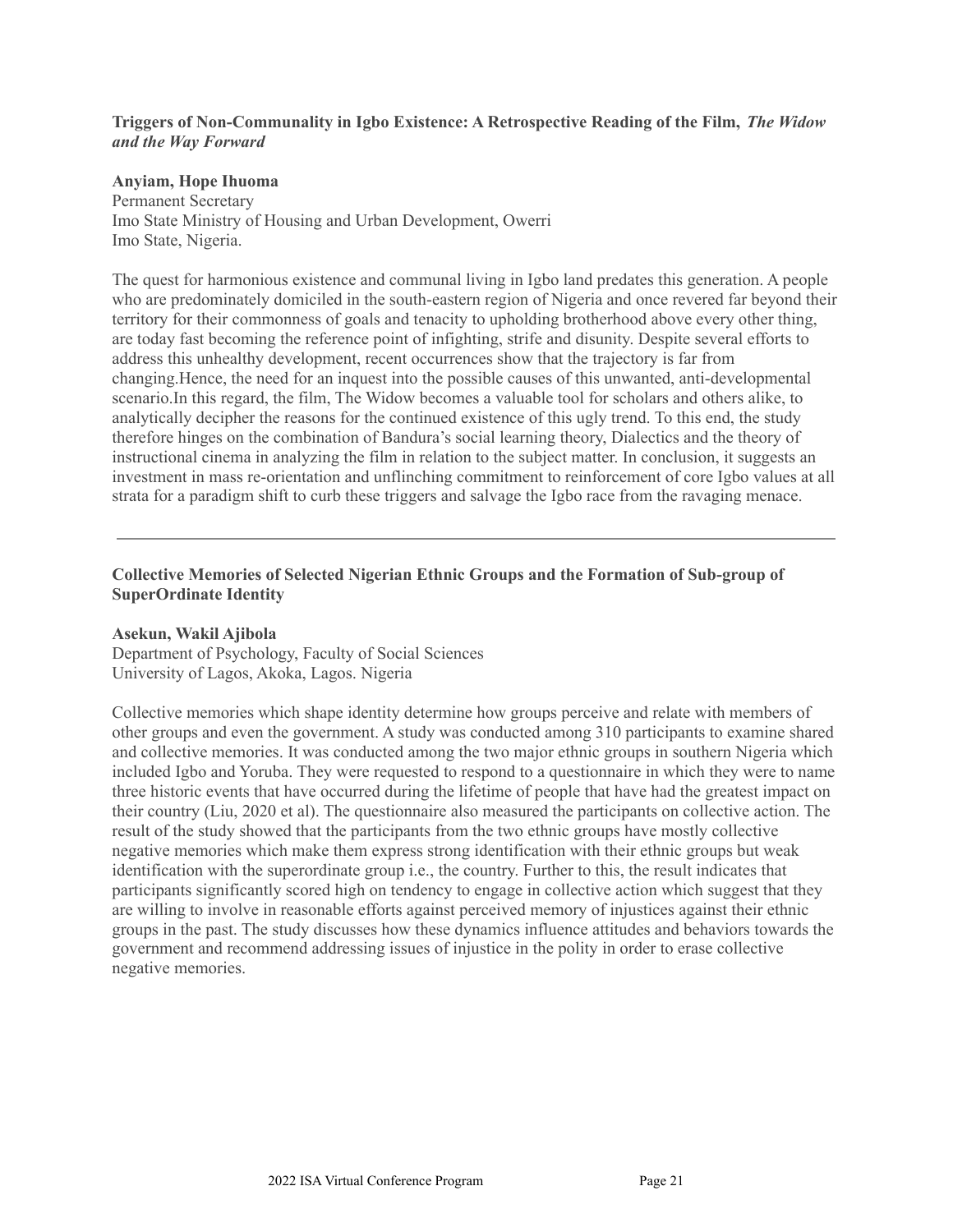#### **Love and Marriage in** *Ọla Comes of Age***, a Literary Nonfiction by Comfort Chisaraokwu Nwabara**

#### **Azodo, Ada Uzoamaka, PhD**

School of the Humanities Indiana University Northwest, Gary, Indiana, USA

Literatures of Africa mostly treat legacies of (neo) colonization and imperialism, but are subtle about, if not mute on, love relationships and marriage. Do writers in the few representations of traditional love relationships and marriage impart any knowledge about fidelity, parental and extended family attitudes and involvement, gender privilege, responsibilities, family social, political and economic interests, and changing relationship norms in modernity? This paper will seek to demonstrate that choice, gender equity and mutuality in traditional marriage alliances depend on the customary beliefs and worldview of indigenous populations. Specifically, traditional Igbo community environment, a moiety of consanguine male relatives (Umunna) and female relatives (Umuada), constructs a complex village set-up in its structure and functioning in which marriage is mainly a business deal to be followed possibly by love and romance as secondary sequels. To wit, Family Ecology theorist Comfort Chisaraokwu Nwabara affirms in her literary nonfiction, ỌLA Comes of Age, that individual and group behavioral interactions with the natural and built environments affect obligations (inputs and throughputs) and possessions, payments, and disposal of waste and refuse (outputs and unproductiveness). The authorial double voicing employs prose, diary, letter, journalistic jottings and confessional styles to create a remarkable first-person narrative about persons, places, and events without altering facts, and decries Igbo traditional love and marriage norms while it eulogizes modern times that now accept choice and romance as concomitants of marriage imbued with respect, fairness, gender equity and mutuality.

### **An Analysis of Traditional Igbowomen Leadership: A Case Study of Omu Anioma**

**Azubuike, Chibuzor** Kansas State University

#### **Attamah, Amarachi**

Syracuse University

Gender construction in pre-colonial Igbo cosmology has been distorted to the extent that it adopted toxic patriarchy influenced by western modernization. Consequently, gender discrimination affected the position of women in a negative light in present times. Ndigbo practised the philosophy of dualism as evident in metaphysical and physical realities, which was reflected in the saying, *ihe ni ne di abuo abuo*, In all these the female position was revered, for instance, Ani, the female deity for land was sacred. Women's leadership was revered in tradition, culture and religion. However, what we have today in the Igbo setting put women in a position of powerlessness and dispossession. Yet, regardless of the havoc caused by colonialism, the Omu of Anioma, female leadership remained unshakable reflecting the agency of the pre-colonial Igbo woman. The Omu of Anioma is a woman who is a traditional Igbo leader that is not exempted from any cultural practise exclusive to men, such as breaking of kolanut. Scholars have focused on the gender roles of women in pre-colonial times, others have looked at how colonialism destroyed authentic African values. However, not much has been done in regards to how the Omu of Anioma, survived amidst colonial interferences. This paper will analyse her position in present-day Igbo traditional settings. This qualitative research is a case study that will employ an analysis of the her leadership role, gathering from an in-depth interview with the Omu and relevant resources. This paper concludes that the current Omu of Anioma is a reflection of women's leadership in the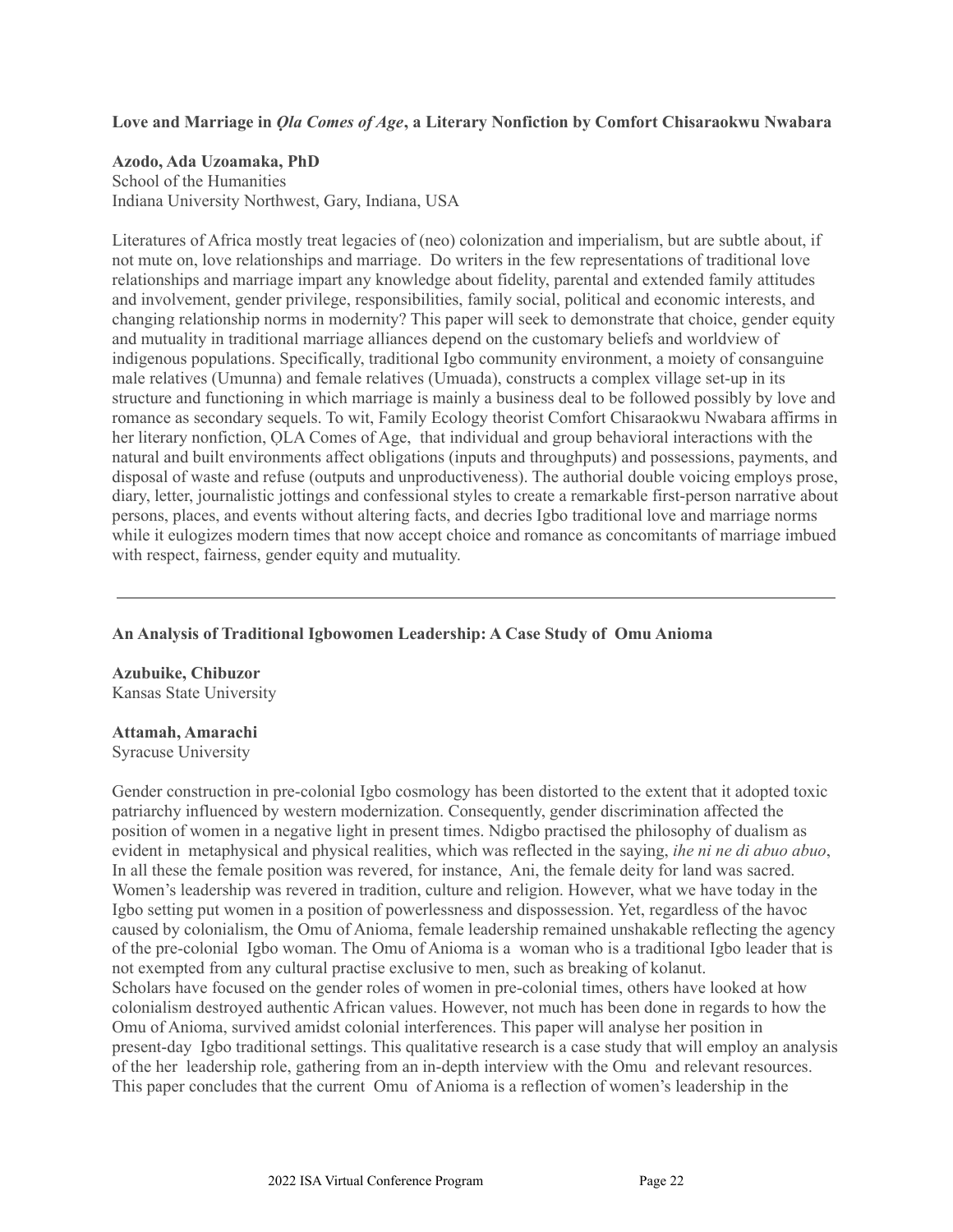pre-colonial times. Findings from this research shows that there was gender balance in Igbo cosmology and what is currently obtainable in present-day Igbo society is a hybrid culture, influenced by colonialism.

#### **Documentation of Igbo Riddles and their Translation into English and French Languages**

**Chidi-Mbah, Nkechinyere O.** Abia State University Uturu, Abia State, Nigeria

#### **Ume-Ezeoke, Dorothy**

Gregory University Uturu, Abia State, Nigeria

This work is documentation of igbo riddles and their translation into English and French languages. The Igbo language is endowed with beautiful culture which is inherited from our forefathers. Riddles known as "gwam gwam gwam" in Igbo and "les devinettes" in French, form part of the wealthy heritage embedded in the Igbo oral literature. The problem of these riddles is that they are seriously going into extinction. The aim of the study is to document these riddles to prevent extinction. These riddles are also translated into two international languages namely: English and French so as to showcase and transport the Igbo cultural heritage. In any type of translation the translator is bound to encounter difficulties. The riddles were gathered from igbo books and elderly men and women of igbo origin. In order to effectively translate these riddles, we followed the process of reading, deverbalization, and re-expression (translation) after which we judged our translation. The entire process is based on Eugene Nida's theory of Principles of Correspondence. The study reveals that the translation of an Igbo literature (riddles) as a substratum of Nigerian literature is dominantly a cultural translation both in terms of figures of speech and anthroponyms. The research recommends that translators of Igbo literature must be competent in Igbo language, the linguistic culture of Igbo as well as other forms of usage of the Igbo language.

#### **Trade, Craft, Apprenticeship System and Economic Development**

**Chikezie, Elijah Chinonso** Imo State University

Amongst all the tribes in Nigeria, the Igbo tribe is described as most industrious tribe when it comes to socio-economic development in Nigeria. Prior to independence, Ndi-Igbo (TheIgbo people) are rich in man power and skills of technical know-how which they used to build and develop their geopolitical region without the aid of any external bodies. It is within the bloodstream of Ndi-igbo to help each other, educate, tutor, mentor and direct each other when it comes to business, craftsmanship and apprenticeship in business. Hence, a typical Igbo business man won't give you fish rather he would teach you how to catch fish. This suggests that an Igbo man would not want you to be dependent on him neither would he want you to remain a boy rather he would love to make you industrious and financially independent as a man. History has it that during the Nigeria-Biafra civil war of 1967-1970, there was massive destruction of lives and property of Ndi-igbo. In fact the bank accounts of Ndi-igbo were practically confiscated and they were left with nothing thus, they were left to perish in penury, hunger and starvation. After the war, the Igbo land was highly in the state of cataclysm and anomaly. But one interesting thing was that Ndi-Igbo began afresh with the merger given to them by the government. The mystery behind Igbo industriousness marveled other tribes in Nigeria. This stems from the fact that Ndi-igbo were fastest growing tribe after the civil war. Ndi-Igbo never relented after the war, neither were they feeble. My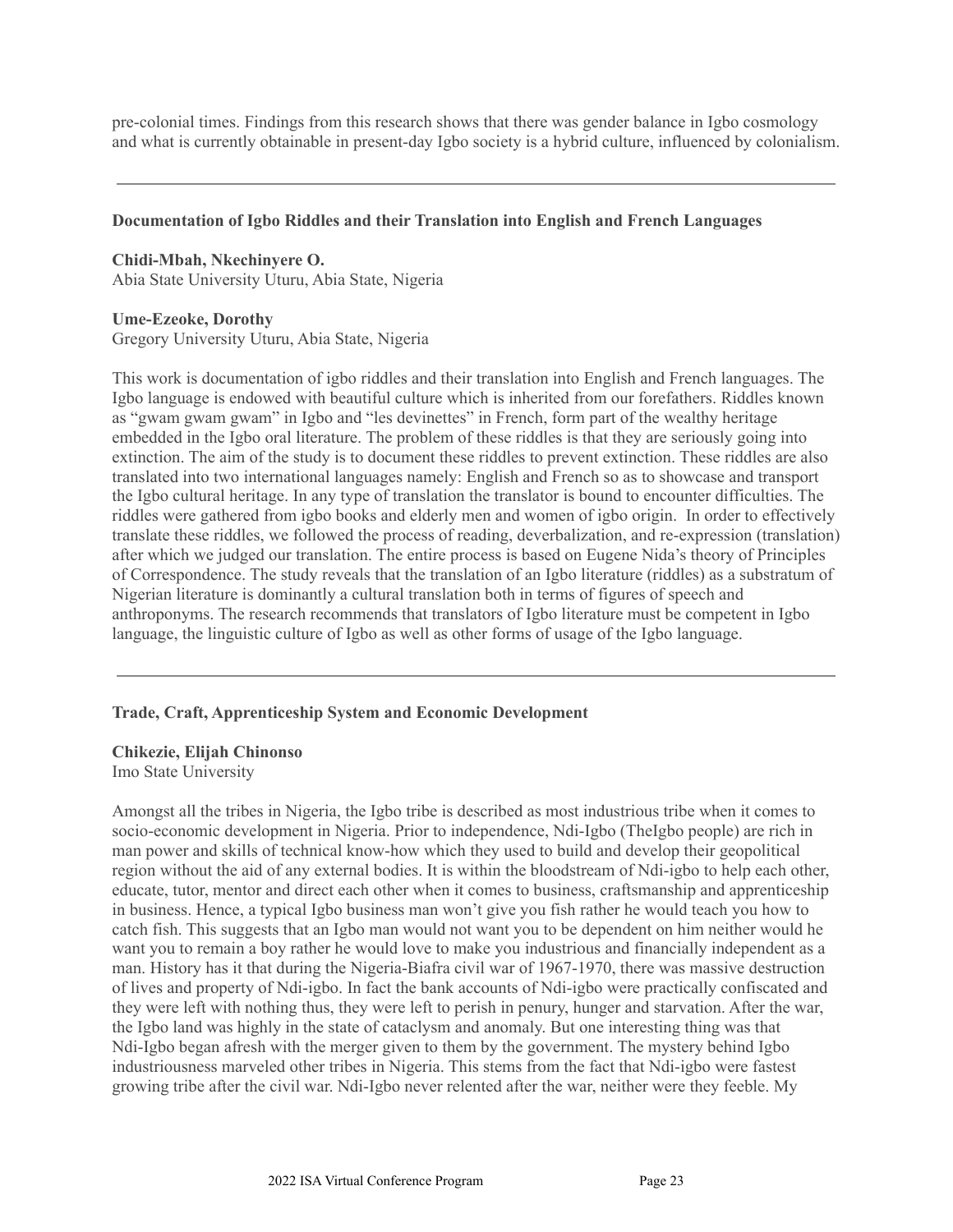motivation for this work was to acquaint myself with the resilience of the Igbo people using various authentic sources and resources.

### **Post-Civil War Nigerian Military Government Politics of Port Decongestion: Untangling Controversies and Hinterland Communication Concepts**

**Chilaka, Edmund M., Ph.D** Centre for Multimodal Transport Studies, University of Lagos, Akoka, Lagos

#### **Agugua, Augustine O., Ph.D**

Department of Sociology, University of Lagos

This paper argues that on the heels of cessation of hostilities in the Nigeria-Biafran war, the 1970 Apapa Port congestion became an albatross for the fledgling military junta as Nigeria, heavily import-export dependent, grappled with immediate postwar economic difficulties, and the port problem threatened the peace dividend. This is tritely so, especially when viewed in the light of the Post-war declarations of the military government of the day bordering on the three Rs of Reconciliation, Rehabilitation and Reconstruction, which was observed in the breach as signified by the Port Congestion imbroglio. Desperate for solutions, the regime turned to an alienated officer, Colonel Benjamin Adekunle, the no-nonsense former head of the 3rd Marine Command that was reputed to have broken the backbone of the Biafrans' resistance at Port Harcourt, which accomplishment enhanced Nigeria's military gains in the war. However, this gallant soldier was noted to have been untidily sidelined in 1969, based on the arcane spoil-system politics of the country then, and the nature and character of the nation's ruling military elite. On grounds of exigency and circumstances beyond the control of the ruling military cabal, Adekunle was unavoidably appointed the military Port commandant. Using archival, primary and secondary data sources, the paper examines the major problems of Nigeria's sociopolitical fault lines in the case under purview, by applying relevant theoretical frameworks. Invoked also were Adekunle's rare oral interview as well as the interrogation of the controversies of the time, and an x-ray of the accomplishments of the military Port Commandant-in-Council. The paper concluded by looking at how similar, but fine-tuned, interventions can resolve present port-hinterland communication challenges bedeviling the country presently.

#### **Amaghị Ntụgharị: Akamgba Nyeere Mgbasaozi N'asụsụ Igbo N'ụwa Ọhụrụ**

#### **Dimebo, Ifunanya Nzubechukwu**

Department of Linguistics and Nigerian Languages Alex-Ekwueme Federal University, Ndufu-Alike Ikwo

Isiokwu a bụ "Amaghị Ntụgharị: Akamgba nyere Mgbasaozi n'Asụsụ Igbo n'Ụwa Ọhụrụ" bụ iji leba anya n'otu n'ime ihe ndi na-ama mgbasaozi n'asusu Igbo aka n'ihu n'uwa ohuru. O bu nghotaghie ndi na-ege ntị na-enwe oge ọ bụla a na-agbasaozi n'asụsụ Igbo tụmadụ mgbe ha gechara nke Bekee kpaliri mmụọ ọchọcha ide edemede a. Ebumnobi edemede a bụ iji gbaa n'anwụ ka amaghị ntụgharị si eme ka akụkọ ụwa n'asụsụ Igbo na-ada aja aja nyere ndị na-ege ntị ma kọwapụta ụzọ isi gbochie ma ọ bụ belata ọnọdụ dị otu a. Ọchọcha gbara mmadụ iri atọ ajụjụ ọnụ nke gụnyere mmadụ iri na-arụ ọrụ n'ụlọ mgbasaozi na mmadụ iri abụọ ndị na-ege ntị iji nweta ngwa eji dee ederede a. A gbasoro usoro sọvee wee nwetakwa ihe ndị ọzọ nyere aka maka ederede a ma were usoro nkọwa zipụta ha. A chọpụtara n'ọtụtụ ndị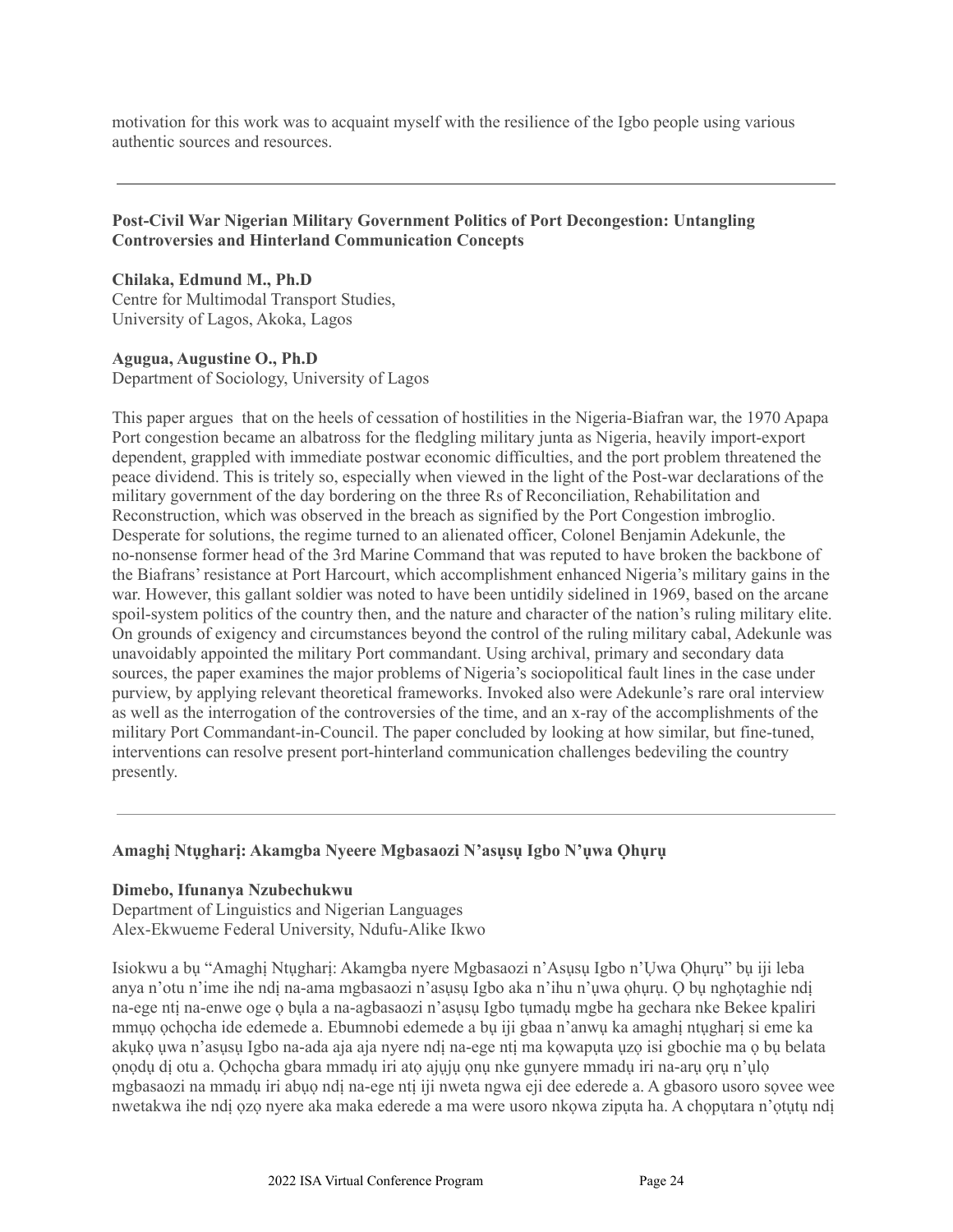na-agbasaozi n'asụsụ Igbo bụ ndị amaghị asụsụ Igbo nke ọma ma ya fọdụzịa ịgụ ya dị ka e si agụ asụsụ ndị ọzọ na mahadum maka mgbasaozi. Edemede a ga-eme ka aghọta ọnọdụ asụsụ Igbo na mgbasaozi ma were ya kpọrọ ihe. Ọ ga-abara Igbo nile uru ma mee ka ọnọdụ asụsụ Igbo gbagote tụmadụ na mgbasaozi.

#### **The Archytypal Leadership of the Tortoise: A Key to a Quality Leadership of the Igbo**

#### **Echebima, Helen Chijiago**

Department of Linguistics and Communication Studies/Igbo Abia State University Uturu Abia State Nigeria

Archetype in a broad spectrum is a pace-setter. It is a prototype or model from which all others take their inception. This work studies the archetypal leadership qualities of the tortoise which make him a good and outstanding leader. This research employs the analytical approach using some folktales where these leadership characters of the tortoise are exhibited. The study identifies that lack of oral tradition brings a collapse in the leadership of a people and the study recommends that more attention be paid to the Oral tradition of the people and that such should be included in the curriculum of education right from the basics and if possible be made compulsory for students in the secondary and tertiary education. The paper concludes that leaders and aspiring leaders in the Igbo land and world over should emulate the tortoise by copying his leadership qualities as we are able to discuss in this work by so doing, both the led and the leader will be carried along for it is said in Igbo land **" Onye Aghala Nwanne Ya"**

#### **Symbolism of Names in Igbo**

#### **Edeoga, Patience Nonye**

Department Of Linguistics, African and Asian Studies, University Of Lagos, Lagos, Nigeria

The human specie is laced with the unique trait of language. The instrument of language is so strong that it can be used to manipulate peoples' thought and understanding. One notable form of language use is "symbolism". Symbolism is the art of or use of symbols which are often manifested as objects or words to represent an idea or qualify a person or an event. When symbolism is used in an expression, a symbolic meaning is implied. One aspect of language where symbolism is manifested is in names. Name as an element of language and culture in the Igbo society is used to pass information about a person. The basic purpose of human naming is to provide a symbolic system of individual identification. The Igbo as a people name everything around them including peoples' character and physique which are usually depicted with symbolic names. The interest of this study is to examine the appropriateness of some symbolic names given to individuals in the Igbo (Eha-Amufu) society in their different contexts of use. Findings reveal that the Igbo use symbolic names to commend and condemn peoples' good or bad character or physical appearance (physique). The use of symbolic names helps to promote good behavior as well as correct bad character/behavior among members of the society.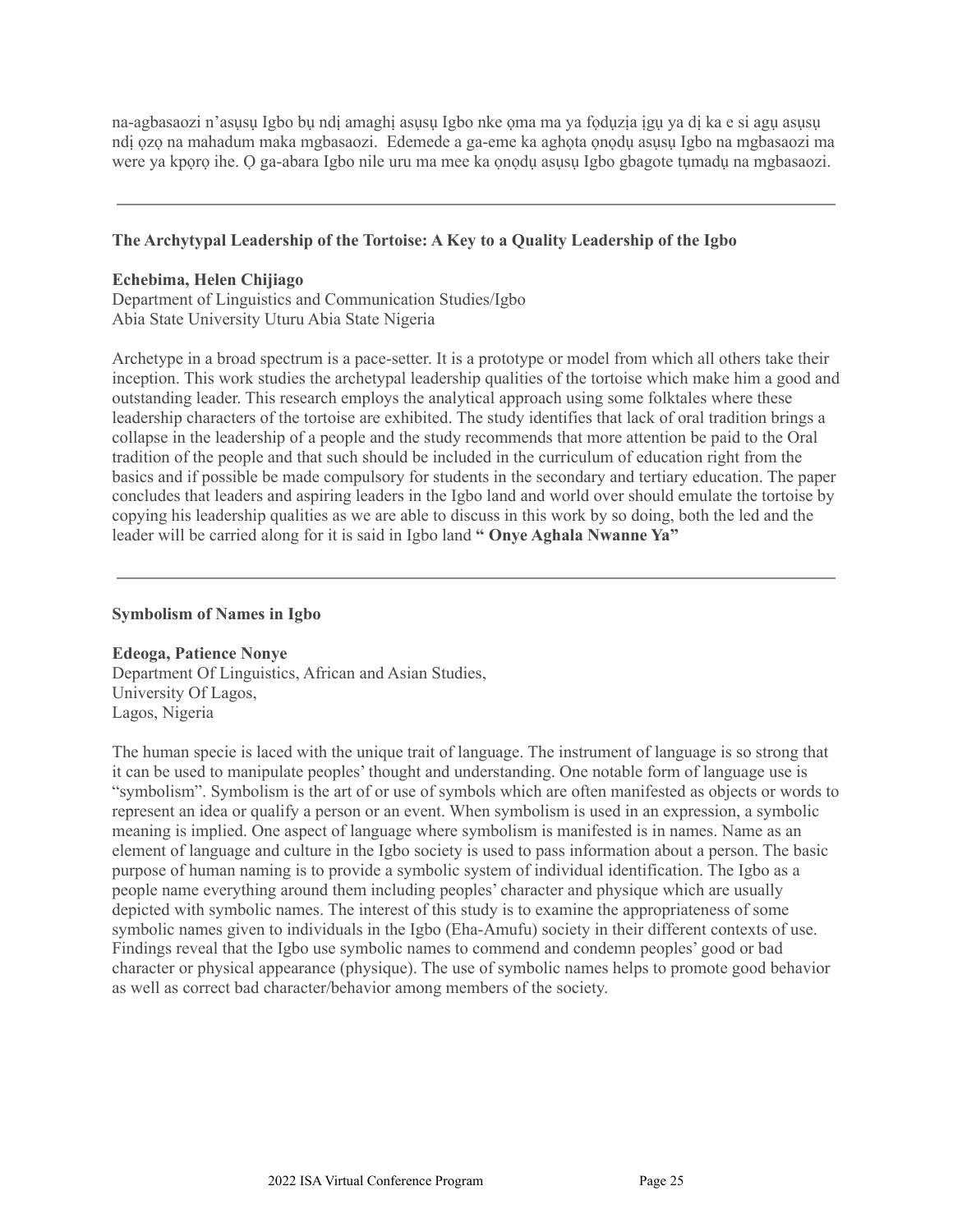#### **Emerging Trends in the Cultural Conceptualization of Igbo Names**

#### **Egenti, Martha Chidimma, PhD**

Department of Linguistics Nnamdi Azikiwe University, Awka Anambra State – Nigeria

There is a growing sociocultural change in the formation of Igbo names. The new trend demonstrates the innovations that result from the fact that names accepted in the past by reason of cultural values, religious and contemporary sociocultural considerations are now being rejected and/or modified by some members of contemporary Igbo society. This paper is focused on this changing trend in Igbo society with a view to determining the factors that account for it. A total of one hundred Igbo proper names have been purposively selected from the nominal registers of undergraduate male and female students of Linguistics in Nnamdi Azikiwe University, Awka – Nigeria and and pupils of Kingdom Heritage Nursery/Primary School Awka. Oral interviews were also carried out in some Igbo communities from ages between 20-30, 40-60 and 70-80 years in order to ascertain the possible reasons for the change. The surnames which culturally had been the first names of the forbears have been observed to be more affected in the transformation. Some of them have been abbreviated or clipped, while some parts of some surnames which depict a deity in Igbo traditional religion, are dropped and replaced with *Chukwu*, which is the Igbo name for God that actually arose through the Bible and Christianization. This change arises from conceptualizing the names from the traditional deities as negative and/or old and unfashionable. The result of this trend is that such bearers not only lose their Igbo identity as in some cases, but that some of the names become so opaque that they change the original perspective of the name, making some affected Igbo names to be only interpretable as "possible" English names. This implies that in future some of Igbo names may not be recognized.

#### **Constituent Question Construction in Igbo and English**

#### **Emejulu, Obiajulu**

Department of Communication Studies National Institute of Nigerian Languages Aba, Abia State Nigeria

# **Chukwu, Ebere Mercy, PhD**

Department of Languages and Communication Abia State Polytechnic, Aba Abia State, Nigeria

The aim of this study is to compare the syntax of constituent question in Igbo and English using Chomsky's Principles and Parameters theory. Data for analysis were collected from grammar books in English and Igbo. Insights from literature review and data collected show that Igbo and English permit wh-movement in constituent questions. Data analysis reveals that Head C nodes in English and Igbo require their EPP (Extended Projection Principle) to be satisfied. Data analysis also shows that Head C is a strong node in both English and Igbo constituent questions and therefore needs to be filled. Whereas Head C in English is satisfied with a morpho-syntactic element, Head C in Igbo is filled with *ka* complementizer which introduces *ka*-clauses in Igbo constituent questions. The paper concludes that constituent questions in Igbo and English display greater similarities than dissimilarities and therefore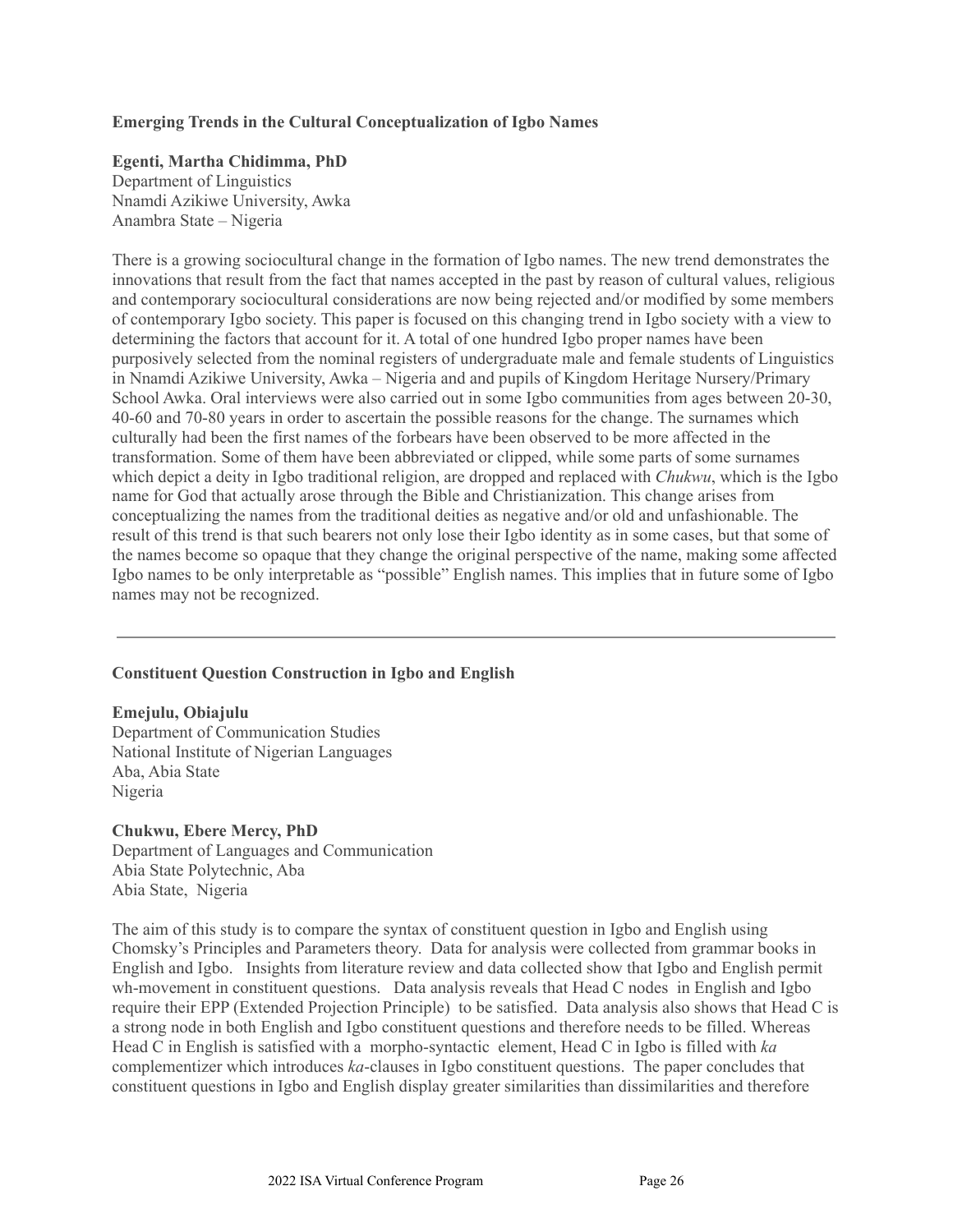may not pose serious syntactic difficulty for Igbo-English bilinguals in their construction of constituent questions in both languages.

#### **The Ups and Downs of Being an Igbo Student in the United States of America**

**Ene, Christopher** MBA (Master of Business Administration) Student Regis University United States of America

I hail from the eastern part of Nigeria, the Igbo tribe. Going to the University to begin my undergraduate studies in Florida was an experience I thought would be challenging because it was the first time I lived in a country I didn't fully understand. In the past, I had visited America for vacation with family during holidays for a month or two but now having to live in America and understanding their culture and the culture of other people was an adventurous experience I felt challenged by, but was excited about it. No doubt, this would be a very significant 4-year span of my life. So far, it has been exceptional in every sense. Arriving at the University of Central Florida, I was stunned by its beauty and the atmosphere of the campus. Driving by the campus and taking in the different buildings, apartments, and sports facilities and how they integrate with the community in such a fashion that it appears the school flows naturally into the community was fascinating. The fact that you could be on Main Street and be minutes away from the campus and apartments shows how much emphasis the University places on balancing work and life. That was indeed an excellent first impression of my new home. Indeed, more was to come as I assimilated to my new environment. My few months at UCF were as fascinating as I hoped they would be. I was filled with anxiety and anticipation, as I had no clue what to expect. UCF well constructed the classroom to match the class size compared with the class size of classes in Secondary school. The pace of the classes was quite fascinating as there was so much material to cover in every course. From weekly home works, individual presentations every fortnight, quizzes every month, and midterms. It was indeed a marathon experience that was draining. One other interesting experience was getting my taste buds receptive to the menu at American restaurants. American cuisines were far off from typical Nigerian or African food. Joining social groups like the African Student Organization and other clubs helped me gain friends from Nigeria and other parts of the world aided my transition. Through diverse activities that foster interaction and the opportunity of meeting new people, I have been exposed to life in America. In general, this paper chronicles my experiences as a young Igbo student in the United States of America.

#### **The Place of Christian Song Choruses in the Teaching and Learning Indigenous Languages in the Diaspora**

#### **Etire, Daniami**

DIPATO Capability Management Consultants Ltd, Port Harcourt, Nigeria

The purpose of this paper is to highlight the way Christian song choruses enhance the teaching and learning of Indigenous languages in the diaspora. The process hinges on the principle of repetition to ensure maximum retention of the theme of the song. The target audience is children and interested non-natives, especially in regions with a large Christian population. It aims to address the problem of inability of such children to speak their mother-tongues. Singing of song choruses is common in churches in Nigeria where the tunes are repeated to either emphasize the theme or melody. The human brain thrives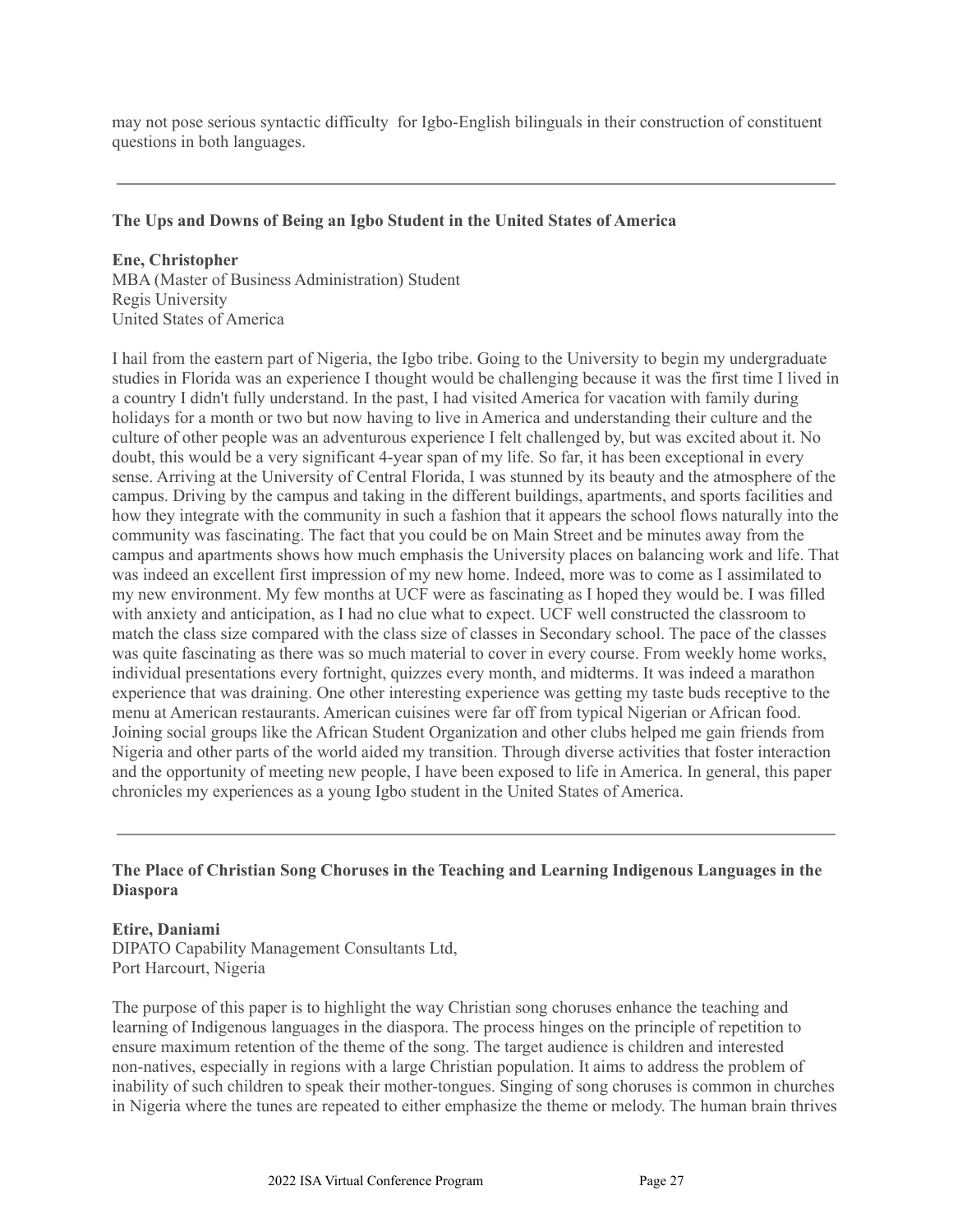on repetition and linguists and teachers of various professions use repetitive exercises to make learning easily memorable and enhance the effectiveness of the learning delivery. The theoretical framework is based on Bloom's Taxonomy (1956) with focus on the knowledge, comprehension, and application levels. The reason for this choice is that it is outcome-based. Furthermore, it is important to select an appropriate cost-effective method for delivering the specified content of the Indigenous language learning outcomes and facilitate learner achievements. The Woji-1 Section made of eight churches in Northern Rivers District of Assemblies of God Nigeria serves as case study. Its members are from various language groups such as: Abureni, Andoni, Edo, Efik, Ekpeye, Engenni, Ibani, Ibibio, Igbo, Ikwerre, Ishan, Isoko, Izon, Kalabari, Nembe, Nkoro, Ogba, Ogoni, Okrika, Urhobo and Yoruba. The data gathering was by Questionnaires and face-to-face communication. The study concludes that the repetitive nature of popular song choruses enables both native and non-native speakers of a language to learn, sing and share choruses from a point of understanding, irrespective of their origin. We anticipate that the use of song choruses in congregations would subtly complement the traditional education methods of teaching and learning Indigenous languages.

#### **Creation of Igbo Folktales in ICT Games as a Veritable Contrivance in Child Training: Using Traditional and Modern Approaches**

**Eze, Nneka Justina, PhD** Department of Arts And Social Science Ebonyi State University, Abakaliki

**Ude, Uchenna** Department of Arts Education University of Nigeria Nsukka

This study explores the relevance of folktales in Igbo child training using the traditional and modern approaches to arrive at achieving a welcomed goal. Folktale is a very important genre of traditional literature which plays a significant role in imparting tradition, culture, religious, education and social ideologies of the society to growing children. Hence, children lean mostly by play way method. We can easily see folktales that fulfil these functions, stories that explain the origins of a particular practice or idea, and stories that include morals or warnings about how to behave. There are many more functions of folktales, or any kind of folklore, than just these. However, despite these sterling qualities of folktales, the traditional approach is being endangered with extinction giving way to modern approaches which is culturally empty or irrelevant. The folktale can be carefully programmed in the computer games, whereby the information will be passed. This can make the morals to be joyfully accepted. The need therefore arises for contrasting the traditional methods and modern approaches where the latter intervenes in the propagation of good morals in children and its sustenance in society. It is observed that children stand to benefit from lessons derivable from ICT folktales. The study concludes that folktales have various lessons imbibed in them. Some of these lessons include discipline, love, boldness, moral uprightness, hard work.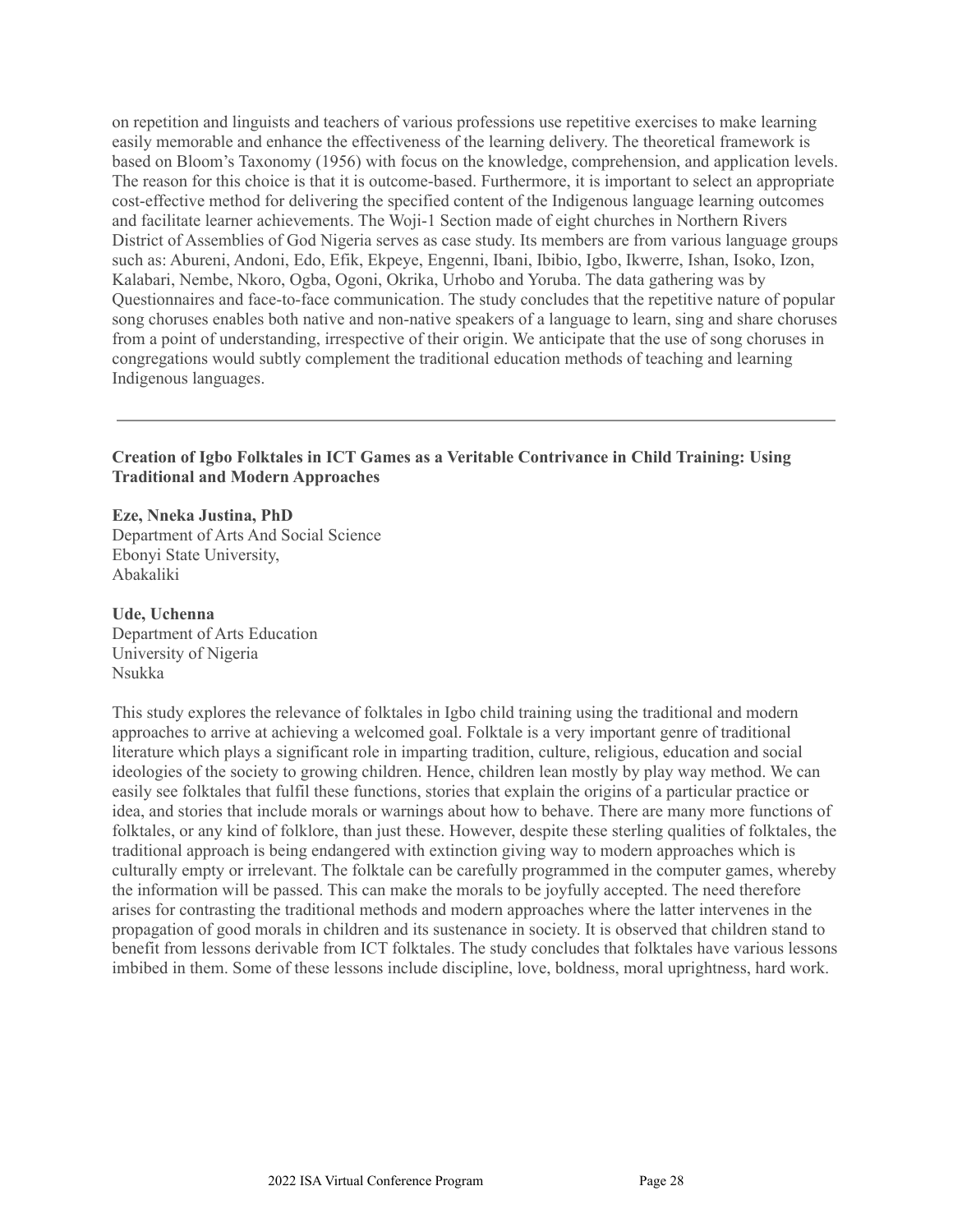### **Mmetụta Akụ Na Ụba Nne Na Nna Na Mmeta Nke Ọma Ụmakwụkwọ Sekọndịrị Senịọ N'ideta Asụsụ Igbo**

#### **Eze, Roseline Ifeoma**

Arts Education Department Department Of Linguistics, Igbo And Other Nigerian Languages University Of Nigeria, Nsukka

#### **Aruah, Virginus Onyebuchi**

Arts Education Department Department Of Linguistics, Igbo And Other Nigerian Languages University Of Nigeria, Nsukka

#### **Idoko, Fadila Nwadimkpa**

Arts Education Department Department Of Linguistics, Igbo And Other Nigerian Languages University Of Nigeria, Nsukka

E mere nchọcha a ịchọpụta mmetụta akụ na ụba Naịjirịa na mmeta nke ọma ụmụakwụkwọ sekọndịrị senịọ n'ideta asusu Igbo, na zonu Edukeshonu Nsuka, Steti Enugwu. Naijiria. Nchocha a gbasara usoro "Expo Facto" e ji klasi ato wee mee. Ajuju nchocha ato na umaokwu ato ka onye nchocha guzobere maka ya bu nchọcha. E ji usoro stratified" họputa umuakwukwo di otu nari na iri abuo (120). Ngwaa nchọcha abuo ka e ji mee nchọcha bụ ule n'asụsụ Igbo (UAI) na njumaza n'ọnọdụ akụ Akụnụba (NOA) nke ndị ọkammụta na ngalaba asusu Igbo na :measurement and Evaluation nyochara ma kwenye na o dabara na nchocha e ji ya eme. Ntụkwasị obi UAI na NOA n'usoro ihe omume mmalite na nke mmecha nke nyere aka 0.72 na 0.74 n'otu oge kwado ya bụ nchọcha. Nchọpụta gosiri na ụmụakwụkwọ ndị ogbenye nwere mgbakọ akara dị elu n'asụsụ Igbo. Nchọpụta gosikwara na ụmụakwụkwọ ndị nwaanyị metara nke ọma karịa ndị nke nwoke, ndi no n'obodo mepere emepe mere nke oma karia ndi no n'ime obodo, ebe umuakwukwo ndi nne na nna nwere akụnụba nke ukwu (High socio-economic status) emetaghị nke ọma, n'ebe ndị nne na nna ha enweghị akụnụba nọ. Aro ndị nchọcha tụpụtara gosiri na ndị nkuzi, asụsụ Igbo ga-etinye ndịiche ndị ahụ dị n'etiti abụm nwoke na nwaanyị ndị nọ n'ime obodo nakwa obodo mepere emepe n'ọrụ mgbe ha na-akuzi Asụsụ Igbo, Gọọmentị ga-agba mbọ iguzobe ọgbakọ semina ebe a ga-akọwara ndị nne na nna nwere ego na asụsụ epum bara uru nyee ọgaranya ma ogbenye, Ndị gọọmentị ga-agba mbọ wepụta ihe onyinye na nkwado nke ga-eme ka ụmụaka nwee mmasị ịgụ asụsụ Igbo n'ụlọ akwụkwọ.

#### **English version**

The study examined the influence of socio-economic status on students' achievement and interest on Igbo language in Senior Secondary Schools, in Enugu State Nigeria. The study used expo-facto research design involving three intact classes. Four research questions and four hypotheses were formulated to guide the study. Stratified random sampling technique was used to sample 120 students. The two (2) instruments used were the pre-test / post-test of Igbo Language Achievement Test (ILAT) and Igbo Language Inventory Test (ILIT) which comprises ten questions. The instruments were developed by the researcher and validated by three experts who are relevant in the study. The instruments conducted using IGAI and IGII yielded a reliability index of 0.72 and 0.74 respectively. Both instruments were positive and high enough and considered usable. The result showed that children from low socio-economic status performed higher than those of high socio-economic status, female students performed higher than the male students. Students in the rural areas performed better than those in the urban area when taught Igbo language. Recommendations were therefore made on the basis of the findings of this study. It was suggested among others that teachers should consider those differences amongst the socio-economic class, male and female, urban and rural while teaching Igbo language. The government should organize seminars where rich parents will be sensitized on the importance of Igbo language on the part of both the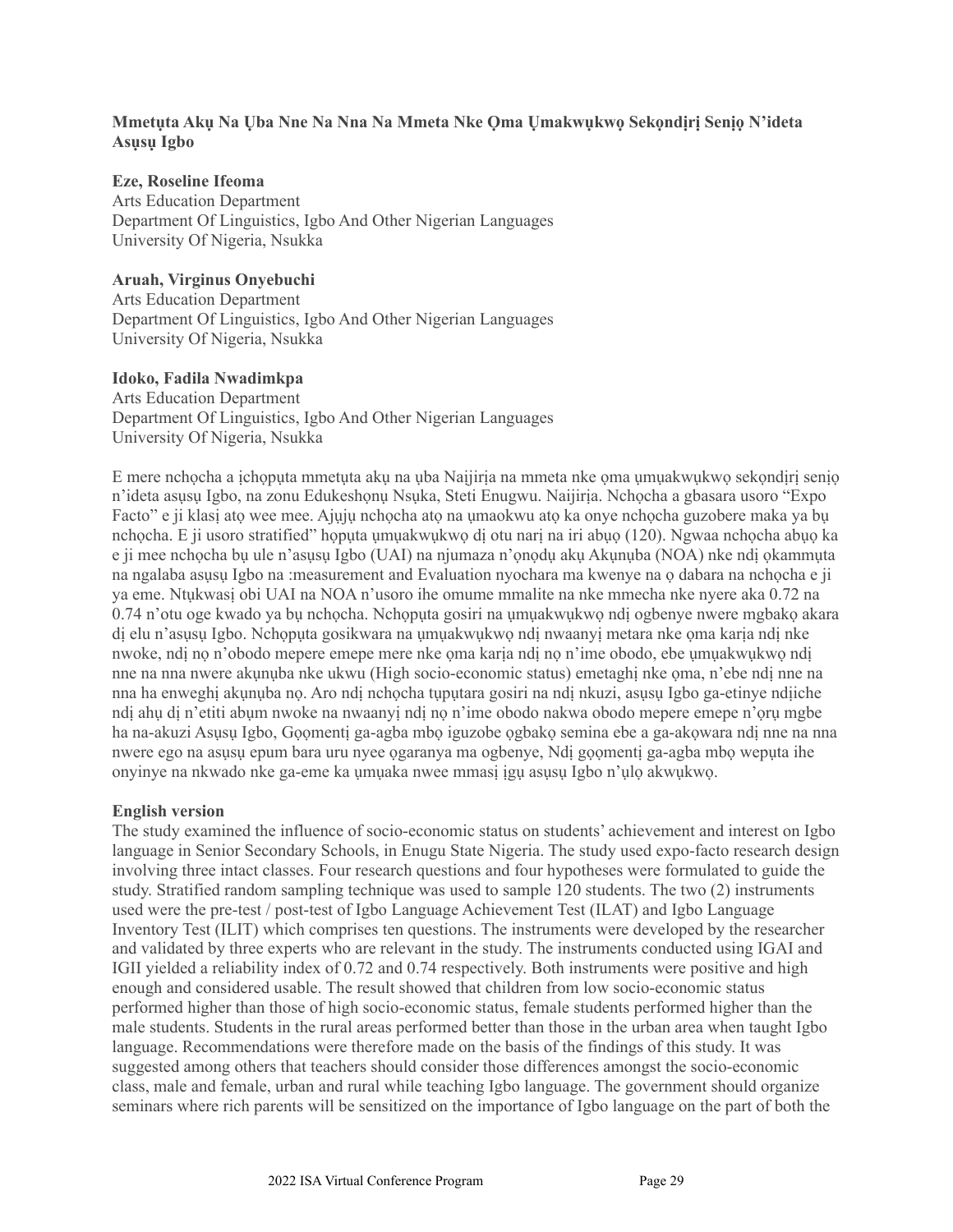rich and the poor. The government should approve grants to students studying Igbo language in order to encourage and motivate their interest in studying the subject in school.

#### **Global System for Mobile Communication: The Church and Moral Development of the Youth**

#### **Ezeh, Ebere Ifeyinwa, PhD**

Lecturer, Department Of Christian Religious Studies, Federal College Of Education, Eha-Amufu

The study was designed to examine the Global System for Mobile Communication (GSM), the church and the moral development of youths in Nsukka urban, Enugu State, Nigeria. Six research questions were raised to guide the study based on the specific objectives which anchored on identifying the level of ownership/possession of GSM by the youths, identifying the extent of utilization of GSM by the youths, determining the effects of GSM on the Christian youths' moral standard, appraising how the church is using and can use GSM to influence the moral standard of the youths, identifying the problems associated with using GSM to control youths' behaviour and identifying the ways of curbing the negative effects of GSM on Christian youths by the church. The descriptive survey design was used to conduct the study on a sample of 55 youths among the Roman Catholic and Anglican Churches in Nsukka Urban which was selected using the proportionate stratified random sampling technique. The major instrument employed for data collection was a questionnaire. The interview was also used to complement the questionnaire responses. The data collected was analyzed using mean and standard deviation for the respective research questions. The report of the interview was analyzed qualitatively. The findings of the study indicate that among registered Christian youths of the Roman Catholic and Anglican churches in Nsukka urban youths own or possess GSM and that the extent of utilization of GSM by the Christian youths is high, which affects the moral standard of the Christian youths. Based on the findings, it was recommended among others that the Churches should establish or develop an application that will educate the youth on good moral standards and also encourage the youth to engage their GSM for activities that enhance good moral and good social well-being,

### **Influence of Pentecostalism on the Attitudinal Disposition of Students in the Federal College of Education, Eha-Amufu, Enugu State**

#### **Ezeh, Ebere Ifeyinwa, PhD**

Lecturer, Department Of Christian Religious Studies, Federal College Of Education, Eha-Amufu

#### **Unachukwu, Daniel Clement**

Postgraduate Student, Department Of Religion and Cultural Studies, University Of Nigeria Nsukka

This study investigated the influence of Pentecostalism on the attitudinal disposition of Students at the Federal College of Education, Eha-Amufu, Enugu State. The survey design was adopted in the study. The study comprised of 250 students who were randomly selected from different departments in the Federal College of Education, Eha-Amufu. The instrument for data collection was a questionnaire and the analysis was done using the mean and standard deviation on a 4 category Likert scale. The results of the study revealed that students from the Pentecostal churches have materialistic tendencies, and as well they have problems with decency in dressing. The results of the findings further showed that wrong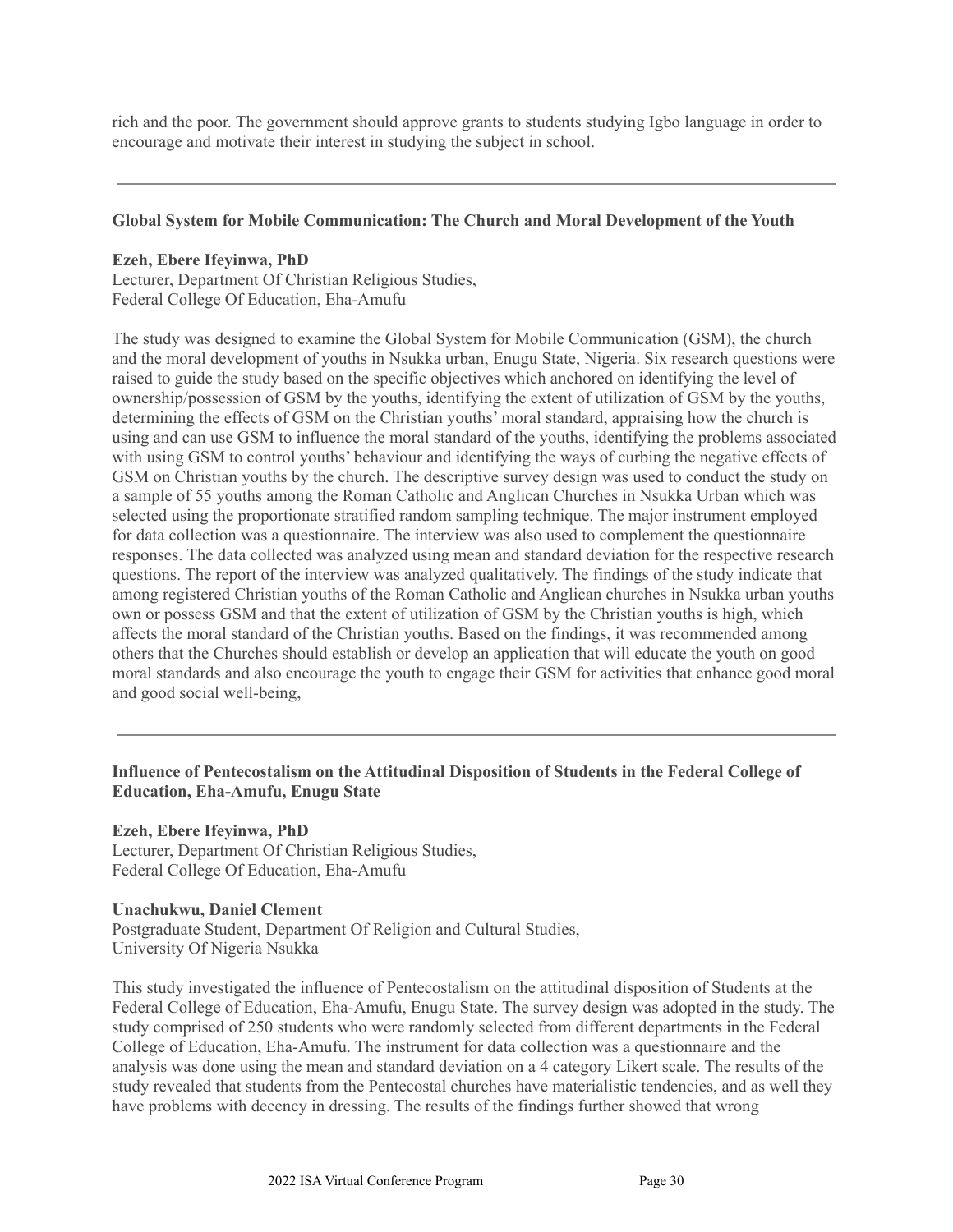indoctrination of Pentecostal churches have also caused severe relationship breakdown between the students who are their members and the students who belong to Orthodox churches. The behaviourist theory was used and measures such as sound biblical teachings, effective use of the gift of the Holy Spirit, biblical seminars on ideal Christian lifestyles, among others were suggested as recommendations.

#### **The Role of the Church in Alleviating Poverty among the Igbo Youth**

#### **Ezeh, Ebere Ifeyinwa, PhD**

Lecturer, Department Of Christian Religious Studies, Federal College Of Education, Eha-Amufu

#### **Unachukwu, Daniel Clement**

Postgraduate Student, Department Of Religion and Cultural Studies, University Of Nigeria Nsukka

Southeastern Nigeria (dominated by the Igbo) is currently embroiled in a web of economic difficulties, which has resulted in a high proportion of unemployment and poverty, particularly among its youth. The impact of poverty on the Igbo youth was investigated in this research and the role of the church in alleviating this social ill. However, the fundamental focus of this paper is to challenge the church as a model and vital social institution to use its gifts, abilities and experiences to help young Igbo people in becoming useful and productive. From the data obtained from oral interviews and journal articles, it was discovered that a larger number of the Igbo youths lack almost all the basic things needed for a standard of living such as meaningful employment, clothing, formal education etc., despite several poverty eradication and alleviation programmes established by both federal and state governments in the region. Based on the above findings, the paper, therefore, contends that government alone cannot alleviate poverty among the Igbo youth, hence the inability of the government to resolve this problem calls for all the social and religious actors to be involved in handling the issue. The paper recommends, among others, that to alleviate poverty among the youth in Nigeria, the church should set up skill acquisition programmes and also network with both the government and private sectors to make funds available to budding and existing entrepreneurs in the southeastern.

#### **Perceptions of Marginalization 50 Years after the Nigeria-Biafra War: The Claims of Ndi-Igbo**

#### **Ezeigbo, Akachi T.**

Alex Ekwueme Federal University Ndufu-Alike, Ebonyi State

Between July 1967 and January 1970, a fratricidal war, the Nigerian civil war also known as Nigeria-Biafra War, raged for some thirty months, consuming millions of lives, destroying property, impoverishing millions of people and inflicting psychological damage to many more, especially Ndi-Igbo who were direct victims of the conflict. The effects of the war are still evident in the level of trauma, resentment, disenchantment and anger exhibited by not only the direct victims but also subsequent generations of Ndi-Igbo. 2020 marked the fiftieth anniversary of the end of the war. The painful memory of the war has lingered so starkly that it would appear that the war has really not ended. Its long-term effects are still felt mostly because the causes of and lessons from the war have neither been addressed nor taken into consideration in the way and manner that the Federal Government has run the affairs of the nation. Since the war ended, individuals, groups and even governments have perceived and described the war, interpreted and commemorated it differently. In this paper, I intend to examine the claims of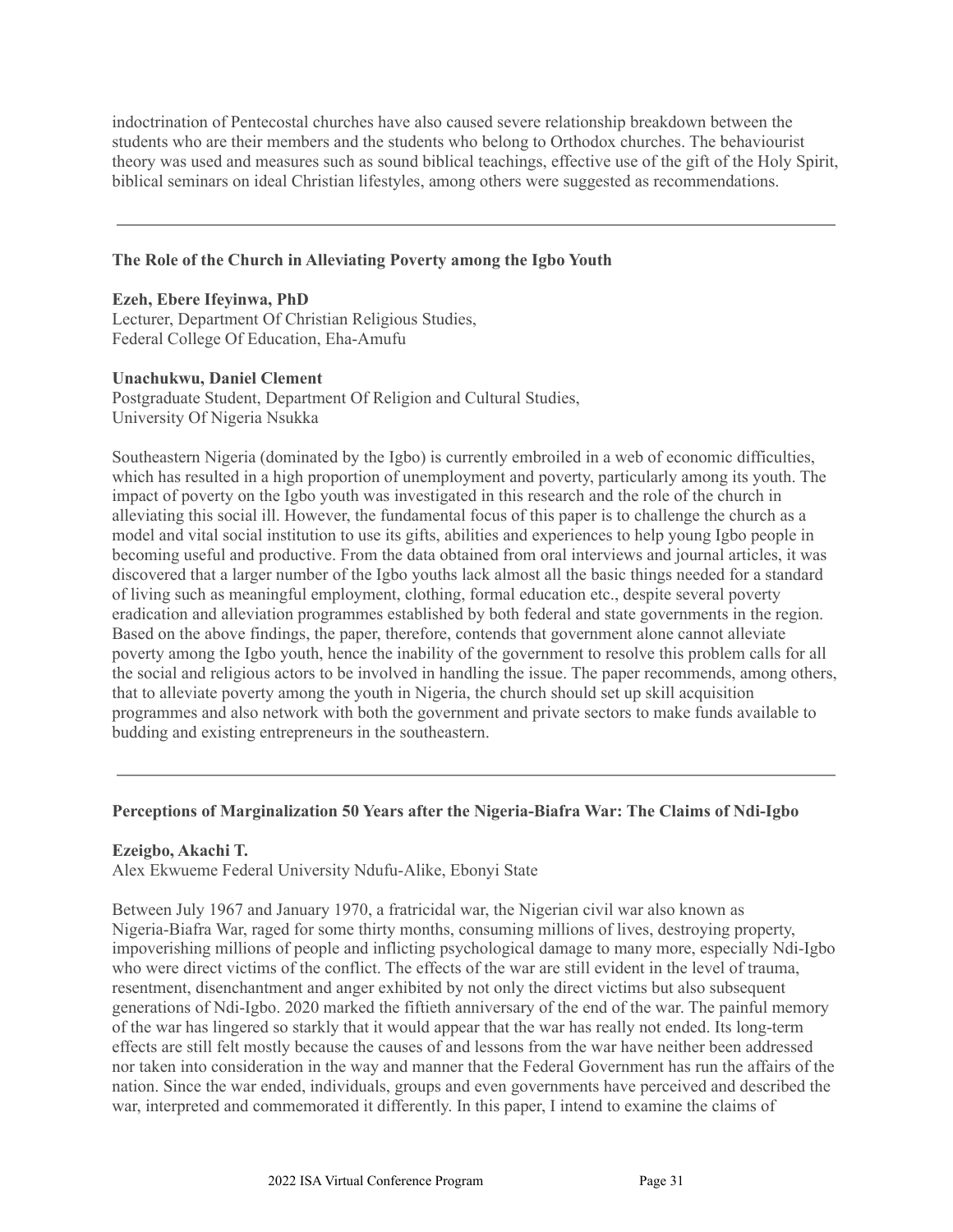marginalization that people have made, especially Ndi-Igbo, since the war ended and these claims have guided people's reactions to the war and its aftermath and enduring impacts, and fed their memory of the traumatic experience. The claims of marginalization have motivated the actions and reactions of groups such as MASSOB and IPOB – made up of young men and women who did not witness the war firsthand but whose lives have been impacted or traumatized by its socio-political, cultural and economic fallouts. The analysis – using the theory of perception – will entail a close and critical assessment of the war's impacts across generations of Ndi-Igbo, exploring social malaise as well as upheavals, eye-witness accounts and other kinds of evidence that drive the claims. Okwudiba Nnoli's theory of perception and Sigmund Freud's theory of selective perception will be used as theoretical framework to throw more light on the importance of perception as a driving force in people's or groups' action on and reaction to a phenomenon or an event. The paper will also examine the prolonged effects of the war that have maximized the potency of the claims and suggest ways to counter or checkmate these seemingly unending negative impacts.

#### **Nollywood, Visual Art, and Representation of Reality**

#### **Ezinwa, Elijah Chinazo**

University of Ibadan

Offering a mix of urban scenes and village encounters, reaching out to local audiences in several Nigerian languages including Igbo, Nigerian Pidgin and Engligbo, Nigerian films have long spilled out of Nigeria to reach the rest of Africa and beyond. While most of those films, produced in Lagos, Onitsha and now Enugu and Aba, are set in large towns, Igbo protagonists still tend to adhere to ancestral beliefs and carry on with most of rural traditions. The ancestral village that nurtured these beliefs never disappears entirely - it is nearly always the scene of at least a few family encounters. Several films relate stories firmly rooted in villages and set in the distant past, with all the paraphernalia of tradition: traditional architecture, attire and body adornment, traditional music and group dancing, festivals, daily occupations, and leisure activities (farming, local wars, moonlight plays, music, wrestling, storytelling, traditional medicine and divining). The perceived aim of these films, a popular version of Nigerian history books, is to help viewers re-discover their history and take pride in their traditions, and they usually present an upbeat, very positive picture of the past. Other films seek to feed into current debates on more controversial aspects of Igbo culture such as polygamy, widowhood practices or the osu system. This article, based on the study of more than thirty films produced/directed by Igbo men and women between 1991 and 2013, considers the various ways in which the Igbo heritage is presented in Nollywood. It reports on Diasporic Igbo audiences' response, evaluates the impact of these films on the Igbo abroad, and discusses the place of Igbo language in these films.

#### **Peripeteia in Chidera Igwe's** *The Carnival Boy*

**Igwe, Chidi, PhD** Igbo School Online Regina, SK Canada www.igboschool.com

When a young lover of the carnivals mischievously sneaked out of her parents' hotel room during a vacation in Florida, all she had in mind was the alluring beauty and explorable mysteries of the carnivals. Nothing would deter her from pursuing the curiosity of her teenage years and exploring the mysteries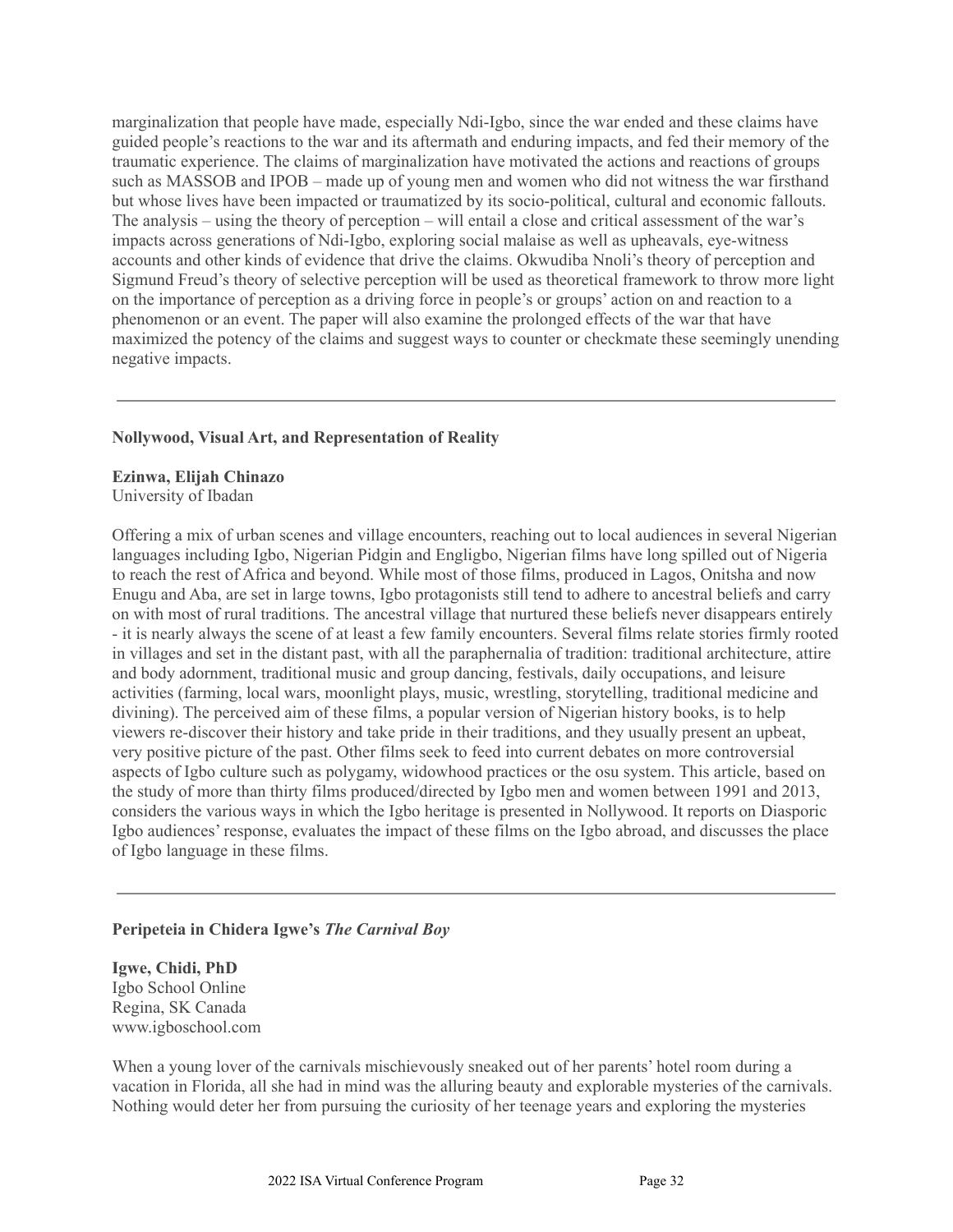behind the doors of a dilapidated building. In his Poetics, Aristotle conceived peripeteia as a change by which the action veers round to its opposite, a shift of the protagonist's fortune from good to bad. In other words, it is a reversal of fate, the turning point in a literary work, after which the plot moves steadily to its denouement. This study will explore the use of this literary technique in Chidera Igwe's novel, The Carnival Boy. By retracing the protagonist's path and analyzing her decision-making processes as she traveled, the study will explore how the unavoidable fate of the main character evokes a feeling of pity and fear as the protagonist's fate unfolded.

#### **The Rise of "Unknown Gunmen" in Igboland: A Regional Time Bomb**

#### **Ijeudo, Nnamdi Ugochukwu, PhD**

Lecturer, Department of Religion and Cultural Studies University of Nigeria, Nsukka, Nigeria

#### **Unachukwu, Daniel Clement**

Postgraduate Student, Department of Religion and Cultural Studies University of Nigeria, Nsukka, Nigeria

The increasing spread of nefarious activities of unknown gunmen which involve the destruction of lives and property in Igboland, southeast Nigeria, have created a state of palpable tension and fear in the region and beyond. And the reaction of the Federal Government concerning this issue has been tepid. This paper critically examines this group's growth, the government's efforts in addressing the issue, and the effects on the southeastern region. The descriptive research method was adopted. And the main focus of the inquiry includes both oral interviews, and relevant data from secondary sources purposively sampled from newspapers, journal articles, the internet, and books. It was discovered that the upsurge of unknown gunmen in Igboland was a manifestation of cumulative deprivation, frustration and aggression caused by corruption, poverty, unemployment, bad governance, economic deprivation and marginalization of the southeast region in Nigeria. The study concludes by stating that the menace of unknown gunmen particularly in Igboland is not insuperable, hence recommends that Federal Government must not leave the Southeastern region to its devices at this critical moment. Nigeria cannot afford to have the South-East going the way of the North-East.

#### *Igwebuike* **as the Operative Condition of Igbo Relational Ethical Theory**

#### **Kanu, Ikechukwu Anthony, PhD**

Tansian University, Umunya, Anambra State

Ethical theories are attempts by individuals or schools of thought to provide clear and unified accounts of what our ethical responsibilities are or what we are obliged to do. They help to create the fundamentals of obligation suitable and applicable to professional and personal conduct of a person in his or her everyday life. Ethical theories also help in understanding moral dilemmas, in terms of making moral decision at certain points, justifying obligations and ideas, relating morality and also explaining the difference in terms of responsibility. A cursory glance at the development of the history of Western philosophy reveals a variety of ethical theories: the golden mean ethical theory, rights-based ethical theory, divine command ethical theory, deontological ethical theory, feminist ethical theory, the ethics of care theory, etc. This work focused on the quest for an African ethical theory, one that would capture and express the African basic principles of morality. To achieve this, it studied *Igwebuike* as the operative condition of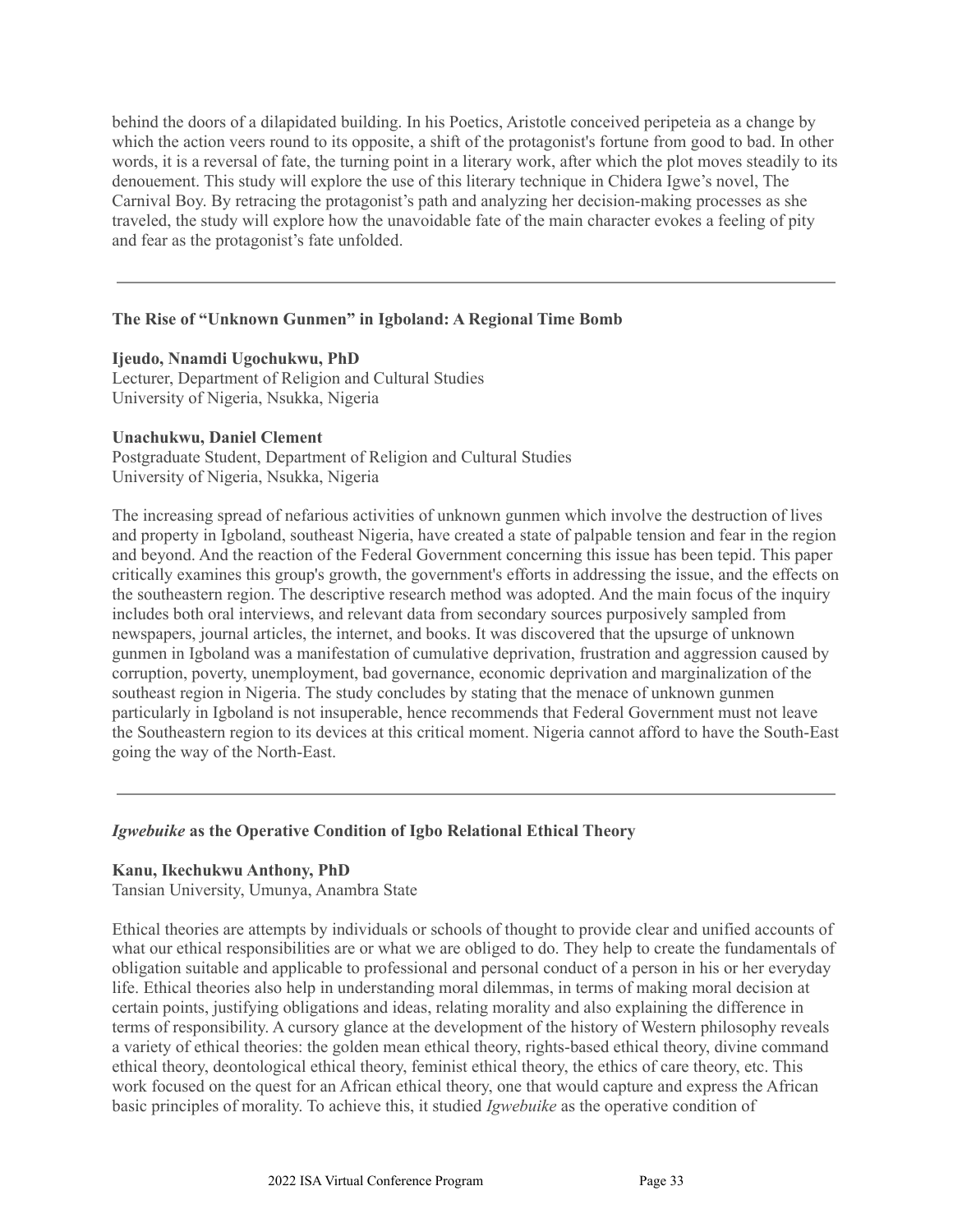Igbo-African ethical theory. *Igwebuike* as a complementary philosophy understands life as a shared reality, and this complementarity, solidarity, relationality, communality, etc., are the principles that shape the African ethical theory. This ethical theory is hoped to be a systematic cross-cultural engagement with Western ethical theories that are individualistic and non-relational. For the purpose of this piece, the hermeneutic, analytical and critical methods of inquiry will be employed. It discovers that the distinctive character of *Igwebuike* Igbo ethical theory is its communal and relational character which makes the African contribution to the discourse on ethics.

#### **Igbo-African Concept of the Meaning of Life: An Igwebuike Perspective**

#### **Kanu, Ikechukwu Anthony, PhD**

Tansian University, Umunya, Anambra State

One of the questions that loom at the horizon of human existence is the question bordering on the meaning of life: does the universe have any meaning of purpose? Does human life have any purpose of meaning? If my life has meaning, is this meaning dependent on me as an individual? Is it possible that life has no meaning at all? If life has meaning at all, what form or forms does this meaning take? This piece focuses on articulating what makes the life of the human person meaningful from an Igbo-African perspective, and this would be based on what meaningful conditions have in common among the Igbo people of Eastern Nigeria. This paper will employ the Igwebuike holistic method of interpreting the reality of the meaning of life; and this interpretation will mediate between the super-naturalistic concept of the meaning of life, which understands the meaning of life from the angle of engaging in the right way with God and the naturalistic perspective, which holds that the human life is meaningful in a world that is merely physical. The Igwebuike perspective is an eclectic perspective of both positions. It discovered that from the Igbo-African perspective that the human life has meaning, and that this meaning is not detachable from the nature of the Igbo-African worldview.

#### **Entrepreneurship and Economic Development**

**Ikechukwu, Elijah Chiemerie** Abia State Polytechnic Abia State, Nigeria

The advent of European colonialism radically altered the Igbo consciousness and compelled them to draw upon opportunities of the 'new order' to meet social and economic demands. The twentieth century was a period when the Nigerian people had to come to terms with the 'new order' introduced by their forceful integration into the global capitalist system. New music had been introduced; new dance steps were required. Whereas education and development are sine qua non to life, this study examines education and development in the Nigeria's Igbo community and among her indigenes resident in Nigeria and in diaspora. The challenge of unstable educational system in Nigeria is grossly felt on the quality of graduates as well as educational apathy among some 21<sup>st</sup> century Igbos who believe they can succeed without education. Nigeria development has been marred by MIS-governance resulting from corruption/marginalization of the Igbo ethnic group, and lack of vision, etc. This study examines how the Igbo, in response to and in spite of, these dynamics carved a distinct place for themselves in Nigeria's social and economic development. Indeed, the nature of the place of the Igbo vis-à-vis the country's socio-economic evolution provokes intellectual fermentation. Are they taking their place in the sun or are they hewers of wood and fetchers of water in the Nigerian superstructure? What factors have shaped their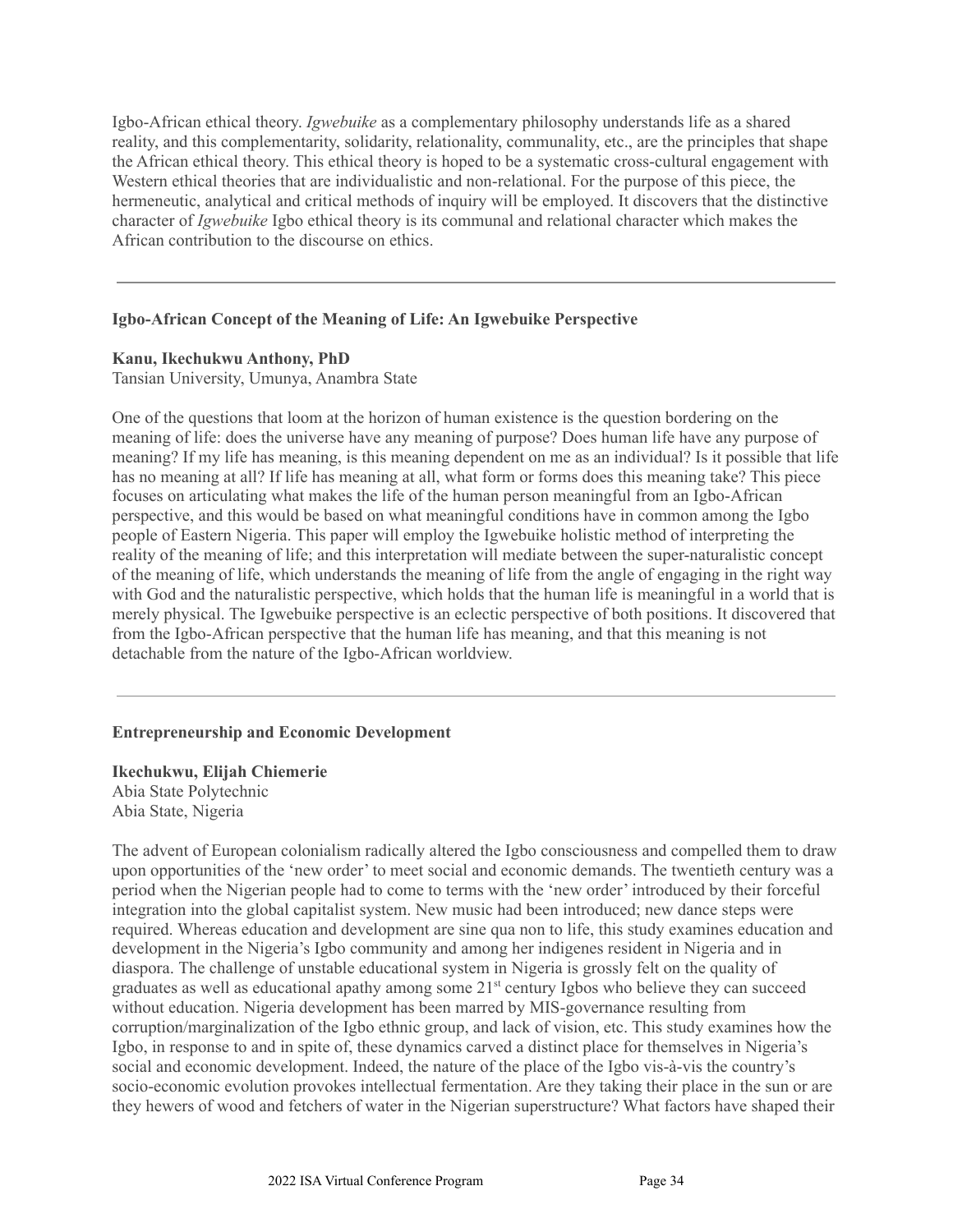development? To what extent have external dynamics shaped the Igbo socio-economic factor? What are the omens for the future? My motivation for this work was borne out of pure love for the Igbo race not because I identify with this race but also to have an in-depth knowledge of this peculiar race from relevant sources and resources.

#### **Our Culture as the Instinct that Guide our Existence**

**Iwuagwu, Ekene Patrick** Institute Of Oceanography University Of Calabar, Calabar Cross River State, Nigeria

The custom and the beliefs of our existence as a tribe has been that which shows the conscience of love for one another. This had been our attitude and behavior handed down from our forefathers to the generation present, with a moral precept and spiritual tenacts that were taught to us from our infancy. Though now there are different concepts from borrowed culture which may be acceptable or unacceptable, due to much influence of modern technology and civilization. As an inheritance from our existence we need to check and adjust our moral and spiritual thought. This acceptance and unacceptance many times lead to misunderstanding or rebellion against traditional values and its drive downward to moral autonomy, greed and self-gratification. The realities of this act brings mistrust, insecurity, failed relationship, children growing up without a father or a mother, pandemics of sexually transmitted diseases, unwanted pregnancies, drug addiction, and violence. The purpose of this paper is to activate and rekindle our muted moral value which had been abused with our greed and self-gratification. These can be corrected by a change of attitude and forgiving one another freely in order to restructure the true essence of our existence. The reality of this paper is that our customs and beliefs which made us peculiar as a people should be rekindled. Again our conscience should be readjusted to the true essence of love for one another freely. Though civilization and modernization have become the tide that alters our cultural behavior, we need to use them wisely.

### **Conflict in Parental Imposition of Career Choices on their Children: A Discourse Analysis of Emmanuel Ibekwe's** *Ndi Nwe Egwu*

#### **Mba-John, Chinyere Nwanne**

Lecturer, Department of Linguistics & Nigerian Languages, National Institute for Nigerian Languages, Aba, Abia State, Nigeria

The motivation for proposing this research work is to define the place and role of parents in their children's choice of career and to encourage parents to effectively play that role in assisting their children make the right career choices. A career is a chosen pursuit or course of business activity or enterprise, especially one's professional life or employment that offers advancement and dignity. Career choice is a fundamental decision-making matter which has a far reaching impact throughout one's life. This paper x-rays the delimma which Echiebuka, the chief character of this book, Ndi Nwe Egwu, experienced as a result of opposing the career choice his father imposed on him. The statement of the research problem is that parents imposition or undue influence on the career choice of their children in most cases does not augur well with them and usually result in lack of self-actualization and fulfillment, disorientation, mediocrity and regret in life. The methodology adopted for this research is the descriptive approach while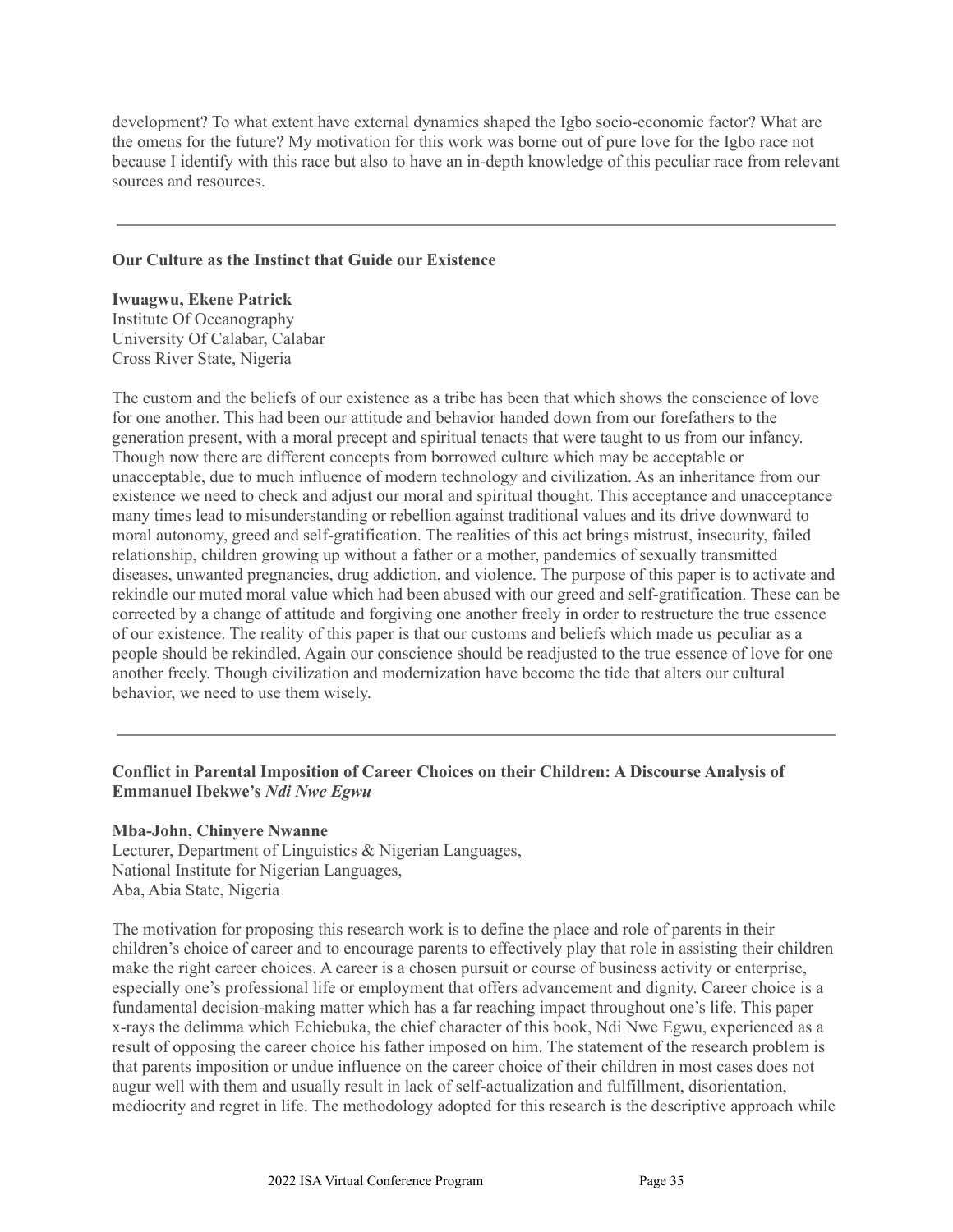theoretical framework is based on Karl Marx's theory. It was found that Echiebuka suffered untold hardship, rejection, deprivation and family ostracism as a result of opposing reading Law which his father wanted him to read in the university. He, instead, read The Foundation of Igbo Language and Customs which he was interested in. Against all odds, he persevered, graduated in flying colours, secured a lucrative employment in his career field which brought him to the limelight and found fulfillment in life. It concluded by recommending that parents should guide, encourage and support their children in making the right career choices rather than imposing or unduly influencing their children's choice of career.

### **Between 'akụ luo ụnọ …' and 'ebe onye bi …': The Dilemma of Disporan Ndi Igbo as Represented in Uchenna Nwosu's** *The End of the Road* **and** *Wrapped Soil*

#### **Muo, Adaobi, PhD**

Department of General Studies National Institute for Nigerian Languages (NINLAN), Aba, Abia State, Nigeria

Ndigbo are, indubitably, compulsive migrants as a greater percentage, chiefly propelled by socio-economic factors, lives outside their southeastern Nigerian home-land. Thus, the Igbo are a highly migratory ethnic group and Alaigbo major migrant-sending region of the world. Therefore, the populations of several non-Nigerian/non-Igbo societies are co-constituted by Ndigbo who contribute considerably to the development of their countries of immigration. Additionally, scholarship discovers that home societies benefit significantly from diaspora remittances. The observed simultaneous commitment to host-land and home-land tends to situate diasporans in a state dilemma as they, though possessed by the universal spirit of 'ebe onye bi, ka o na a wachi,' are equally culturally compelled to conform to 'aku luo uno o kwuo onye kpatara ya' dictum. Therefore, this essay, regulated by Adams et al's study of diaspora remittances, primarily examines the nature and functions of diaspora transmittals in relation to socio-economic developments of home societies using Nwosu's *The End of the Road*, and *Wrapped Soil*. First, it re-acknowledges the dynamic presence of Ndigbo in foreign lands, without ignoring the facilitating factors. It then identifies and discusses their income-generating activities, attendant remittances back home and impact of such on the existential conditions of individuals and groups. Furthermore, the research submits that migration, especially external voluntary migration, has become a major source of developmental funding for migrant-sending societies and thus suggests the establishment of a more strategic collaborative system, among Igbo abroad and at home, towards achieving sustainable developments. Lastly, it concludes that diaspora remittances are potent twenty-first century demonstration of the enduring and indomitable Igbo communality code of onye agha na nwanne ya.

#### **Discovery of the** *Temple of Solomon and Wailing Walls* **in Owerri**

#### **Njemanze, Philip C.**

Chairman, International Institutes of Advanced Research and Training, Chidicon Medical Center, Owerri.

Temple of Solomon & Wailing Walls, Part 1, Igbo Mediators of Yahweh Culture of Life Volume V, has its setting in Owerri, Imo State, Nigeria. It is the first accurate account of the location of the Ancient City of Jerusalem (Igbo language: iyī érusala m, meaning 'evil should not touch me') and its outer walls as reconstructed by the prophet Nehemiah. This assertion is supported by a map titled 'Ìlú Yèrúsàlέmì ńǹwèrè Yèésú' meaning 'Capital City of Jerusalem at the Birth of Jesus Christ', believed to have been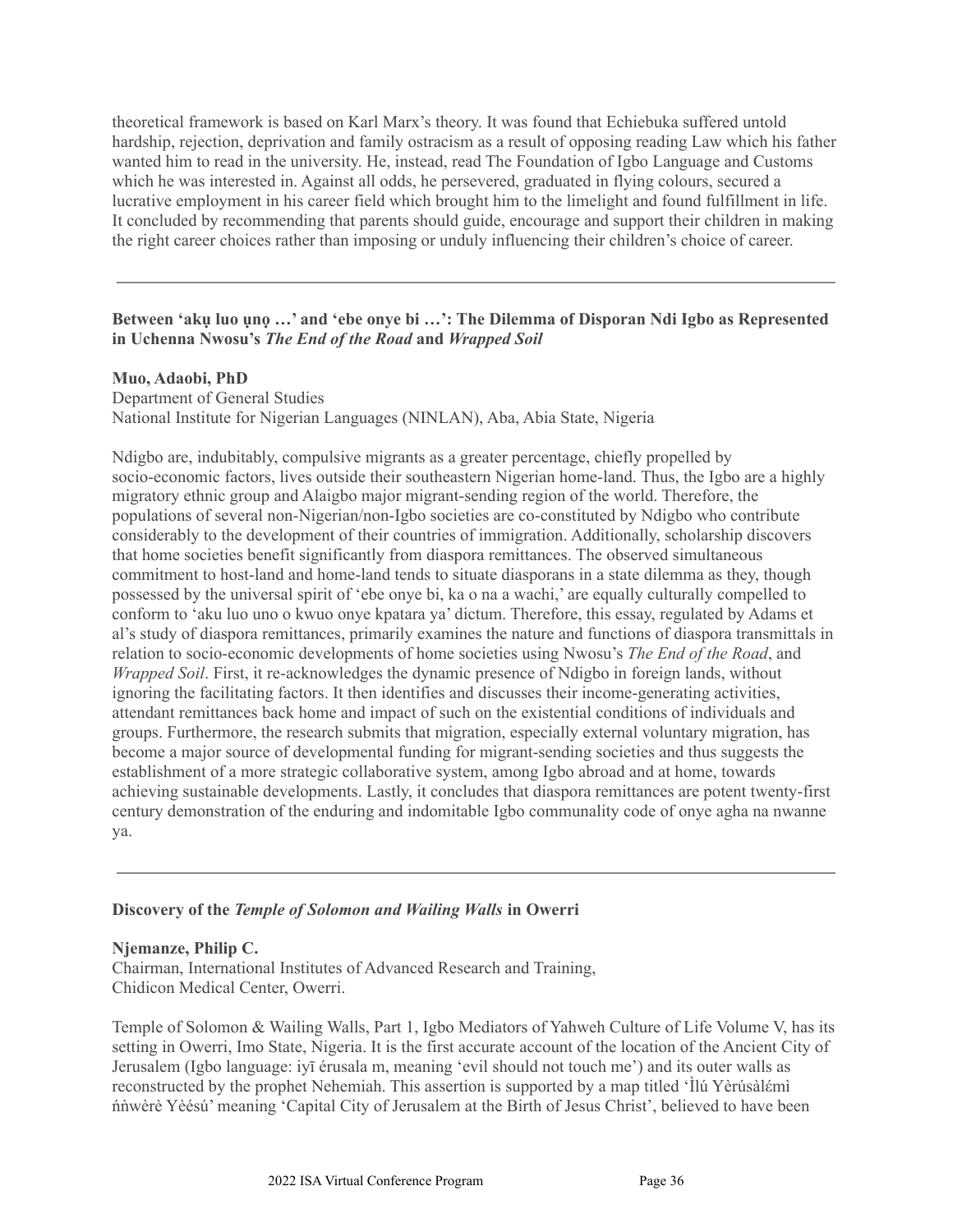made by anonymous Yoruba King from Dahomey modern Benin. The city was surrounded by the inner Wailing Walls (Igbo language: ihi e ti eti, meaning 'the wailing wall'; Owere dialect: uhu e ti eti, meaning 'the wailing wall') built around the Heart of the Capital City of Ancient Jerusalem which was the home of King David to this day called Amawom (Igbo language: ama Owe m, meaning 'the settlement of my Leader [King David]'). The walls enclosed the Royal Palace of King David (Igbo language: Di wụ edo, meaning 'the man who is fair in complexion'), the Old Temple of King Solomon (Igbo language: isi e lo ama ana, meaning 'the head that thinks wisely for the land'), the Houses of the Chief Priests and Scribes, and houses of the indigenous people within the area traversed by the Sea of Galilee (Igbo language: ogo li elu, meaning 'the districts on heights').

### **The Challenges of Marital Statuses and Dynamics of Igbo Identity Crises in a Contemporary World**

#### **Njoku, John D., PhD**

Dept of Environmental Management Federal University of Technology Owerri, Nigeria

Igbo people are known for their adherence and affiliation to cultural traits, norms, mores and commitments which are founded on the fear and obedience to God the Creator. Though, these Most of these traits and commitments are flayed and disdainfully practiced and obeyed. The marriage institution has been brazenly affected. It is uncommon, these days, to see a young lady remarry after the eventual, unsalutory loss of her husband. Many ladies are no longer committed to the gains of marriage, and prefer to stay as a single mom, than to marry a man of their choice. These two postures are heavily criticized, in Igboland, because it contravenes the Igbo identity and creates a crisis and a challenge to the acclaimed Igbo identity. It is suspected that women economic power propels ladies to behave in a manner portraying them as independent. Literature was copiously searched and evidences abound. This is to the extent that they do not depend on men for their needs. Data were also collected using questionnaire. Results of the survey indicate that these ladies, indeed, many young mothers see marriages as a bondage which is not worth entering twice. Others are scared away from marriages at first instance. In each category, they prefer to stay alone in own apartments to raise their own kids or give men kids. This emerging trend is gradually becoming the norm, thereby, making the Igbos lose their identity as a people. This trend is, certainly, affecting the Igbo world view, and perception, in the contemporary world.

### **Temperature Anomaly and Response by Rainforest Cover: Potential Implications for Food Availability in Igboland**

#### **Njoku, John D.**

Dept. of Environmental Management Federal University of Technology, Owerri, Nigeria.

The study investigated the role of temperature anomaly on the depletion and loss of forest condition, resources and services in Igboland, Nigeria. It examined the health, loss of status and condition of the forest cover against the backdrop of climate change and variation and ubiquity and variety of timber and non- timber forest products, and other forest ecosystem services. These products and services are threatened in a climate change regime. Satellite imageries and climatic data were analyzed and used to compute the Normalized Difference Vegetative Index, and to assess and project the degree of influence on the forest cover, by climate change and variation. The result showed accelerating stress and declining condition of forest cover quality and health amidst observed rise in the mean annual temperature. Further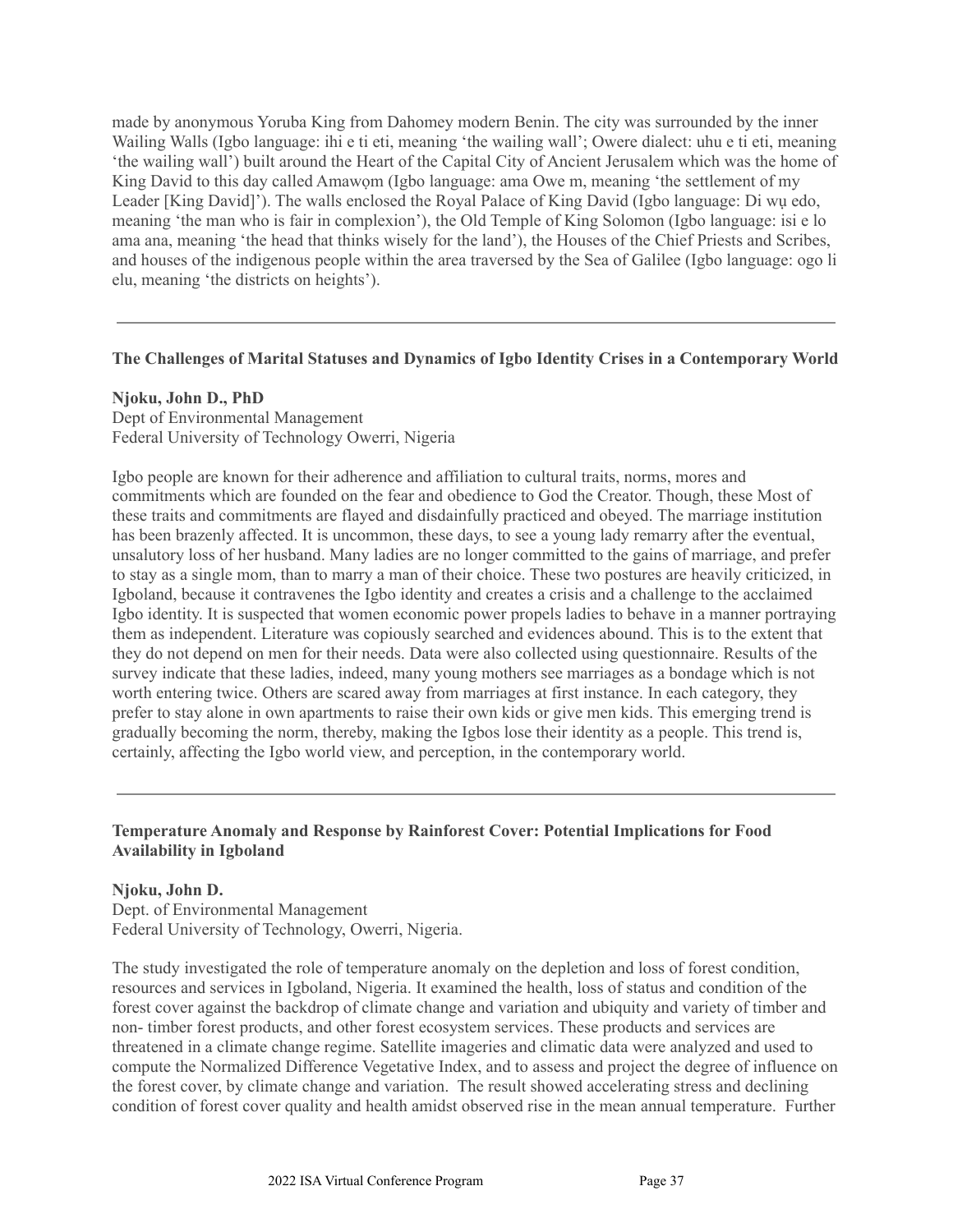forest health assessment showed reduction in vegetal vigour, to be very minimal, presenting a minimum and trending value, getting more worrisome from the base year to twenty years thereafter. A 20- year moving average projection showed that the health status, and thermal and moisture crises of forest cover and environments in southeastern Nigeria may deteriorate further to increasingly, adversely, affect arable, sedentary farming and poultry keeping. This is bound to impact food production, food crises, hunger and poverty in the forthcoming years The result indicates imminence of severe shortage of nuts and non-timber forest products, including forest resources, products and services due to diminishing forest vegetal quality, forest depletion and degradation arising from the anomaly.

### **Social Participation as Metaphor for Grassroot Communication and Governance in a Contemporary Igbo World**

**Njoku, John D.**

Dept. of Urban and Regional Planning, Federal University of Technology, Owerri, Nigeria.

**Njoku, Francis V. C.** Dept. of Surveying and Geo-Informatics, Federal University of Technology, Owerri Nigeria

The Igbos of southern Nigeria are known to be ingenious and participatory in evolving governance and development methods and practices at local levels. These go by different names, but their goals are largely the same. The *Ala di mma* (Let the land be good) system of communication of social development is a response to failures of the diverse current and previous methods of social, local administration and governance in parts of Igboland, e.g., the 'Villagers' and 'Abroadians' dichotomy. This paper submits that the *Ala di mma* system of participatory democracy, is germane and assures equal participation of adult male and females in the streamlining of community development efforts, satisfies the dynamic expectations of the people in a changing world. Literature were cursorily searched, interviews were conducted, and 300 copies of questionnaires were administered to adult males and females of 10 communities in Imo State of Nigeria, to determine methods of operation and relevance of the system in ensuring grass root development and bottom up approach to social and community development. The result showed that the system is a preferred strategy of development communication and governance in Igbo land since all adult persons have a say in the community affairs. The system also embodies collective effort of the people in decision making, project planning and execution, given that all members of the community are bona fide beneficiaries. The submission of this paper is a crusade and deliberate effort, whereby the *Ala di mma* system is introduced or replicated in all parts of Igbo land, to ensure and assure speedy and satisfying development in all communities in a changing Igboland.

#### **African Architectural Identity in Time of Globalization: The Example of Obi Building Style of South East Nigeria**

#### **Njoku, Moses Oñugadi**

Assistant Lecturer, Department of Fine and Applied Arts, Nnamdi Azikiwe University, Awka

Over the years, African Traditional architecture has evolved and continues to go through various forms of evolution and hybridization as a consequence of acculturation and culture mix.In this cornucopia,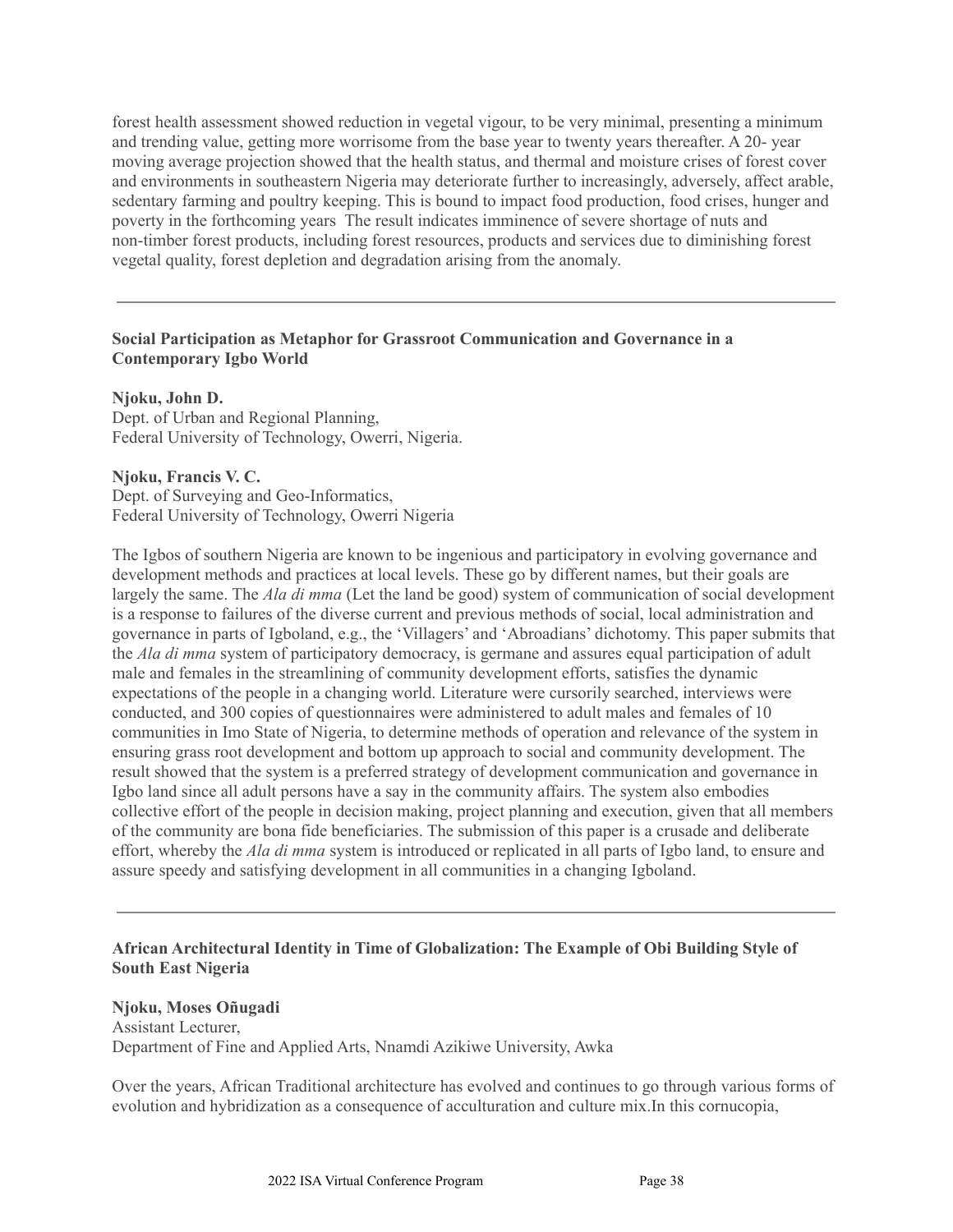identities are lost and new ones are taken up, while some are upcycled to take up new functions. Architects and builders in Africa continue to borrow and integrate mostly foreign architectural elements into building projects, some of which are considered purely cultural in function. This is the situation of the practice of designing and construction of the obi building type in South Eastern Nigeria today. The architectural style of obi as is obtained in South East Nigeria has undergone changes both in design and in relevance and no appreciable amount of scholarly attention has been given to it. As important as the obi is to the Igbo worldview and identity, it has undergone several modifications over the years; changes not yet documented chronologically, taking into care the several regional differences in design, location and tradition. This is the major focus and motivation for this study. To do this, David Apter's cultural categorization theory is applied to guide the study. It is based on the hypothesis that the Obi is still culturally relevant to the contemporary Igbo.

#### **Omissions in Igbo-English Fictional Translation:** *Bell-Gam* **Translated by Ezeh**

#### **Nkoro, Ihechi, Ph.D**

Reader (Associate Professor), Department of Foreign Language and Translation Studies, Abia State University Uturu, Nigeria.

Translation is one of the media that ensures intercultural communication through written messages. Due to human imperfections, no translation is ever perfect. This presupposes the evaluation of existing translations for revisions and improvement. The writer has observed from careful reading of translated texts from and into English, French and Igbo, that there are cases of omissions in passing from the source text (ST) to the target text (TT). The study sets out to investigate the cases of omissions in Ezeh's English translation of Bell-Gam's Igbo fiction Ije Odumodu Jere (1963) as Odumodu's Odyssey (2014) and its implications for translators and trainee translators. The theoretical framework for the work rests on Nida's dynamic equivalence (1964, 2006) that emphasizes equivalent effect in source and target readers; and Newmark's (1981) view that there is a measure of loss in the attempt to reproduce the meaning and style of a message in one language in another language. The methodology for the study will be content analysis based on a comparison of excerpts from the source-text and the target text to identify cases of omission in the target text. Other references for the study include evaluations of translated texts by Simpson (1978), Aire (2002), Hosseinnia (2014), Nkoro (2017, 2019), Koko (2020), and Mahmud and Bayusena (2022). The study concludes that omissions are avoidable through careful revisions by the translator.

#### **Contemporary Igbo Leadership, Syndrome of Defeatism and the Paradox of Biafran Secession**

#### **Nwaezeigwe, Nwankwo T., PhD**

Institute of African Studies, University of Nigeria, Nsukka

Contemporary Igbo leadership can be classified into three epochs of modern Igbo history. The first epoch which could be defined as the age of nationalist history runs from the beginning of Igbo State Union in 1930 to the outbreak of the Nigerian civil war in 1967. This was the age of Igbo pride of place in the Nigerian nation constructed through the common sentimental identity, hard-work and solidarity. The second epoch runs from 1967 through 1970 to 1999, which could better be described as the age of marginalization and crass defeatism. It was an age when Igbo leaders accepted the syndrome of their defeat in the civil war as a fait accompli to the status of second fiddle in the Nigerian Federation. It witnessed the gradual shift from the inherent Igbo character of independence founded on historic ethnic pride to that of subservience that saw them linking their political advancement to the blessing of their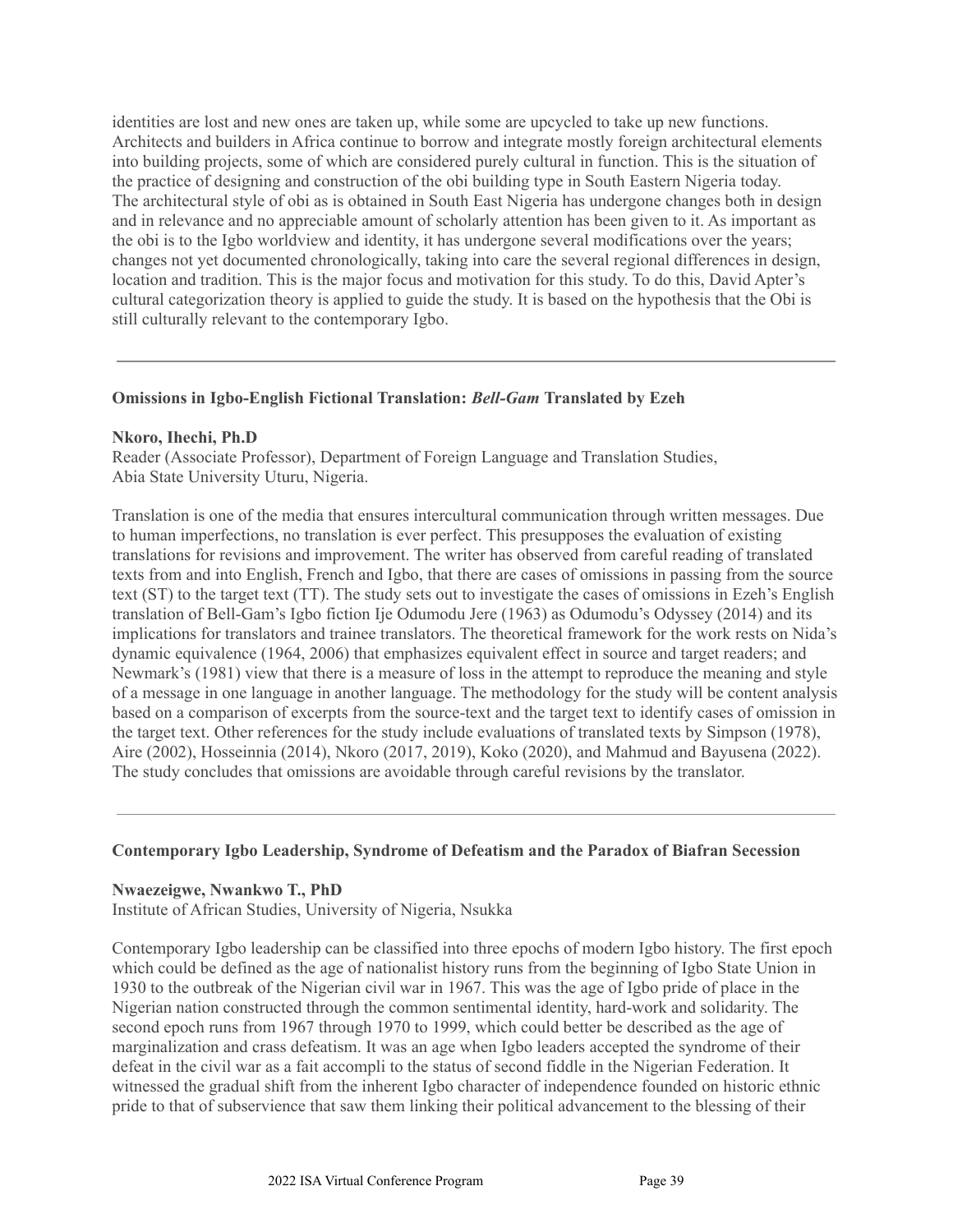arch-foes—the Fulani oligarchy. Finally, the third epoch which runs from 1999 to present describes the rise or in another sense, the reaction of the younger generation against both the inherent marginalization of the Igbo and the syndrome of subservient leadership through the emergence of a nationalism founded on the spirit of Biafran separatism. There is no gainsaying the fact that this rise of Biafran nationalism presents a paradox onto itself and to those leaders who believed that the political emancipation of the Igbo ethnic nation within the context of the present Nigerian State can only be achieved through the North at the behest of Fulani oligarchy. It is this paradox therefore that the present paper is set to address.

#### **A Postmodernist Evaluation of the Principle of** *Egbe Bere, Ugo Bere* **in Igbo Ethics**

**Nwankwo, John Justice (Rev. Fr)** Department of Philosophy Faculty of Humanities Rivers State University Nkpolu Port Harcourt

Egbé beré, Ugò béré is an Igbo proverb, built on the philosophy of live and let others live as well. It is developed along the principle of peaceful co-existence in human society. Yet, today there seems to be increasingly the act of war even in places unknown to be in war and quarrels among siblings, friends, colleagues, and so on. The world is not a stranger to the existence of wars and turmoil both domestically and internationally. Wars come with loss of lives, destruction of properties, rupturing of relationships, disappearance of peace, environmental pollution and other forms of crimes against humanity. Hence, the need for a peaceful co-existence cannot be over-emphasized. This research work, therefore, is an effort to discover factors that build us up into unity and to uphold them at the expense of factors that divide us. It will adopt a hermeneutical-descriptive method of inquiry and intends to use the principle of Egbé beré, Ugò béré to influence the general public on ways of achieving peaceful co-existence. In the course of this research work, expected challenges include lack of sufficient written materials to execute the task and also the difficulty of having a consensus ground on the generality of this proverb's application in different parts of Igbo land. However, it intends to initiate a continuation of this discussion that its necessity cannot be over-emphasized in a generation overtaken by various forms of violence.

#### **Avoidable Conflict and Victimization – Textual and Contextual Appraisal**

#### **Nwosu-Okoli, Ifeoma**

Alex Ekwueme Federal University, Ndufu-Alike, Ikwo, Ebonyi State, Nigeria

This paper examines issues related to conflict or war-like situations with special emphasis on the adverse effects they have on the populace. It examines how the able-bodied men and women, who are potential nation builders, are naturally distracted, by war or any other kind of violence, from their noble roles of helping to make life worth living. This is usually manifested under various platforms, especially war. The ethnic/religious wars, the incessant terrorist attacks as well as genocide injustice and their adverse effects on national development constitute the problem of this study. This paper examines, with special interest, how some "Trouble Mongers" have tried to pour the "Oil of War" into a Peaceful nation in general and into the lives of the victimized in particular. In other words, it surveys, generally, the emotional turmoil and terrible havoc caused by man-induced violence as clearly portrayed in the above- mentioned war-like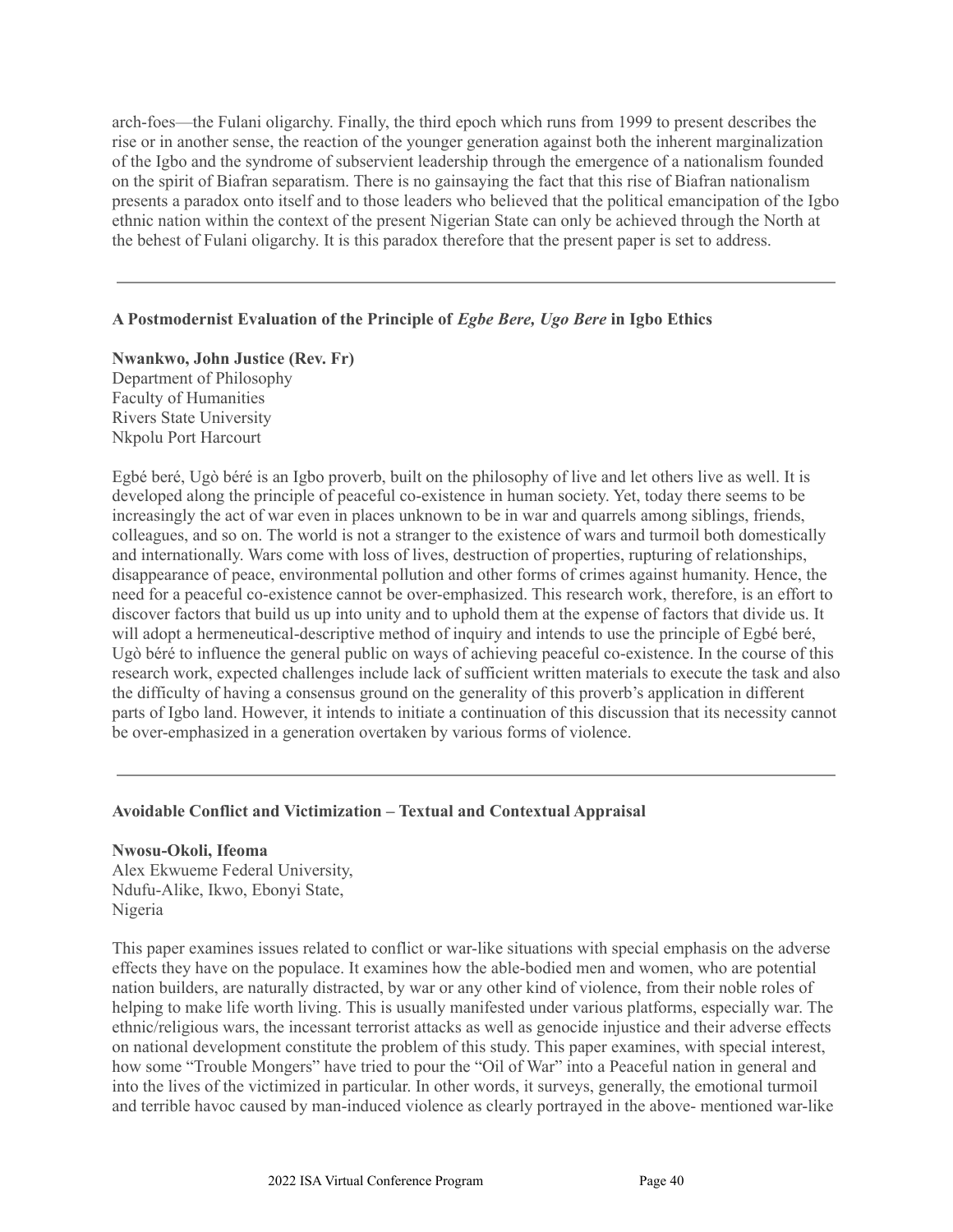situations. From the New historicism approach to literature, this paper discusses how violence can overheat the polity and probably wreck the unity of the country, especially in a situation where the violence is planned and executed by malevolent individuals whose selfish interests override the national interests. Through reconstruction by our present perspective, it also seeks possible ways of arresting and resting such atrocious situations that impair national development.

#### **Language Endangerment and Preservation**

#### **Obi, Egwunwoke Chibueze**

Ambassadors Communications/Publishers, Ikeja, Lagos. No. 2 Fadera Street, Ogba, Ikeja, Lagos

I grew up to discover that there is a serious and fast erosion of core Igbo values and cultural heritage, which language is one the most important. Igbo men teach their children English at home. They are happier that their children are speaking English at home more than their own language. In secondary school days, there was a rule that Igbo speaking was not allowed in schools and so fines were paid if you did so. It continued and even till date. If I should toe the line of honesty in this paper, I have to submit that the Igbo alphabets are not even known by the Igbos. Many Igbos cannot write Igbo alphabets. Then, how can they write idioms or proverbs well, not to talk of understanding it? Comparing this whole situation to that of the Yorubas and Hausas, it gives me more concern that these other two brothers of Igbos in Nigeria have developed systematic syllabuses of their culture and traditions, holding their languages so sacred and would not compromise its sanctity. This gave a lot of credit to their culture and traditions. Their languages are secured and enjoyed by their children. They have documents too. Renowned professors of Yoruba origin can always talk for hours with their languages, but an Igbo professor tells you that using vernacular is hard for. These are true constants in Igboland today, and thus, their celebrated language, wisdom and strength in line with culture and tradition has nose-dived. These issues drove me into reading Igbo books more, starting from the Igbo alphabets, to Igbo books and the Igbo Bible, to draw from the well of their wisdom, laced with what I already had from my forefathers to write books and preserve the language.

#### **Effects of Globalization and Modernization on Igbo Language, Communication and Culture**

#### **Odionye, Chinwe Mirian, PhD**

Department of Mass Communication Edwin Clark University, Kiagbodo, Delta State

One advantage of globalization is the fact that the world has become a global village, whereby contents, ideas, etc are shared across countries and information happening in one country is automatically known by people across the world as a result of the emergence of information and communication technology. These contents shared across the globe facilitate and enhance exchange of information and news of daily events, new ideas, peoples' heritage, languages, culture etc. However, such exchange of ideas or contents oftentimes negatively affects people's values, beliefs and cultural heritage, as people of developing countries unconsciously adopt foreign beliefs, languages and culture leading to endangerment and extinction of their heritage, as in the case of Igbo language and culture. Igbo language is a means of expression of Igbo culture. It preserves and transmits such culture from generation to generation. However, Igbo language, one of the three major Nigerian languages, has been listed by UNESCO in 2012 as an endangered language. The study reviews the effects of globalization, highlighting its positive and negative implications on Igbo language, communication and culture. The research adopted a library-based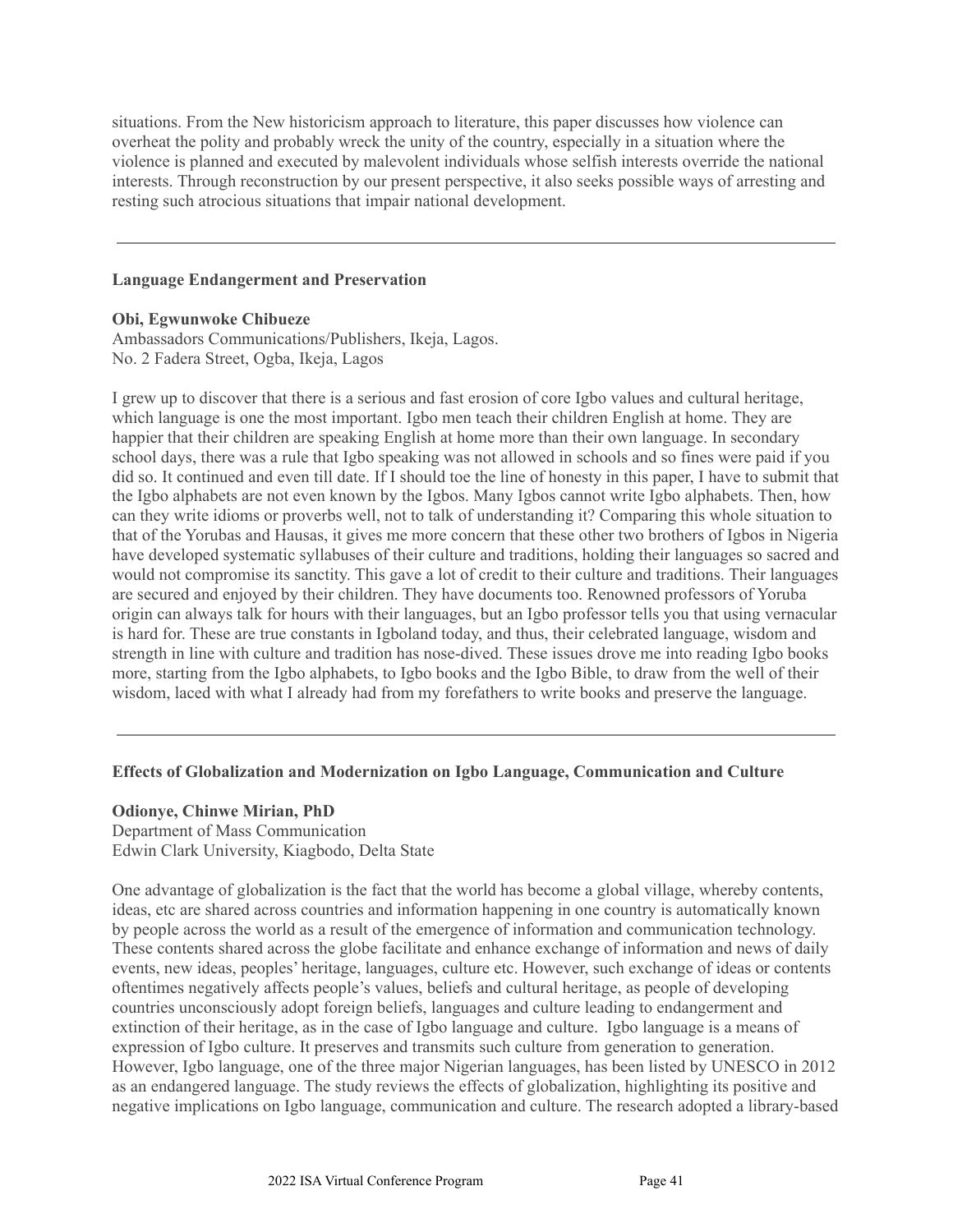method which essentially entails a review of extant literature as the basis for understanding the research issue and making necessary inferences. The review of literature has shown that globalization is a critical factor to the endangered state of Igbo language and culture. This study therefore, contributes in promotion of Igbo cultural heritage by suggesting strategies for revitalization and preservation of Igbo language, communication and culture which include among others: constant portrayal of Igbo language and culture in both local, national and international media for adoption by Igbo indigenes at home and in diaspora, consciousness of Igbo language- speaking by every individual in Igbo families; policy formulation and implementation by Nigerian government to make major Nigerian languages compulsory in schools and at every level of education. It is believed that these recommendations, if effectively adopted, would help towards preventing extinction of Igbo language and culture.

### **Assessment of Folk Media as an Instrument of Rural Development in Bomadi Local Government Area of Delta State, Nigeria**

**Odionye, Chinwe Mirian, PhD** Department of Mass Communication Edwin Clark University, Kiagbodo, Delta State

**Omoshue, Joe Okpako, PhD** Department of Mass Communication Edwin Clark University, Kiagbodo, Delta State

#### **Carter, Tamaraumiene Mercy**

Department of Mass Communication Edwin Clark University, Kiagbodo, Delta State

This study assessed folk media as an instrument of rural development in Bomadi Local Government of Delta State. The study aimed to: identity the different folk media for rural development; to determine how folk media is used for rural development in Bomadi LGA and to identify challenges inhibiting the use of folk media in the development of Bomadi LGA. The study was anchored on the Development Media Theory. Descriptive survey design was used to study 400 respondents drawn from Bomadi LGA. The instrument used for data collection was the questionnaire. Data collected were analysed using frequency tables and simple percentages. Findings revealed that the different types of folk media communication for development includes; folk theatre, folk song, fairs and festival, folk dances and folk tales. Also, some of the ways in which folk media has helped in rural development of Bomadi LGA include: serving as a communication tool to various people in the community; as a communication vehicle for promoting and improving dialogue which the common people or rural farmers employ to deliver their messages; in educating the rural people about the consequences of social evils. Findings equally revealed that the challenges inhibiting the use of folk media in the development of Bomadi LGA include: lack of encouragement to talented artists leading to decline in folk media; perceiving the traditional media as outdated and irrelevant by the present generation, and threat to traditional folk media with the development of film industry, radio and television and social media. Consequently, it was recommended that the government through the Ministry of Information and Culture should encourage the role and importance of indigenous media; indigenous media production should be made consistent with the needs of social context and related to the customs and beliefs of the communities.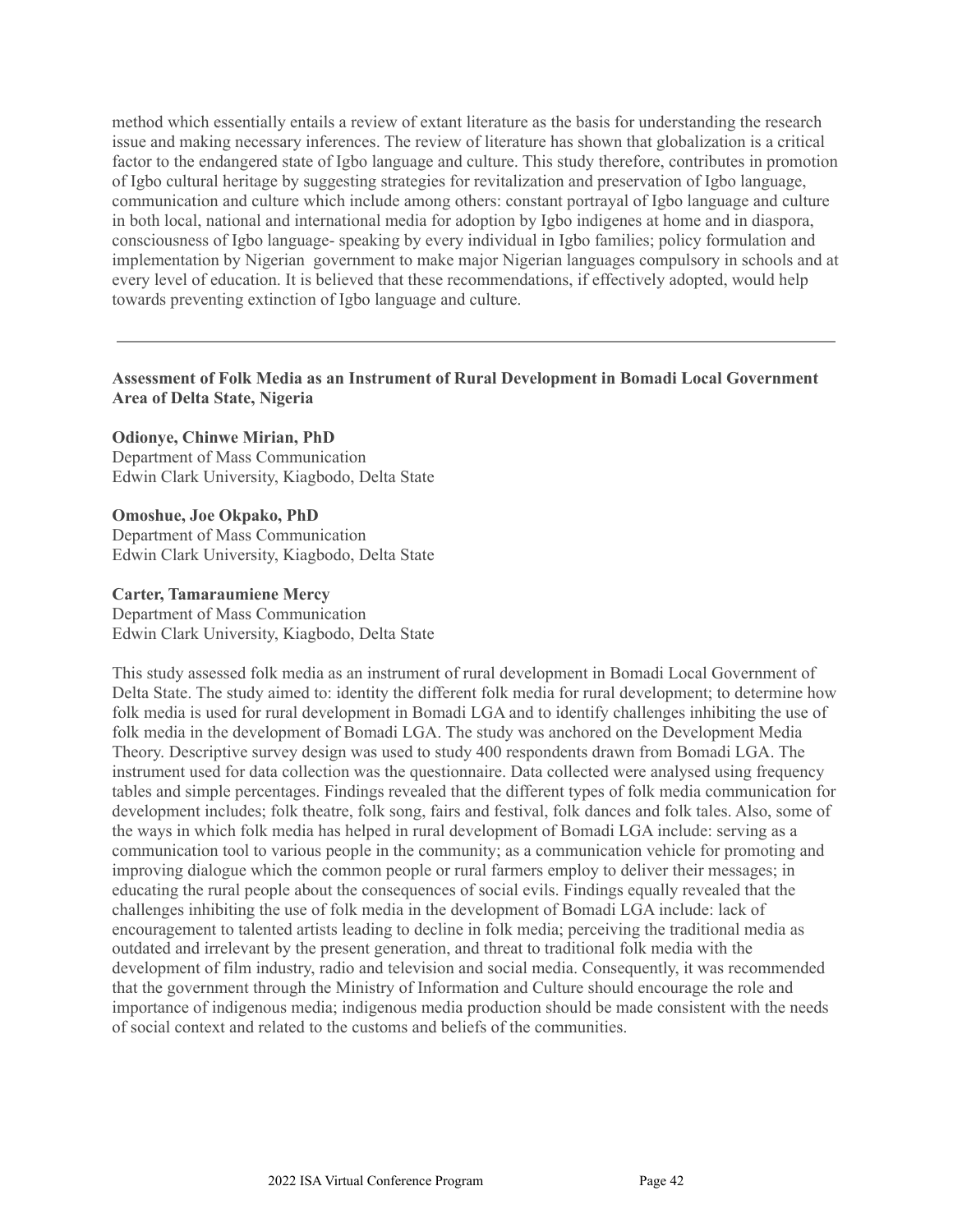#### **Teaching Children to Read in Igbo Language: A Step to Holistic Development in our Environment**

#### **Ohaike, Nkechinyere, PhD**

Department of Linguistics and Nigerian Languages National Institute for Nigerian Languages, Aba, Abia State, Nigeria.

The purpose of this paper is to propose the teaching of reading in Igbo language as a subject in primary schools. Reading as a subject cuts across all subjects. Language, culture, scientific and technological development have been almost a mirage in most African countries. One of the greatest challenges in being abreast with current developments and at par with developed countries is the use of foreign language in teaching and learning within our environment. A holistic and rapid development, in all facets of life, is rapidly achieved when children are taught to read in their indigenous language. Reading is a means for language acquisition, communication, development, sharing information and ideas. Many factors determine teaching children to read in their indigenous language. Among these factors are: trained teachers, native speakers' attitude to their language, availability of reading materials, appropriate scope and sequence, government and parents' attitude. Some primary schools in Aba and Umuahia metropolis were selected. Results show that most schools do not teach reading as a subject. Lack of trained teachers, materials and value for Igbo language, time and financial constraint, and choice of English over Igbo language are all constraints. This paper calls for the teaching of reading in Igbo language at the lower primary, implementation of the Language Policy of National Policy on Education and development of reading materials in Igbo language. These will no doubt bring rapid holistic development in our environment and the world at large.

#### **Women and Children in Oral Literature: A Survey of Two Igbo Folktales**

#### **Okafor, Ebele Eucharia (PhD)**

Department of Linguistics, African & Asian Studies, Faculty of Arts, University of Lagos, Akoka- Yaba, Lagos, Nigeria.

Igbo Folktale is one of the genres of oral literature which reflects Igbo cultural norms and the realities of Igbo society. Folktales mould character and life of the young ones and adults who listen to them, by way of bringing to their subconscious, the consequences and rewards of evil and noble deeds. This paper postulates that folktale is to uphold moral values in Igbo society, especially, women and children. Two stories, "Ede Nwa na-Enweghị Nne" and "Nwata na Opi Ya" were purposively selected from Ugochukwu's et. al. *Omalinze*: *A Book of Igbo Folktales*. The two stories reflect the polygamous nature of Igbo society, and the belief in the relationship between the living and the dead. The first story reveals the effects of the maltreatment of a motherless child. The second wife who maltreats her dead co-wife's daughter met her own death, along with her seven children, in the cause of it. However, the second story exposes the consequences of hatred and jealousy between co-wives. It shows that children's moral upbringing by parents, especially mothers, is of utmost importance in the family. The second wife's uncaring attitude towards her son's moral behaviour leads them to death, while her co-wife's, the first wife's, son is rewarded by the King of the spirit for his noble and good character. Folktales uphold the principle of retributive justice. It is pertinent to encourage the use of folktales in training children to minimize misfortunes in the family, and indeed society at large.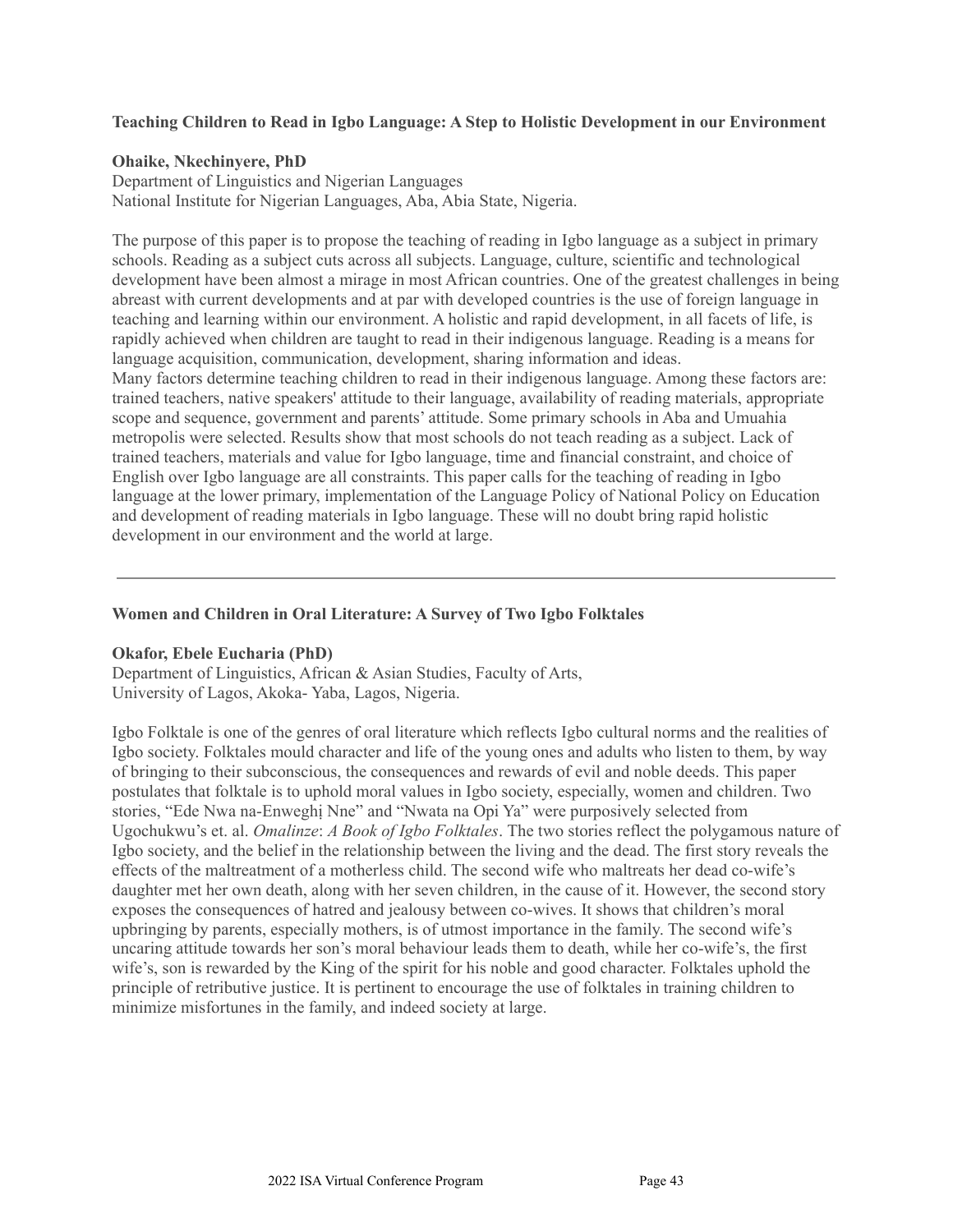### **The Scientific Process of Breaking Kolanut (Iwa Oji) in Igbo Land: A Breakthrough in Our Cultural Philosophy**

#### **Okafor, Obinwanne Nnadozie**

Senior Research Scientist, Centre for Scientific Research and Development (CSRD), Commercial Area G, New Owerri. Affiliated to Federal University of Technology, Owerri, Imo State.

Breaking of kolanut (iwa oji) is a serious cultural process which goes with certain scientific procedures in Igboland. It involves certain processes with strict procedural adherence, which if violated results in worrisome effects. Prof. Animalu in his scientific analysis of Chinua Achebe's *Arrow of God*, opines that there are scientific contours in every aspect of Igbo culture because the Igbo believe in the practicality of their thought system. Although many scholars have written on the cultural, sociological and the anthropological implications of kolanut breaking among the Igbo people but none to the knowledge of this research has examined the scientific processes of kolanut breaking among Ndiigbo. It involves a tri-dimensional process which results from the hypothetical basis of kolanut presentation (izi oji), kolanut breaking (iwa oji) and kolanut sharing (ike oji). It involves numerical and diachronic rules, which makes the process of kolanut breaking strict, sturdy and severe. The process is practical with set hypothetical rules like:  $M(E)+M(Y)-W(E\&Y)$  where  $M(E)$  is elderly Men,  $M(Y)$  is young Men and  $W(E\&Y)$  are the elderly and young women who are restricted from the process. There are other rules in this process which will be studied. In this paper, the scientific processes of kolanut breaking and its practical effects on the Igbo people will be critically examined and analyzed.

### **The Punitive Control of Mkpuru Mmiri Abuse among the Youth in Igbo Land: A Sociological Concern**

#### **Okeke, Miriam Charity Ogadinma**

Principal, Margleo Int'l Secondary School Nkwumeato, Ihitte Uboma Imo State, Nigeria

Drug abuse among the youths has been a global concern. The menace of *Mkpuru Mmiri* (Crystal Meth) among the youths in Igboland has been of grave concern to many moral and human capacity conscious Igbos and even the government. There have been expositions of how many villages through the various youths' associations have been meting out punitive measures like flogging, beating, ostracizing and destroying of the houses occupied by the addicts and sellers of *Mkpuru Mmiri*. The question on every lip is: How effective have been such punitive measures as deterrent to *Mkpuru Mmiri* abuse? Many scholars and researchers in drug abuse have opined that drug abuse is better controlled through a rehabilitative process followed by a systematic withdrawal method. A drug addict is not forcefully rehabilitated. A drug addict is a social misfit. The addiction rate of *Mkpuru Mmiri* is so high that the punitive approaches could turn the addicts to monsters. In this paper, we will study the implications of the communal concern over the menace and the reasons for the punitive measures as related to Igbo communal belief system. However, the end result of the punitive measures on the addicts and the implication of the control measures will form the thematic concern of this paper.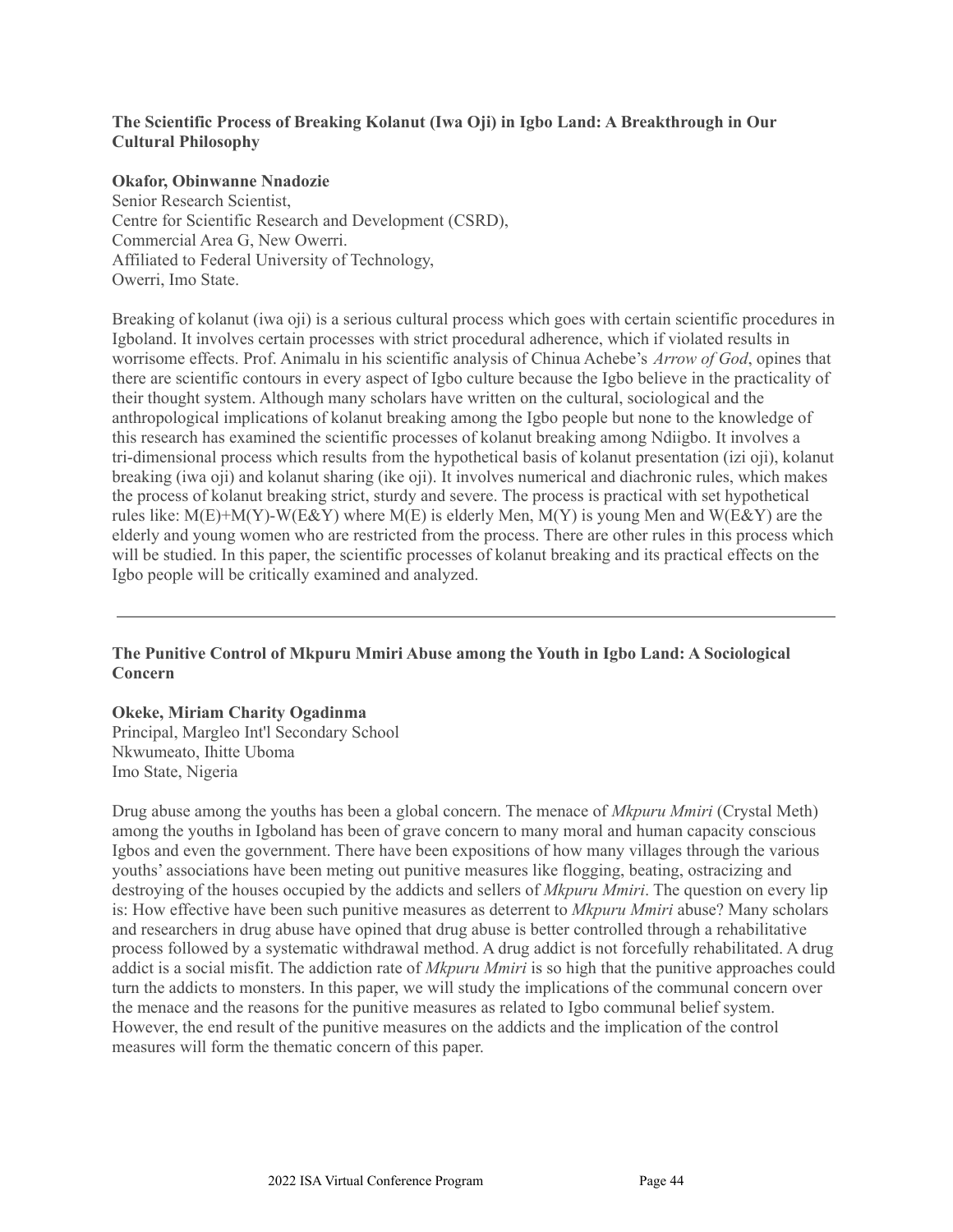#### **The Cultural Value of** *Oso Ahia* **Marketing Strategy in Igbo Communal Existence**

### **Okeke, Miriam Charity Ogadinma**

Principal, Margleo Int'l Secondary School Nkwumeato, Ihitte Uboma Imo State, Nigeria

*Oso Ahia* is a marketing and/or trading method that originated from Igbo culture of co-existence. The Igbo believe that no one has it all and that people can use what they have to empower others. The Igbo act of *Ije Ozi* (messenger), *Igba Odibo* (apprenticeship) and *Izu Ahia.* (trading/marketing) are intertwined in the process of wealth building among the Igbo. *Ije Ozi* brings in humility and trust, *Igba Odibo* brings in experience and mentorship while *Izu Ahia* is the practicality of commerce through experience and humility. Thus, *oso ahia* is the result of the culture of humility and experience through mentorship. The practitioners of *oso ahia* are at peace with the community (the marketplace) because they are seen as people to be trusted to sell the goods that are not theirs and return the profits even as they have made profits too. The community (marketplace) deals with a highly moral person with integrity for *oso ahia* because Igbo culture abhors *agwa ojoo* (criminality and immorality). In this paper, there will be a critical study of the socioeconomic implication of *oso ahia* marketing strategy and the economic values in Igbo commerce and domination in business and community service.

### **Creating Terms of the New COVID 19 Pandemic in Igbo Language: Practical Examples**

#### **Okeogu, Chidinma Ihuaku (PhD)**

Ag. Dean, School of Social Sciences Director Centre for Translation Studies National Institute for Nigerian Languages (NINLAN), P.M.B 7078, Aba, Abia State, Nigeria

The World Health Organization (WHO) declared the Corona Virus (COVID 19) a pandemic. This pandemic started towards the end of 2019 at Wubarn in China. The spreading of the virus was very alarming. As citizens of a developing country, Nigerians are supposed to know the terms of this virus in their indigenous languages: the Igbo language for example. The way the pandemic has been spreading makes it necessary that terms in this area be created in the indigenous languages. Our work is based on the creation of terms of the new Pandemic COVID 19 in the Igbo language. Our aim is to create the corona virus terms that we collected from a French-English dictionary, and from daily news into the Igbo language. This will enable the Igbos to be able to use these terms in their language correctly and help them to understand what the terms are all about. It will equally help them to express themselves well when discussing the COVID 19 and the health issue involved. We equally intend to explain each term created in the Igbo language.

#### **Cultural Views of Wealth in Traditional and Contemporary Igbo Society: Perspectives from Maduekwe's** *"Ego na-ekwu"*

**Okide, Ujubonu J. Ph.D.** Department of Linguistics, African & Asian Studies University of Lagos, Akoka, Yaba, Lagos, Nigeria.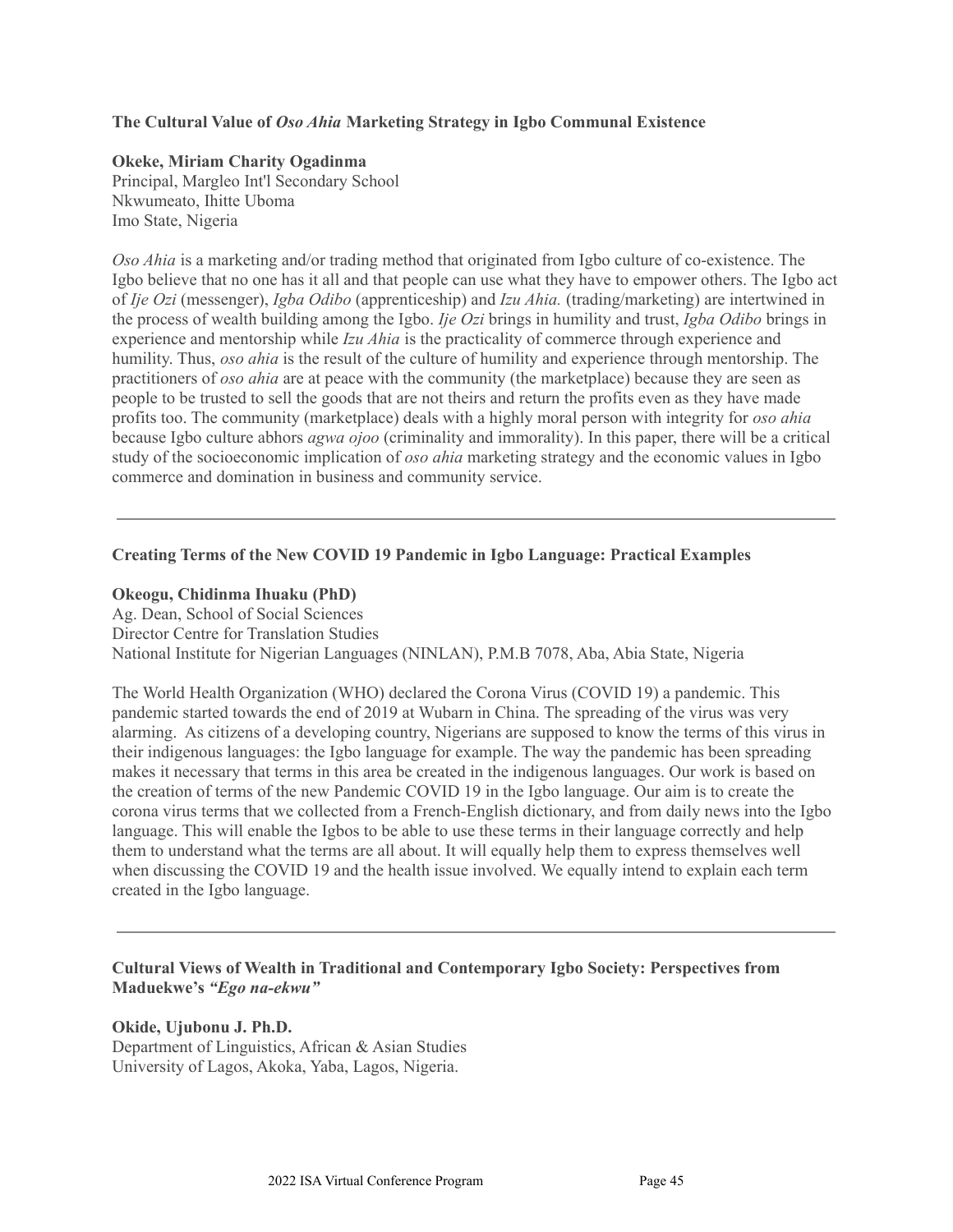Wealth is a social capital pursued by people in order to boost their status or enhance their livelihood in virtually every human society. However, wealth has the tendency of becoming a tool of power and control in society. Many Igbo writers have written on cultural conflict, as a result of colonialism, but inadequate attention has been paid to impact of wealth in Igbo culture. Consequently, the present study examines the values attached to wealth in traditional Igbo world in contrast to the contemporary period. This is with a view to evaluating the attitudes and behavior of the wealthy coupled with the influences they exert in the society. The study is guided by the Social Conflict Theory. Maduekwe's poem titled "Ego na-ekwu" was purposively selected from *Utara Nti*, a compilation of Igbo poems by Nolue Emenanjo. The result shows that, in traditional Igbo society, elders, the custodians of Igbo culture, were venerated, as they upheld truth and other virtues that promote growth and development of society. In contrast, in the contemporary period, the erstwhile elders have been displaced by a class of wealthy few who are now the objects of reverence and adoration. This displacement has brought about social and cultural dislocation in the Igbo society. The poet opines that the pursuit of the white man's wealth has upset the balance of power and Igbo socio-communal order to the point that wealth is literally in control of the society, and those possessing the material god are the wielders of power in contemporary times. It is the poet's tacit conclusion that a society controlled by the nouveau rich rather than cultural sages and judicious intellectuals is doomed.

### **Traditional Historical Narratives and Emotions to Colonization and their Role in Gender Subjugation and Disparity in the Igbo Culture**

**Okolie, Chidera** Graduate student University of Nigeria, Enugu Campus

It has become evident that in examining the emotions to sex and gender in Igbo culture today, the colonization was not just an event, it is a deeply rooted structure and the continent still struggles to free itself from the deep legacies of colonialism and patriarchy. The emotions of Igbo women continue to spurn conflicting opinions to the extent of their socio-economic rights pre- colonization in contrast to the current realities of ingrained gender discrimination and subjugation and the ties therein. This article seeks to bring to fore, the nature of gender disparity in the pre-colonial, colonial and post-colonial rule in Igbo culture as well as the roles played by women in the fight for the independence of Nations notwithstanding the dousing of their rights. The emotions to gender segregation in Igbo culture is examined in the light of residues of colonialism, exploring the role of resulting emotion in shaping male and female experiences and actions in the Igbo culture today and transformational visions to bring about positive reformations.

#### **Drug Use, Abuse, Effects, and Control of** *Mkpụrụ Mmiri*

# **Okolo, Ikemefuna Oluwasegun**

Open University of Nigeria

There are numerous trending videos on social media platforms from different communities in Igbo land of young men, and in some cases, women and under-aged, being tied to beams and trees at public squares, beaten mercilessly for dealing in and taking Mkpuru mmiri. Information emanating from the zone shows that many Igbo youths are going insane, even as some have completely gone mad after drug use. And these are the future of the society. According to population projections by the United Nations for 2020, about 43 per cent of the Nigerian population comprised children 0-14 years, 19 per cent aged 15-24 years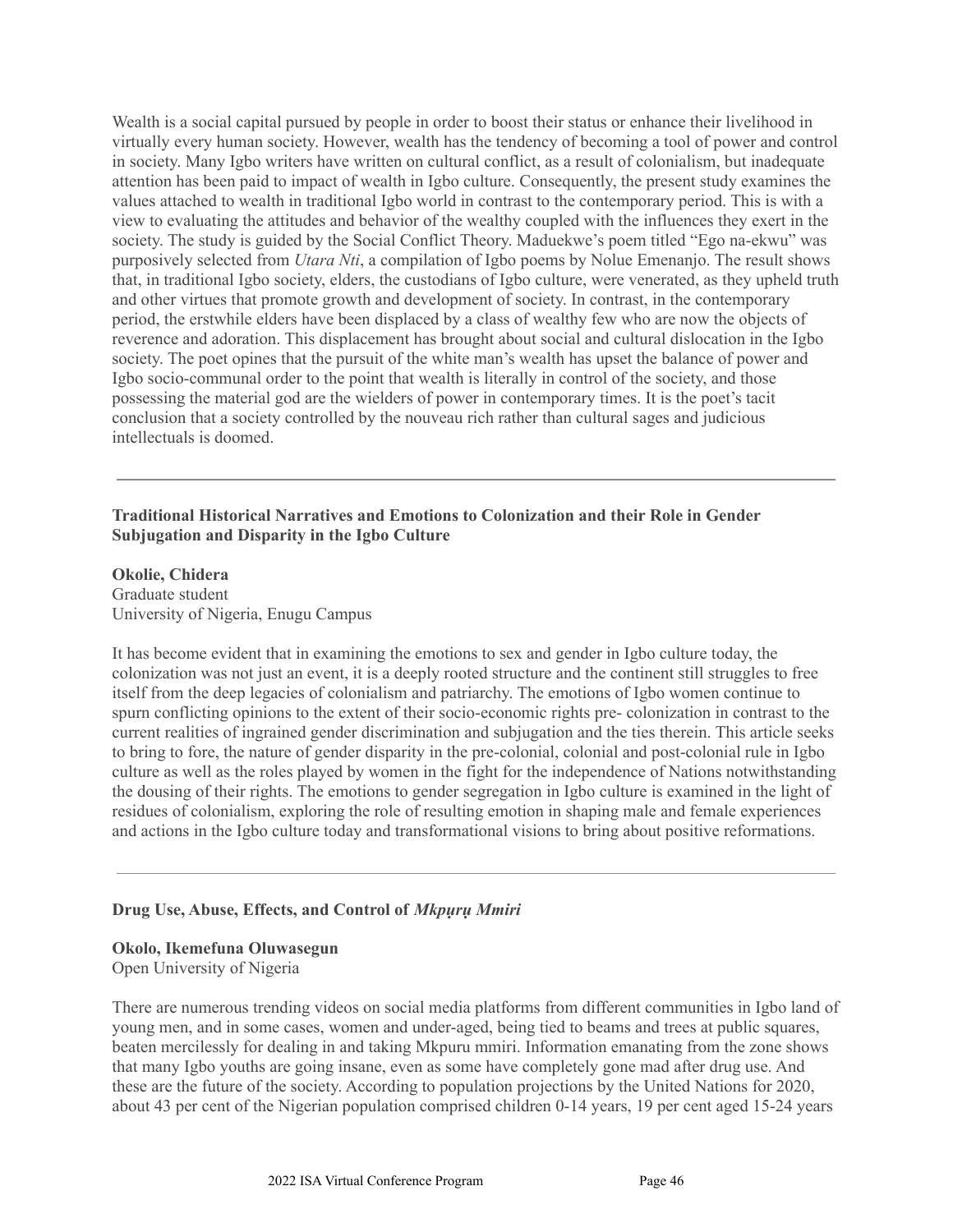and about 62 per cent are below age 25 years. By contrast, less than five per cent is aged 60 years and above. This makes Nigeria a youthful population with a median age of about 18 years, which is lower than African and world estimates of 20 and 29 respectively. With the above statistics, it is believed that the energy that will power Nigeria into a prosperous future will come from her teeming, vibrant youths. However, with a worrisome escalation in the rate of drugs abuse in the country, this generation of youths may not live to achieve their God-given potentials. Faced with this existential threat, many stakeholders, and prominent individuals of Igbo extraction, including politicians, celebrities, and community leaders, have expressed concerns over the effects of deadly substances and lending their voices for a concerted effort to stem the tide that can wipe a generation of Igbo from the surface of the earth. They are aware that if urgent action is not taken, the Igbo race could be annihilated, and the land becomes desolate.

### **Youth and Women Empowerment as a Contemporary Issue Facing the Igbo in Nigeria and Diaspora**

#### **Okoye, Chinwe . J.**

National Open University of Nigeria, Nigeria

Although the Igbos have been recognized as a highly industrious people regardless of their location, it is important that issues as critical as youth and women empowerment faced by them must be addressed with urgency. The Igbos hail from the Southeastern region of Nigeria with an estimated population of about 40 million. There is an adage that suggests that if an Igbo man is not found in any community around the world, it is an emphasis on how uninhabitable such place is. Igbos have a high rate of migration both within Nigeria and across continental borders however, with such cultural exposure, so much is expected in areas that advance youth and women empowerment. Without doubts, no society can function effectively if women are relegated to the background. Despite the various individual success stories of empowered Igbo women across the globe, not much collective progress of women empowerment has been recorded by the Igbos. The *Umuada* structure, a group of Igbo women comprising all daughters whose ancestry are traced to a village/town, has been in existence for decades. Although the structure creates room for women, even at the grassroots level, to have their voices heard, there is still room for strategic advocacies such as kicking against cultures like female genital mutilation, early marriage, widow oppression, gender gaps in education and political/elective positions etc. Consequently, when women/girls are actively empowered, they lead fulfilling lives and become significant contributors in driving a more sustainable Igbo community for everyone, everywhere.Also, youth empowerment should be non-negotiable. The success of the *IMU-AHIA* apprenticeship model can be replicated across all spheres of the Igbo community, from politics, leadership to education, in order to secure the future. Youth and Women empowerment are therefore tools in actualizing a more prosperous, functional Igbo land, where no one is left behind.

#### **Cooperation or Co-optation? Hybrid Governance, State Alliance, and the Crises of Local Autonomy within Town Unions Government in Igboland**

#### **Okoye, Ugochukwu**

Department of Sociology and Anthropology Carleton University, Ottawa

The focus of literature on informality in hybrid governance systems has been on whether or not the activities of informal actors undermine efforts to consolidate formal institutions of the state. However, in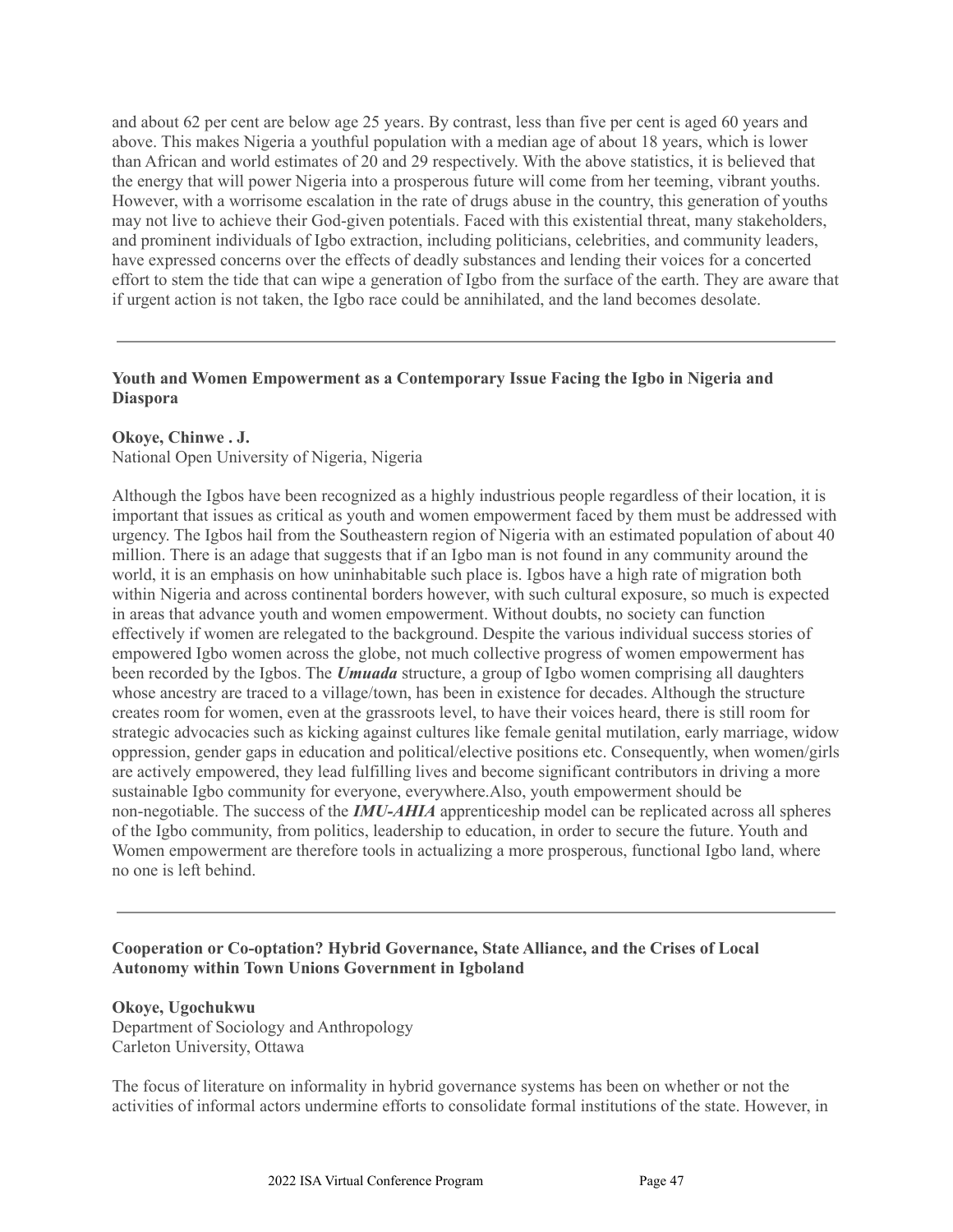hybrid systems where the state actively cooperates with informal actors to enhance its capacity to deliver public goods, little attention has been paid to the unintended consequences of state patronage on the agency and autonomy of informal governance institutions. Drawing on empirical data from field study and extant literature on informality and hybrid governance, this research focuses the relationship between Town Unions and the Anambra state government as a context to understand how the logic of public service delivery frames interaction between the state and non-state actors and alliances with the state shapes autonomy of informal institutions within hybrid governance arrangement. Thus, contrary to the characterization of informal actors as spoilers to the consolidation of formal institutions of the state, this paper argues that in the face of changing forms of relations with the state, the agency and autonomy of non-state actors interacting with the state becomes susceptible to political dynamics within the state. In highlighting the interesting ways in which alliances with the state can transform local politics within informal institutions, the paper offers a critical understanding of the nature and character of rising cases of conflicts within town unions and traditional institutions in Igboland.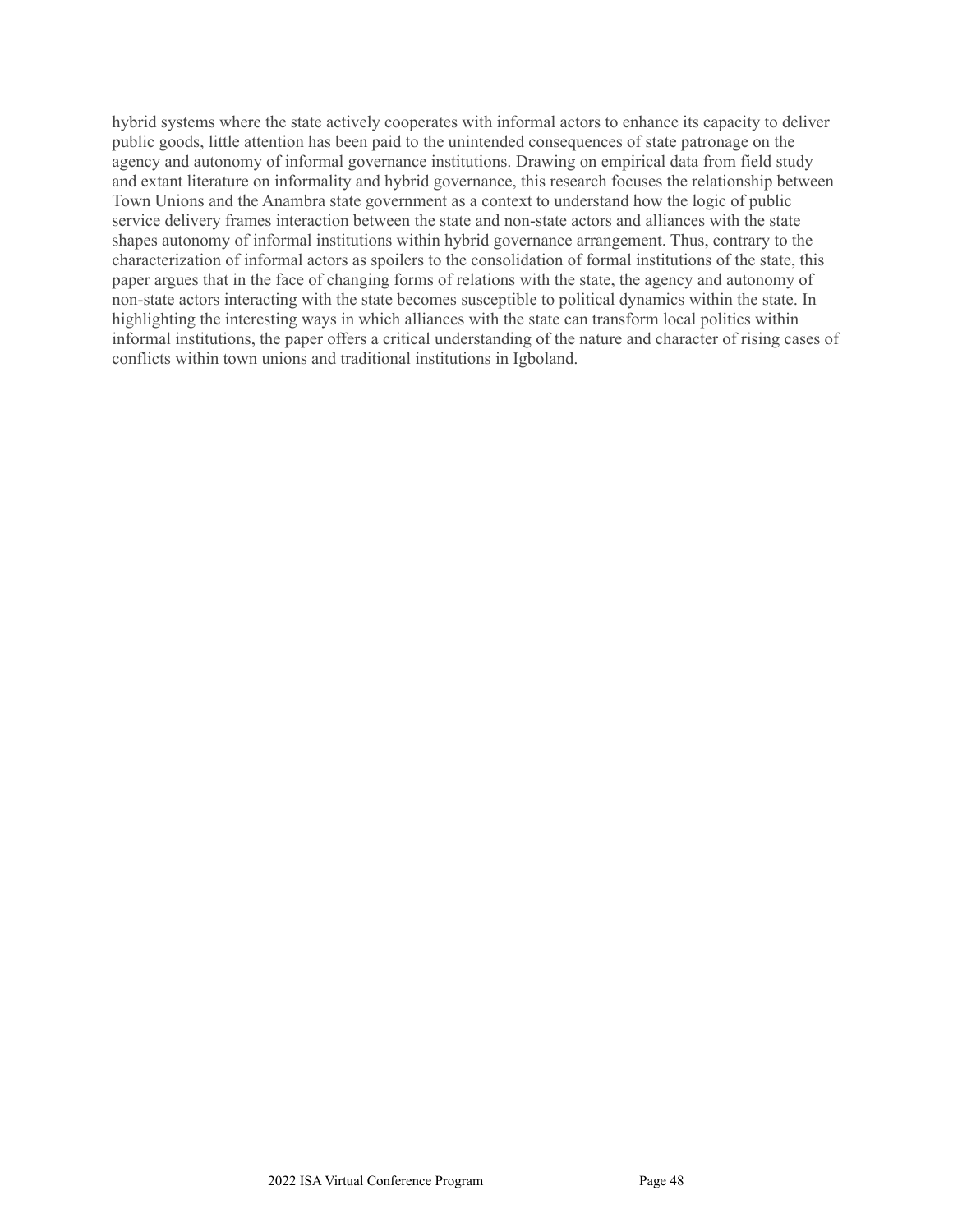### **Persistence of Slavery in Human-Spirit Conjugal Relationship: Adoro Goddess and** *Igo Maa Ogo* **in Nsukka Northern Igboland**

**Okwor, Christopher O., PhD** Department Of Religion & Cultural Studies, University Of Nigeria, Nsukka

# **Okoli, Anuli B., PhD**

Department Of Religion & Cultural Studies, University Of Nigeria, Nsukka

### **Ijeudo, Nnamdi U., PhD**

Department Of Religion & Cultural Studies, University Of Nigeria, Nsukka

### **Eze, Ekenedirichukwu, PhD**

Department Of Religion & Cultural Studies, University Of Nigeria, Nsukka

Attempts to have all forms of slavery abolished by change agents in northern Igboland have met with resistance in certain institutionalised traditions supervised by deities. Igo maa ogo, is one of such traditions associated with deities, mostly female ones, in northern Igboland. It is a practice which subjugates victims to conjugal relationships with deity both as wives or husbands and by extension, as in-laws. Adoro deity of Alor-Uno and Alor-Agu communities is notorious for the practice of igo maa ogo. In literature, the socio-political and spiritual factors leading to the creation of Adoro deity, the practice of igo maa ogo, and Adoro's challenger have been discussed from gender and outsider perspectives. Using the Insider theory, this study approached the phenomenon in the context of slavery and emancipation. It brought to limelight, in addition to re-examining those issues already discussed, the unexamined aspects of igo maa ogo such as Adoro's husbands, the emancipators of Adoro's victims and the concept of Nwa Ero around which igo maa ogo revolves. Observation and Key Informant Interviews were principal data collection techniques. The study discovered that Adoro's influence/power, her role in criminal justice, oracular prescriptions, feeling of insecurity and intimidation are measures of exposure to igo maa ogo in the contemporary experience. Efforts of some individual Christians and the church have liberated some victims of igo maa ogo and have exposed the deity's weakness. The practice of igo maa ogo has stalled efforts to emancipate victims of all forms slavery in the 21<sup>st</sup> century Igboland.

# **Restorative Approach to Justice in Nigeria: Lessons from Northern Ireland**

**Onah, Ifeanyi** Barrister and Solicitor Ag. Secretary General, Ohanaeze Ndigbo Canada St. John's Canada

The Nigeria legal system remained largely unchanged from what it inherited from her British ex-colonialists. The adversarial approach to Justice. Nigeria fought a civil war against the defunct Republic of Biafra, which makes up its present-day Eastern region. The war was as a result of perceived marginalisation by the Northern controlled federal government against then Eastern region. At the end of the civil war, a "No Victor, No Vanquished" was declared by the Federal Government and the process of rehabilitation, reconstruction and reconciliation began. Going forward, the cry for marginalisation has become as loud, if not louder than that it was that led to the 1967-1970 civil war, thus, the recent agitations for self-determination by the Eastern region of Nigeria. The Federal Government Forces are clamping down on these agitators, making massive arrests and summary convictions and illegal incarcerations. Instead of nipping the agitations, the Federal Government offensive had rather aggravated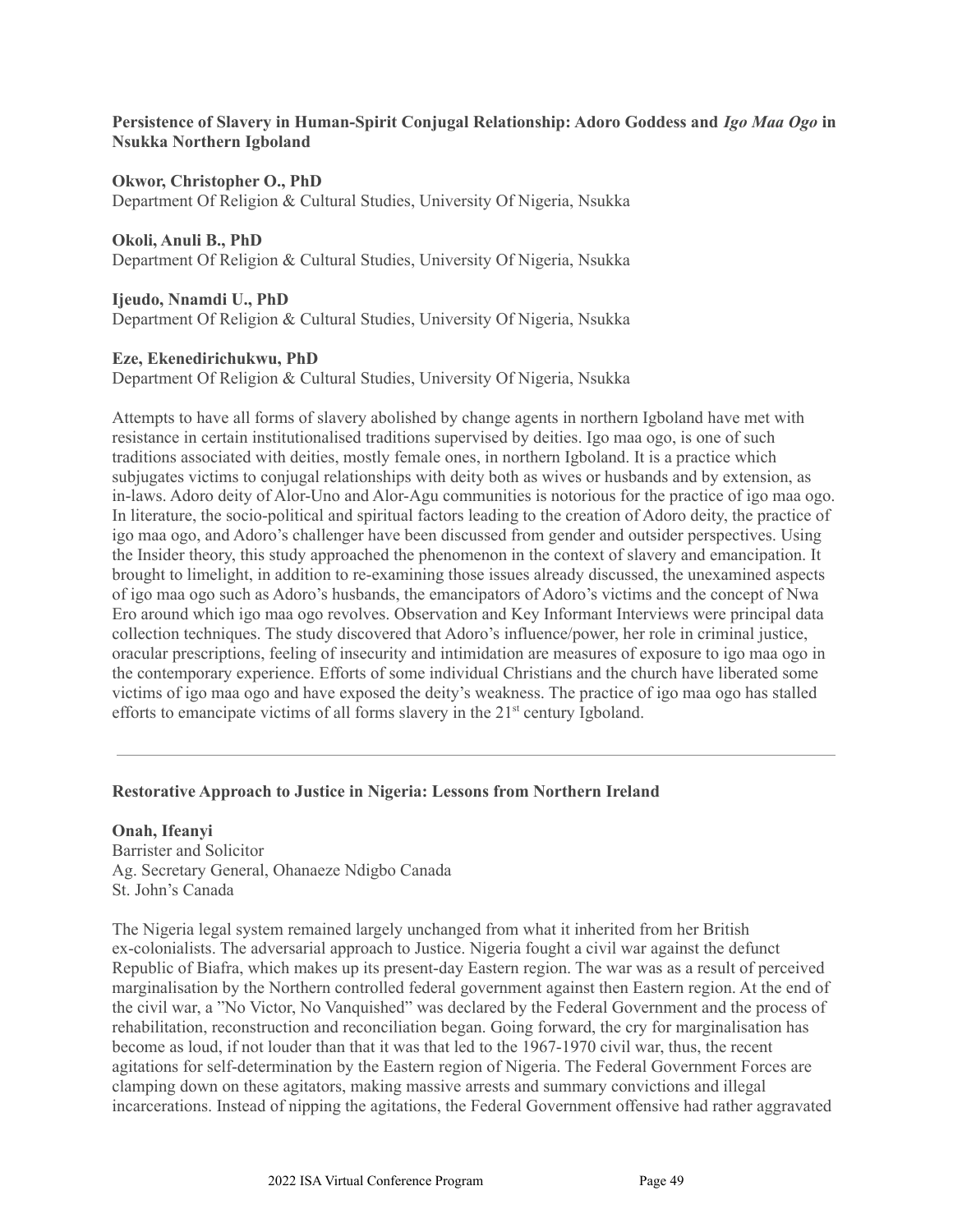it. This is so, because the government had in its desperation to nip the rising agitations, failed to observe the rule of law with continued infringement of the fundamental human rights of the agitators. This research hopes to advance the adoption of restorative approach to justice, against the retributive and punitive approach in addressing the age long distrust and conflicts among the ethnic nationalities that make up the Nigeria Federation. It shall also analyse lessons from the Northern Ireland example. It shall recommend among other things, the setting up of a Truth and reconciliation Commission backed by Law to address the issues of marginalisation and implement a National healing program.

#### **Who are we? Tracing our Ancestors for Identity Construction**

**Onah, Rita Ujunwa**

Department of Archaeology Memorial University of Newfoundland, St.John's Canada

In the quest for identity construction, the meaning of diaspora comes to play. From the time of slavery, some of our ancestors lost the track to be traced. The nature of their dislocation and ongoing experience was undoubtedly traumatic. Their numbers were dispersed widely, and subsequent generations were barred from returning; thus, some of our ancestors lost trace of identity construction. As neither essentialized identity nor an absolute rupture from culture and history, cultural mixture and ethnogenesis were rarely neutral exchanges among people of equal power. Through these hierarchies of power, collective identities emerged and evolved (Horning 2015), resulting in wandering Africans without a trace of identity. The diaspora concept allows us to explore the self-conscious reference and reproduction of distinctive identity among the enslaved and their descendants. The history of Igbo diaspora currently refers mainly to the experiences and processes of relocation. This paper seeks to discuss the need for identity construction as a part of parenting for an Indigenous person in the diaspora. The best gift to give is tracing our roots; knowing our family history builds resilience. In learning about our ancestors' lives, we can see patterns of overcoming failures and surviving hard times. This paper will adopt the method of Igbo identity tracing through kinship, clans, village and community to learn our cultural background and where we came from to help us develop a strong sense of who we are. How we relate to our family stories and create our narratives about ourselves helps establish our unique, authentic core identity.

#### **Gịnị ka a na-azọ! The Colonized Were Indoctrinated to Reject their World and Embrace that of the Colonial Power**

#### **Onah, Rita Ujunwa**

Department of Archaeology Memorial University of Newfoundland, St. John's Canada

African setting emphasized power to control over identity while also stressing that identification with significant ancestors is liberating; this reveals how and why the past exists in the present and the value for a future meaningful existence (Andah 1990). The Igbo in Africa is still lying in the regeneration process after colonialism. From our names to our language and other forms of knowledge emulates the colonizers; For many indigenous peoples, colonial education was the primary agency for imposing positional superiority over knowledge, language, and culture. So, the question is 'Gini ka ha na-azo di'? It appals us that the west can desire, extract and claim ownership of our ways of knowing, our imagery, the things we create and produce, and then simultaneously reject the people who created and developed those ideas and seek to deny them further opportunities to be creators of their own culture and nation. This paper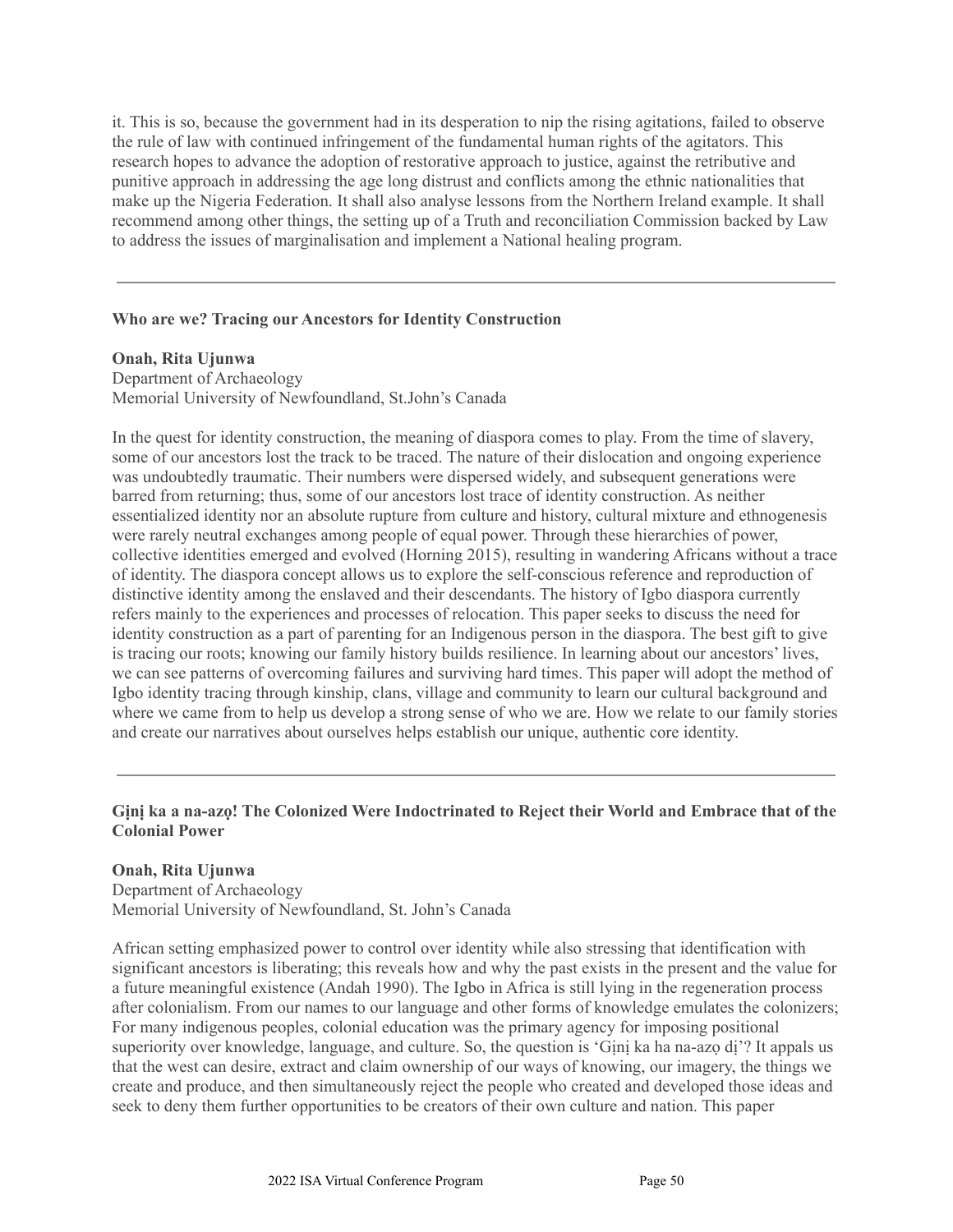discusses how the colonial approach of control over our being has not left our consciousness because we still reject our world. Using interview data, I will present a disheartening analysis of how we are losing our heritage and an encouraging trend of how it is still firm on people. This paper aims to create awareness on the need to return or journey back to our homes, natural, social and spiritual, or our yesterday so that our present will accede to merge with our past and emerge from the past in an enlarged future.

### **Participatory Democracy and Social Justice among Igbo Indigenous People**

**Onah, Rita Uju** Memorial University of Newfoundland, Canada

#### **Onah, Ifeanyi Emmanuel**

Barrister and Solicitor Ag. Secretary General Ohanaeze Ndigbo Canada

The pre-colonial Igbo political system practiced equal representation according to different fragmented groups. There was no disparity in representation as it ensured equity, diversity and inclusion from the Umunna, Umuada, Otu-Ogbo and general Oha n' Eze. This system promoted Indigenous communal practices in Igboland. With colonialism, the Igbo are left with the struggle to assert and claim humanity which has been a consistent thread of anti-colonial discourses on colonialism and oppression. This discourse on humanism, the appeal to human rights, the notion of being capable of creating history, and the ability to possess our possession are all linked to the Igbo system of representation. This paper argues for a decolonial political system in Igboland, where we can reinstitute the powers of equal representation among ourselves. Using Indigenous Archaeology methods of investigating and the application of customary law, this paper will address certain cases where the Igbo representative system is still marginalized and suggest ways to appropriate these ills severed by colonialism and now propagated through Neocolonial actors. The ultimate goal is to advocate for reinstitution in our Indigenous political systems, decolonize our minds and be true to our Igbo identity in a diversified society.

#### **Umunna Nwezuo Aku: The Igbo Cultural Philosophy of Wealth and Progress**

**Onuorah, Anselm C, (Ph.D, Hc)** Anchor Book Publishers Africa

**Azotani , Chuks Francis** Fmr. Special Adviser on Domestic to the Governor of Anambra State

One of the parameters of accessing the accumulation of material wealth and bigmanism in Igbo culture is the ability of the wealth to be extended to other members of one's (at least) immediate family members. In pre-colonial Igbo society, people are identified as making progress and wealthy through the level of poorer lives they were able to assist; the extent to which they are able to teach and extend some level of generosity to those around them. Accordingly, a successful person in Igbo land is one who is able to use his/her wealth for the benefit of the people. While acquisition of titles, full yam ban and other physical infrastructures indicate wealth and nobility; poverty for the Igbo people is not only the absence of money, food, clothing and shelter, but one's inability to give some portion of his wealth to the needy is considered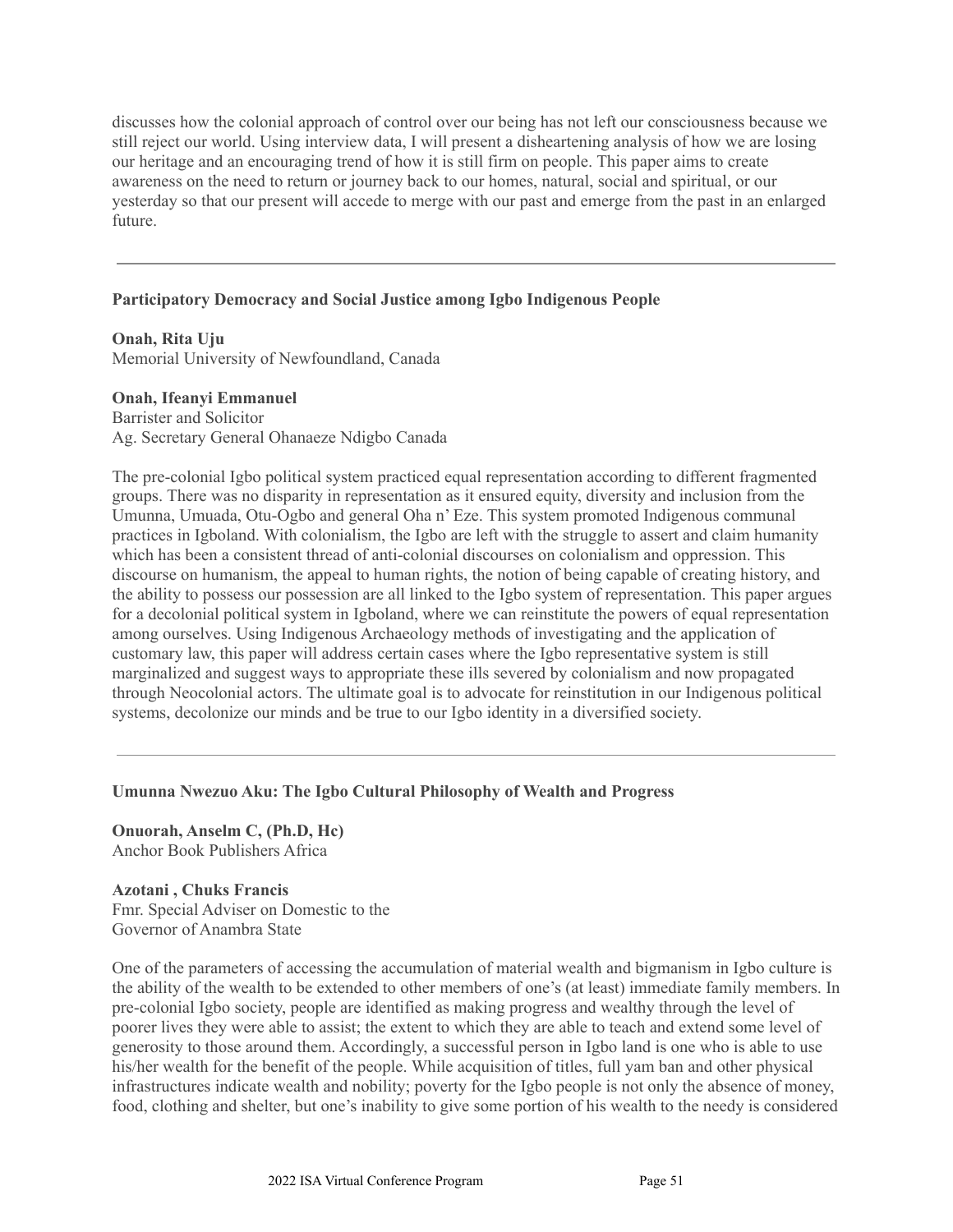as a sign of poverty of the mind among the Igbo people. The concept of *umunna nwezuo aku, ubiam ana* portrays the Igbo understanding that true progress and wealth creation is adjudged when everyone has enough to eat and share especially among one's kinsmen. In this paper, we will do an exposé of the true Igbo cultural philosophy of progress in the concept of *umunna nwezuo aku*, the true spirit of *Onye Aghana Nwanne Ya* (Unity is strength). It will further show the entrepreneurship spirit of an Igbo person and the Igbo apprenticeship system, Igba odibo as factors that mitigate the spread of wealth among relatives (Umunna) and the community at large as a sign of true progress in Igbo culture.

### *Onye Aghana Nwanne Ya***: Towards Embracing Unity and Peace in Divided Igbo Families and Igbo Land for Sustainable Development**

**Onyejegbu, Maureen Nwando, PhD** Research Fellow/Lecturer Institute of African Studies University of Nigeria, Nsukka

Onye aghana nwanne ya is a slogan among the Igbo descendants that talks about genuine love and assistance to one another both in times of need and plenty. For many years past, Ndigbo and the entire southeast region where Igbo land is located have been known as a group of peaceful and loving people and as a most peaceful region in the country Nigeria respectively. In recent times, there are more chaos,quarreling, disunity, fight and restlessness amongst many families and in various communities in the southeast. In some families, there are some members who are in age-long animosity. Reviving this trend is important for progress to resuscitate in Igbo land once again. This study narrates the causes and the problems associated with this new development. The paper is of the opinion that despite the challenges in the southeast, the abode of the Igbo people, peace, unity and tranquil environment remains the only thing that can lead to sustainable development. The meaning of unity and peace is explained to strike home the point towards progressive goals in the area. From the findings, the paper is of the opinion that the foundations of peace and unity made by the forefathers would revive the area otherwise this location and the people will head towards degradation in all its sectors of development. The paper recommends that all Igbo families and communities who are presently at war and enermity should discontinue, resolve their differences and cohabitate in love and unity for better human and community development in Igbo land.

#### **The Politics of Pulchritude: Igbo Ethno-aesthetics and the Concept of Female Beauty**

**Opara, John Kelechi, PhD** Department of Fine and Applied Arts Imo State University, Owerri, Nigeria

**Ehirim, Sussan Nkem** Department of Fine and Applied Arts University of Nigeria, Nsukka

Across cultures and times, ideals of female beauty have remained a dynamic human concept. This is even more true in today's increasingly visually oriented culture where beauty has become an ethical imperative especially for women. Among the Igbo, traditional standards of beauty, broadly encoded in the concept of "Mma" have been central to the construction and maintenance of feminine identity and gender roles since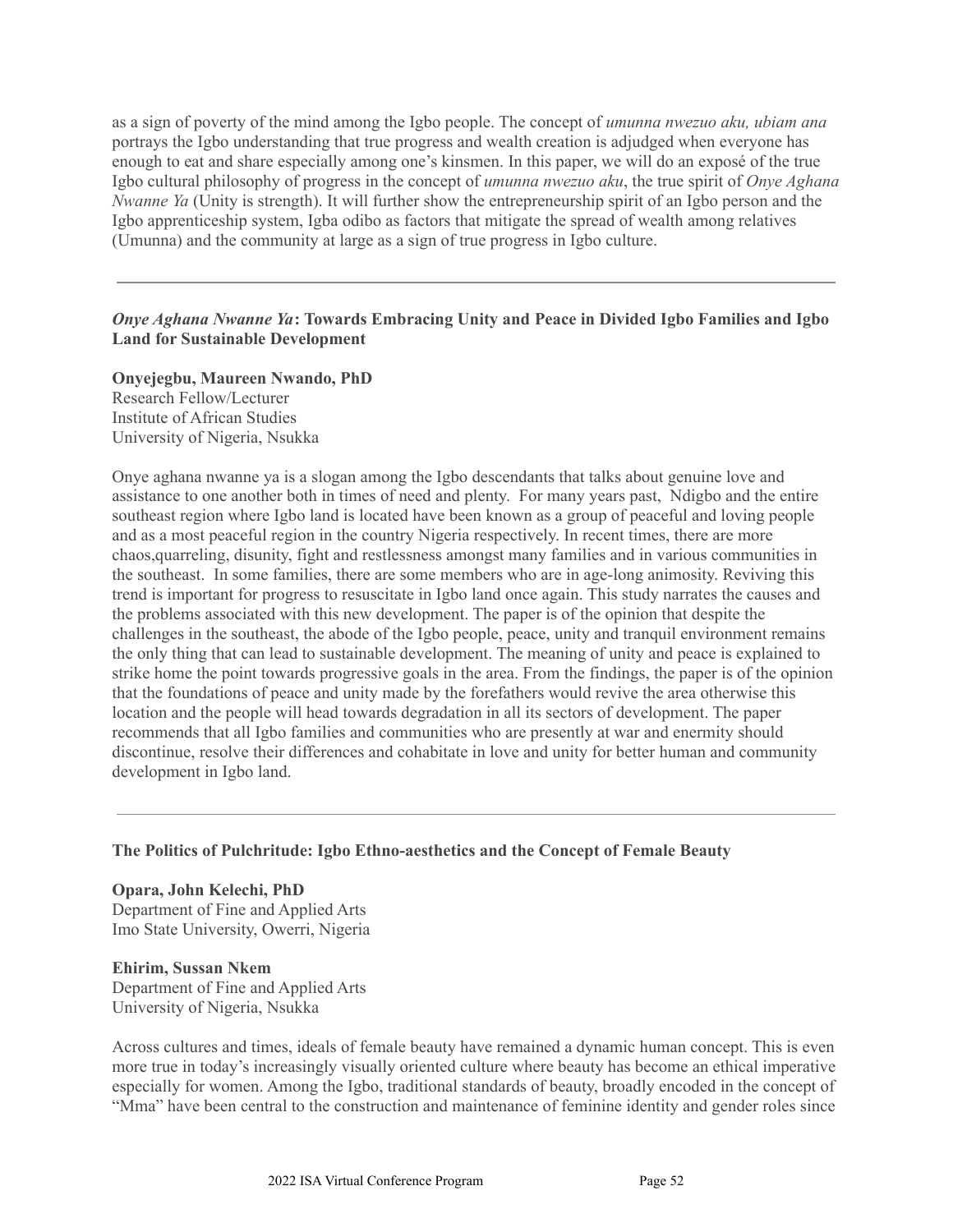antiquity. In contemporary times however, this cultural aesthetic framework has been significantly eroded by a pervasive media campaign that commodifies the female body and pressures women to aspire to an illusory Eurocentric beauty myth. Needless to say, this insidious mainstream archetype has occasioned identity crises for today's Igbo women. Despite these sweeping changes, scant scholarly attention has been devoted to understanding Igbo cultural standards of female beauty within the context of these shifting socio-cultural perspectives. In the light of the above, this paper attempts a nuanced examination of traditional Igbo concept of normative female beauty with a view to understanding its key paradigms. Using qualitative data gathered from fieldwork interviews as well as information from secondary sources, it draws primarily from a variety of theoretical perspectives in traditional Igbo arts, language and philosophy, to (re)interrogate Igbo cultural concept of female beauty vis-a-vis its utility in building and subverting assumptions of female identities within the context of contemporary cultural hybridity. The paper finds that traditional Igbo concept of female beauty remains a relevant site for the construction and contestation of contemporary feminine identities. It therefore recommends it as a viable aesthetic and ethical model for negotiating current anxieties experienced by women trapped in an endless cycle of aspiration to unrealistic Eurocentric standards of beauty peddled by contemporary media and popular culture.

#### **Migration and African Values: Visual Arts Dimension**

**Osita, Williams A. Ph.D**

Department of Fine and Applied Arts Faculty of Environmental Studies Abia State University, P.M.B. 2000, Uturu, Nigeria

Migration is considered a global phenomenon which may be regarded as essential human and animal characteristics which includes the effective existence of man and the society. It is a global trend, facilitated by environmental factors – politics, religion, economics, culture, education and others. The study considers migration as a good development as it is also detrimental to African values and considers visual arts a creative metaphor that may usher in a new horizon and a sustainable pedestal that may positively change the narratives. Primary and secondary sources of data collation, including unstructured interviews are used to achieve the objectives of the study. Some of the findings include: Africa seems a dumping ground for primitivism, inefficiency, ritualism and backwardness hence unavoidable upsurge of migration and loss of values. Again, in Nigeria today, incompetence and mediocrity seem to be worshipped and celebrated above other virtues and values. The study concludes with a call for a sense of urgency to decolonize, deconstruct, deemphasize colonial interest and ideology, so that the African mind may be redefined and capable of rational reasoning including others and recommendations.

#### **Kinship Ties Among the Igbo: A Sociolinguistic Perspective**

**Oyeka, Chiamaka Ngozi, PhD** Department of Linguistics, African and Asian Studies, University of Lagos, Lagos, Nigeria

Kinship is a concept that cuts across different cultures of the world. Every society has its own definition of Kinship. Observation shows that Kinship ties are dwindling among the Igbo people of Nigeria. This work sets out to identify the types of Kinship ties the Igbo has, how the Kinship ties are maintained, the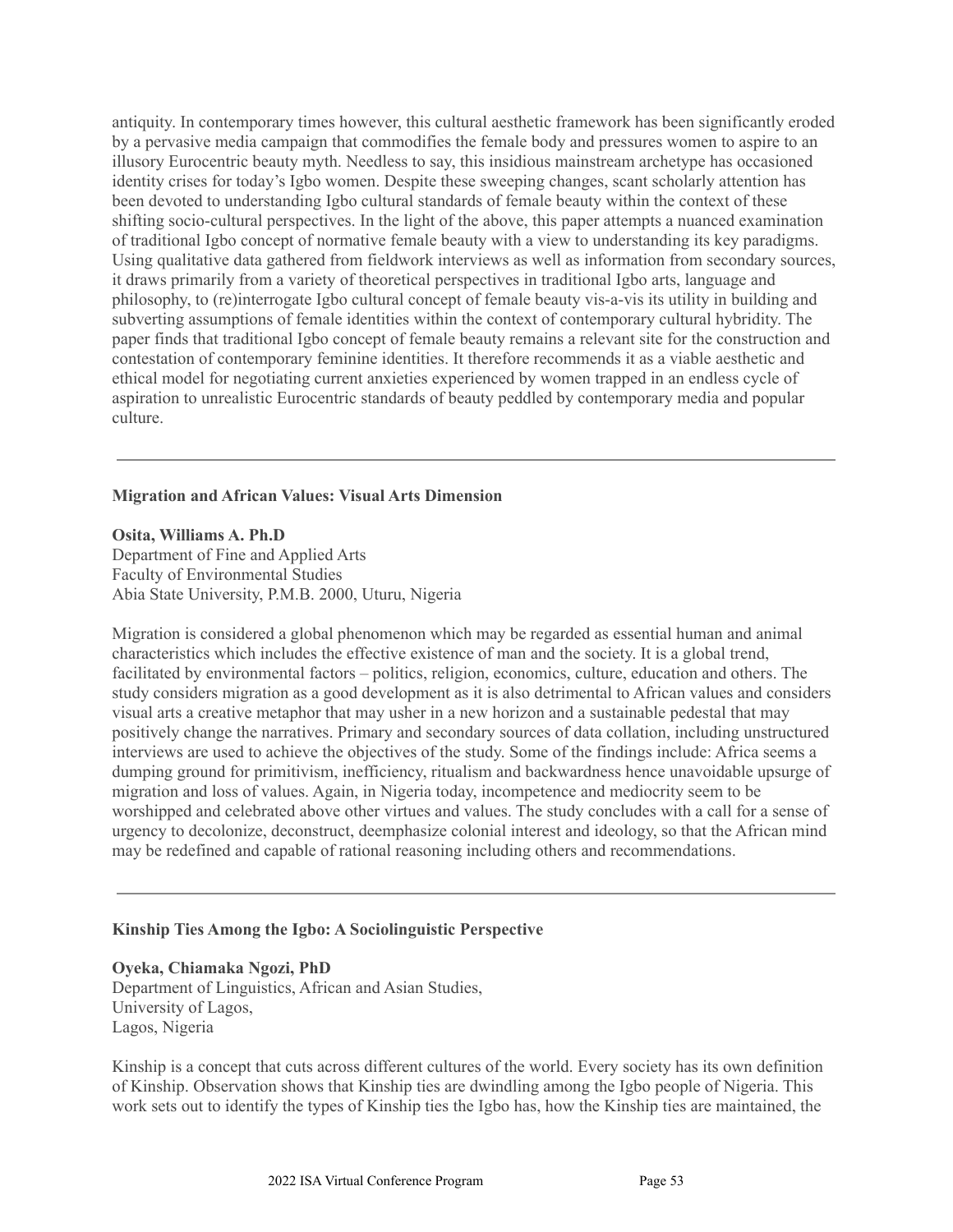reason(s) behind the dwindling of the ties and the way forward. A qualitative approach was adopted and primary data was sourced through interviews. Sixty male and female respondents from different Igbo communities were purposively sampled and interviewed. Findings reveal that westernization, urbanization, and religion have a negative influence on Kinship relationships among the Igbo. The paper advocates that Kinship ties should be given adequate attention and equally be maintained based on the numerous advantages it has on the Igbo society.

# **Mkpagbu Na Mmekpaahụ Dị Iche Iche Ndị Jidere Nchawapụta Asụsụ Igbo Na Mba Ụwa**

#### **Udechukwu, Chinwe Nwaudu**

Humanities Unit, School of General Studies, Enugu Campus & Department of Linguistics, Igbo and Other Nigerian Languages, U.N.N.

**Okorji, R. I.** Department of Linguistics, Igbo and Other Nigerian Languages, U.N.N.

#### **Ahamefula, Ndubuisi O., PhD**

Department of Linguistics, Igbo and Other Nigerian Languages, U.N.N.

#### **Michael, Akumjika Chikamma, PhD**

Department of Linguistics and Communication Studies, University of Calabar, Nigeria.

Ọ bụ ihe ịgba anya mmiri na u'ụbọchị taa, asụsụ Igbo enwebeghị ọnọdu o kwesiri inwe na mba ụwa. Ọ bụ ya bụ ebe ihe nchọcha a gbanyere mkpọrọgwụ ya. Ihe ọmụmụ a na - ezipụta ọtụtụ ihe ndị nke na-adọghachi aka elekere azụ dịka o si metụta agamniihu nke asụsụ Igbo ma n'ime obodo anyị, ma na mba ụwa. O lebara nnọọ anya n'ụzọ dị iche iche nke ndị Igbo be anyị si jiri aka anyị na-apịgbu asụsụ Igbo ime ka ọ nyụọ ka ọkụ. Ụzọ ndị a gụnyere ịkwụsị ụmụaka ịsụ asụsụ Igbo n'ụlọ akwụkwọ, ịgwakọrịta asụsụ Igbo na asụsụ ndị ọzọ ọnụ, ileda isụ asụsụ anyị anya n'ọgbakọ ga, idi nkọ n'inabata asụsụ bekee site n'iji ya akụzi ihe n'ụlọakwụkwọ. Nchọpụta a dị n'ụdị nchọcha nkọwa ma gbado ụkwụ ya n'akwụkwọ "Amaghị Igbo asụ Oyibo" nke Okeke Chika Jerry dere. Ebe ọ bụ na ibu anaghị anyị danda, ihe nchọcha a bekuru ndị Igbo ka ha hapụ iwụsa ọwara ebe ọkụ nyụrụ, kama ka ha jisi ike mee ka ọkụ asụsụ Igbo nwusaa nke oma na mba uwa niile. Onye obula ga-ejisi ike n'uzo niile o nwere ike ka anyi malite kwoo ya bụ mmiri ugbu a ọ ka dị anyị n'ụkwụ tupu o rinyuo anyị anya.

#### **Challenges and Prospects of Cryptocurrency in the Nigerian Financial System**

**Udoye, Rita Nneka, PhD** Federal College of Education (Technical) Asaba, Delta State

#### **Mozia, Andrew Chukwudi**

Federal College of Education (Technical) Asaba, Delta State

The study will examine the evolution of Cryptocurrency, an encrypted, peer-to-peer network without a central bank or a single administrator. It is a technology developed ten years ago in 2009. Cryptocurrencies are not likely to replace traditional fiat currency like Naira. Yen and dollar, they could change the way Internet-connected global markets interact with each other, clearing away barriers surrounding normative national currencies and exchange rates. The authors believe, it's clear that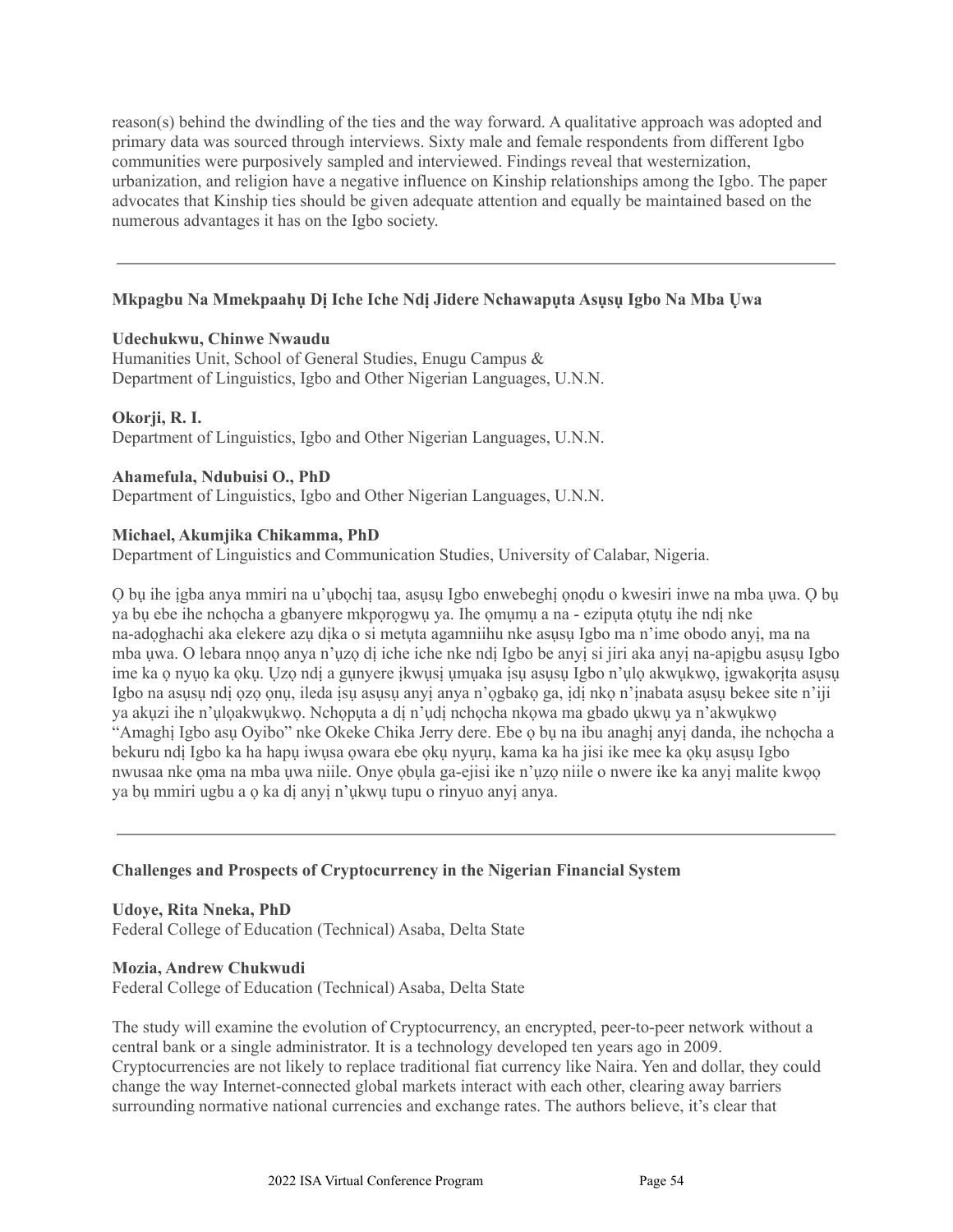cryptocurrencies are not legal tender in Nigeria, they are not regulated by the CBN and they are traded in an unregulated platform in Nigeria as well as all over the world. Recommendation will be given based on the findings.

#### **21st Century Skill Requirements by Business Education Students for a Successful Business Entrepreneurship in Delta State, Nigeria**

#### **Udoye, Rita Nneka PhD**

Federal College of Education (Technical) Asaba, Delta State

### **Mozia, Andrew Chukwudi**

Federal College of Education (Technical) Asaba, Delta State

This research study investigates the 21st Century Skill Requirements by Business Education Students for Successful Business Entrepreneurship in Delta State, Nigeria. The study adopts a descriptive survey research design; hence three research questions will guide the study. The population consists of eighty-two (82) Business Education lecturers in the two Colleges of Education - College of Education, Warri and College of Education, Agbor precisely. A sample of 36 respondents will be used for the study. A-30 items structured questionnaire to gather necessary information. The instrument will be validated using face and content validity and a reliability figure to be realized. Data analysis will be done using mean and standard deviation. Findings to be achieved and recommendations will be made as there are various innovative, digital and critical thinking skills required by Business Education students for successful entrepreneurship businesses.

#### **Can the Youth Engage their Leaders? Assessing the Nigerian Youth's Capacity to Demand Accountability**

# **Ugwuozor, Felix Okechukwu, PhD**

Department of Educational Foundations University of Nigeria, Nsukka

The purpose of this paper is to assess Nigerian students' capacities to demand accountability from their political and non-political leaders. Their disposition to issues of leadership and governance is either indifference (apathy) on one end or violent protests on the other. The former disposition is often the case since they will be repressed by the Military or Police if they resort to the latter. Most students therefore are in quandary. It is unclear if students possess capacities to demand accountability from their leaders since they most likely to resort to either indifference (apathy) to issues of governance and leadership or violent protests when the former situation is protracted. They seem not to possess the skills to generate and articulate policy data and evidence, to use the Social Accountability Tools (SATs). This skillset is the option for engaging leadership that lies between apathy and violence. The study adopts the Ordinal Logit Model which examines demographic and behavioural factors that motivate students' levels of willingness to engage their political and non-political leaders. It is observed that most of the students had never engaged their leaders, and their sources of evidence are more from friends and colleagues than from research, albeit they claimed they have high capacity to generate policy data and evidence. However, most of them showed high level of unwillingness to demand accountability from their political leaders than from non-political leaders. And among the few that may, their ability to generate evidence and use the SATs is crucial and significant.